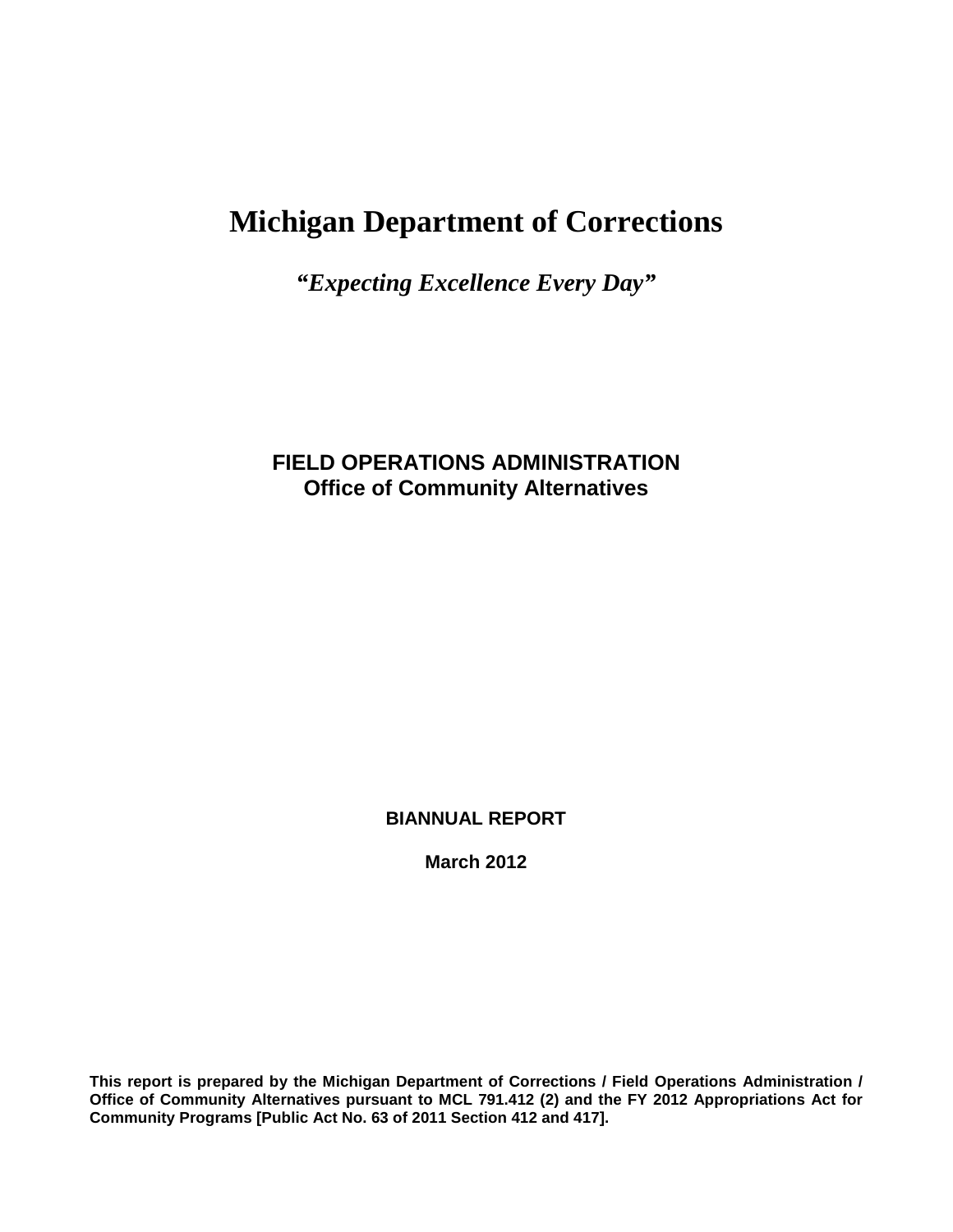# **TABLE OF CONTENTS**

| <b>PART 1:</b> |                                                                                                                                 |  |
|----------------|---------------------------------------------------------------------------------------------------------------------------------|--|
| <b>PART 2:</b> |                                                                                                                                 |  |
| <b>PART 3:</b> |                                                                                                                                 |  |
| <b>PART 4:</b> |                                                                                                                                 |  |
|                | Community Corrections Comprehensive Plans and Services  33<br>- Drunk Driver Jail Reductions & Community Treatment Programs  36 |  |
| <b>PART 5:</b> |                                                                                                                                 |  |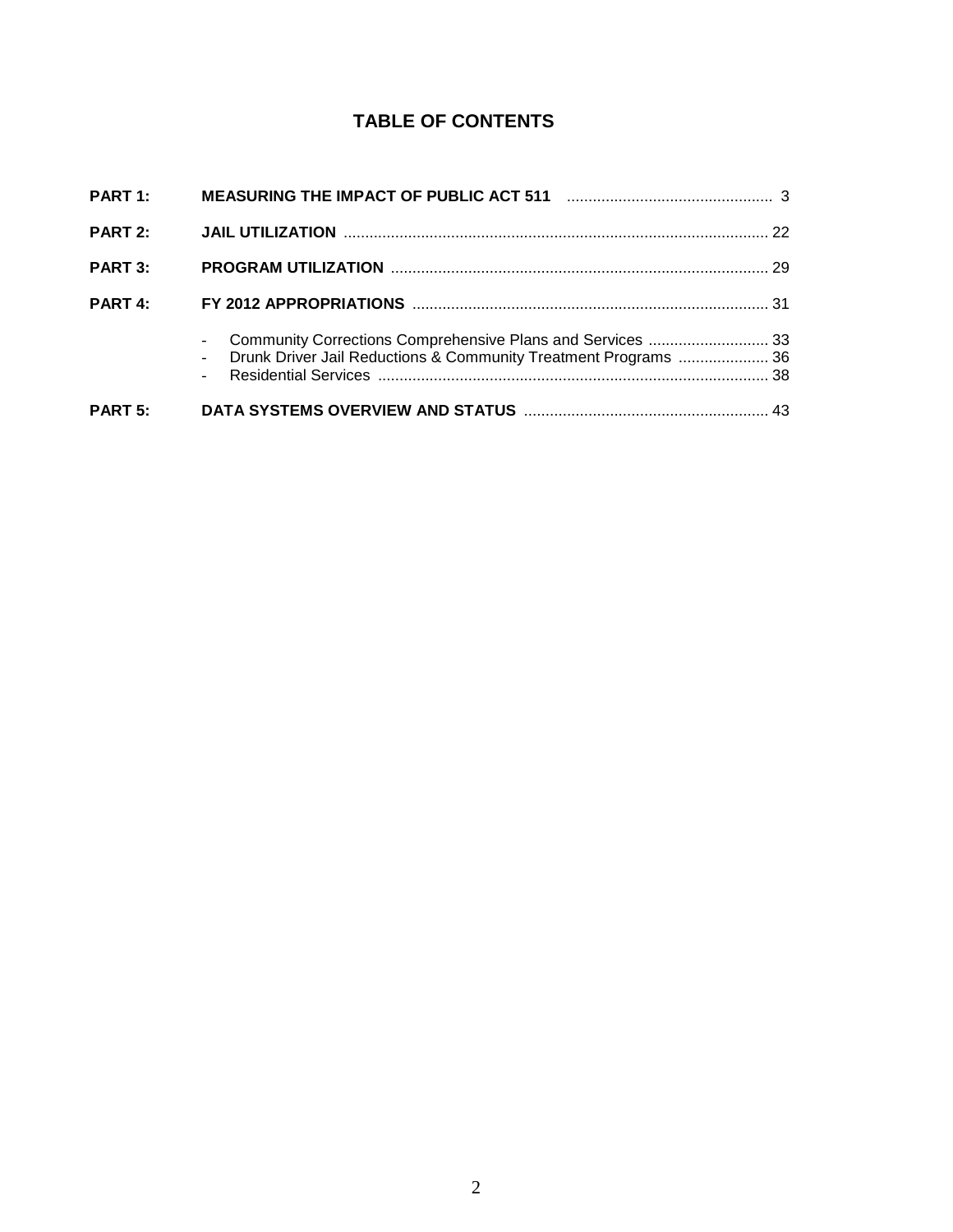# **PART 1**

# **MEASURING THE IMPACT OF PUBLIC ACT 511**

### **Introduction**

Section 12 of Public Act 511 of 1988 (Community Corrections Act) requires the Office of Community Alternatives to submit a biannual report detailing the effectiveness of the programs and plans funded under this Act, including an explanation of how the rate of commitment of prisoners to the state prison system has been affected.

Section 8.4 of Public Act 511 states that the purpose of the Act is "to encourage the participation in community corrections programs of offenders who would likely be sentenced to imprisonment in a state correctional facility or jail, would not increase the risk to public safety, have not demonstrated a pattern of violent behavior, and do not have a criminal record that indicates a pattern of violent offenses."

The Department of Corrections Statistical Report reflects that the State's prison commitment rate was 34.7% in 1989, decreased to 25% in the mid 1990's and remained relatively stable through 2003.

During 2003, the Department placed a renewed emphasis on the use of community-based sanctions/services for straddle cell offenders, probation violators, and parole violators to control the State's prison growth. The rate of prison dispositions has steadily declined from 21.8% in CY 2003 to 20.6% through FY 2005. In FY 2006 the rate climbed back to 21.7% as a result of some highly publicized crimes earlier in the year. The commitment rate declined to 20.0% through FY 2011. Based on the CY 1989 prison disposition rate of 34.7%, if this rate was applied to the total felony dispositions (50,678 dispositions) through FY 2011 the Department would have experienced 7,450 additional prison dispositions – the cost to incarcerate these additional offenders would have been approximately \$253 million.

Community Corrections Advisory Boards (CCABs) are required to focus on prison dispositions for their county/counties in the annual comprehensive community corrections plan and application, establish goals and objectives relative to the commitment rates, and concentrate on reducing or maintaining low prison admissions for the priority target populations. The target groups include straddle cell offenders, probation violators, and parole violators. These target groups were selected due to their potential impact on decreasing the prison commitment rates. Straddle cell offenders can be sentenced to prison, jail, or probation, and the sentencing disposition may be influenced by the availability of sanctions and treatment programs in the community. Probation and parole violators account for approximately two-thirds of the prison intake, and the percentage has steadily increased from the Mid 1990s thru 2002. Including these offenders in P.A. 511 programs offer community sanctions and treatment programs as alternatives to a prison or jail sentence. The number of probation violators sentenced to prison declined in 2004 and 2005 but began to increase in February 2006. In FY 2006, probation violators accounted for 2,147 (16.7%) of the total prison dispositions compared 1,938 (19.1%) in FY 2011. Parole violators with a new sentence accounted for 2,061 (16.0%) of the total prison dispositions in FY 2006 compared to 1,759 (7.4%) in FY 2011. Offenders under the Department of Corrections supervision accounted for 38.5% (3,904) of the total (10,135) prison dispositions in FY 2011 – this number represents 516 fewer prison commitments than the previous year.

Analysis of the felony prison disposition data continues to support the selection of the priority target groups for community corrections programs. Research indicates that community sanctions and treatment programs provide alternatives to prison and jail sentences while increasing public safety by decreasing the recidivism rates.

P.A. 511 funded community corrections programs are not the sole influence on prison commitment rates. The rates may be affected by other programs funded by 15% monies from probation fees, substance abuse programs funded by the Michigan Department of Community Health and federal monies, local and state vocational programs funded by intermediate school districts or Michigan Works!, and other county-funded community corrections programs. Other factors that affect the prison commitment rates are the state and local economy, crime rates, and prosecutorial discretion.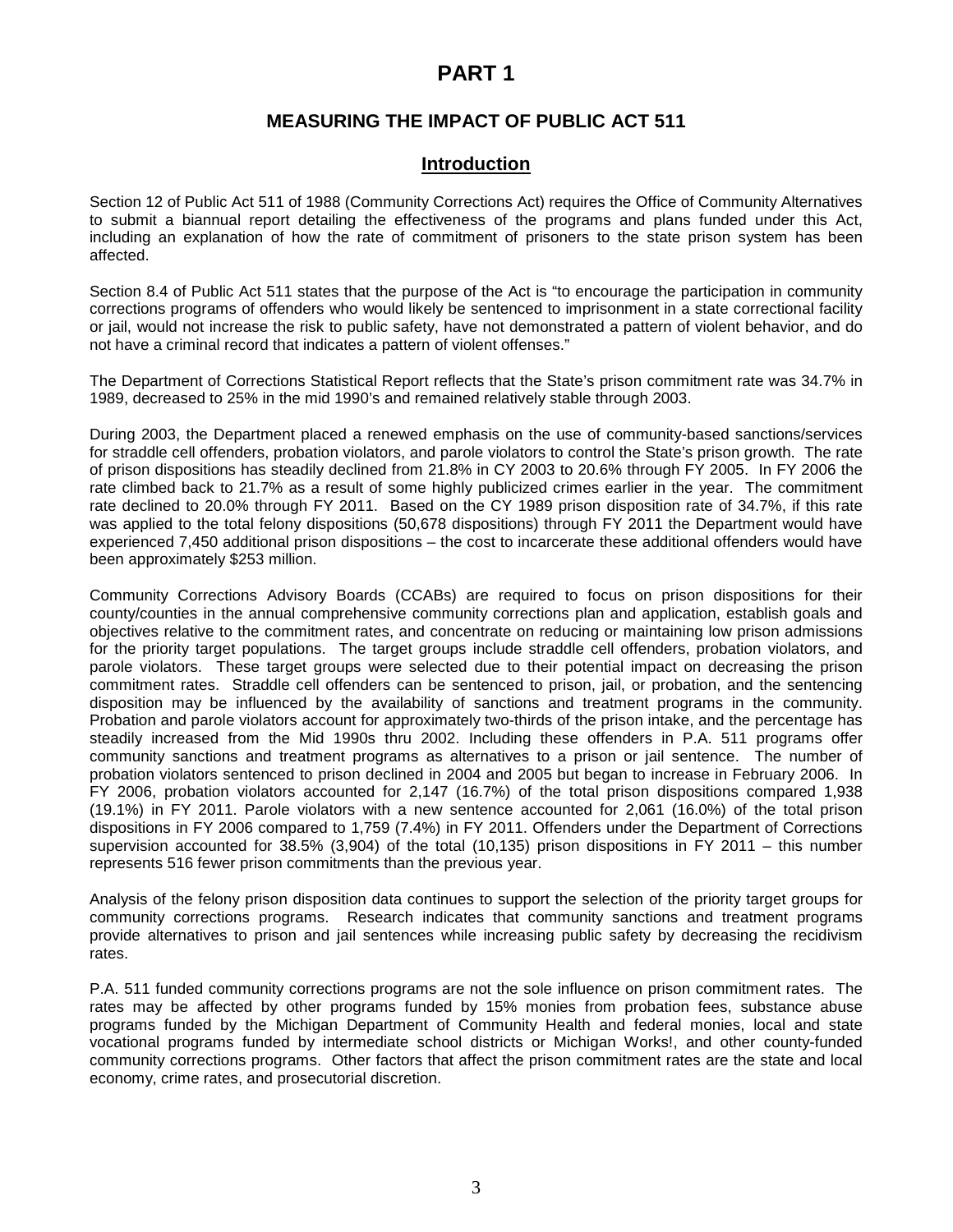# **Prison Population and Dispositions**

# **Prison Population Projections**

Section 401 of P.A. 188 of 2010 required the Department of Corrections to submit three and five year prison population projections to the Legislature concurrent with the submission of the Executive Budget. For more details regarding the prison population projections, a copy of the report prepared by the MDOC Office of Research and Planning can be obtained from the Department's website under the publications and information section.

The Office of Research and Planning reports:

- **The State prison population has declined to 43,455 as of July 2011.** 
	- $\checkmark$  Population declined by 8,099 from its peak in just over 4 years.
- Annual Felony Court Dispositions are on a pace to decline for the  $4<sup>th</sup>$  consecutive year following 8 years of growth.
- Felony probation population had been increasing since 2005, but declined by nearly 8% so far in 2011.
	- $\checkmark$  As of July 2011, there were 4,549 fewer probationers under DOC supervision.
- Probation violators sent to prison per 1,000 probationers are down among the lowest rates since 1994.
	- $\checkmark$  45 probation violators per 1,000 probationers.
- Parole violators with a new sentence and technical violation are continuing to decline.
	- $\checkmark$ New Sentence: Estimated 1,563 in 2011 compared to 2,025 in 2008.
	- $\checkmark$  Technical: Estimated 1,966 in 2011 compared to 3,157 in 2006.
	- Overall Revocations: Estimated 180 parole violators per 1,000

# **OMNI Statewide Disposition Data**

Michigan Department of Corrections data collection and analysis functions have been largely migrated to a new, multi-faceted system called OMNI. The OMNI system provides the capability of analyzing data in a relatively short-time frame. The following narrative and associated tables contain information from some of the OMNI Statewide Disposition data for FY 2006 through FY 2011. The OMNI extract data is based on the most serious offense for each sentencing date – no records are excluded.

The OMNI prison disposition data provides an overview of prison commitments, jail utilization, progress toward addressing State and local objectives, and factors which contribute to attainment of the objectives. Some data sets reference Group 1 offenses (Homicide, Robbery, CSC, Assault, Other Sex Offenses, Assaultive Other, Burglary and Weapon Possession) and Group 2 offenses (Larceny, Fraud, Forgery/Embezzlement, Motor Vehicle, Malicious Destruction, Drugs, OUIL 3<sup>rd</sup> and Other Non-Assaultive). The Group 1 offense categories are more serious crimes whereas the Group 2 offenses are less assaultive and perceived as more appropriate to target for P.A. 511 programming.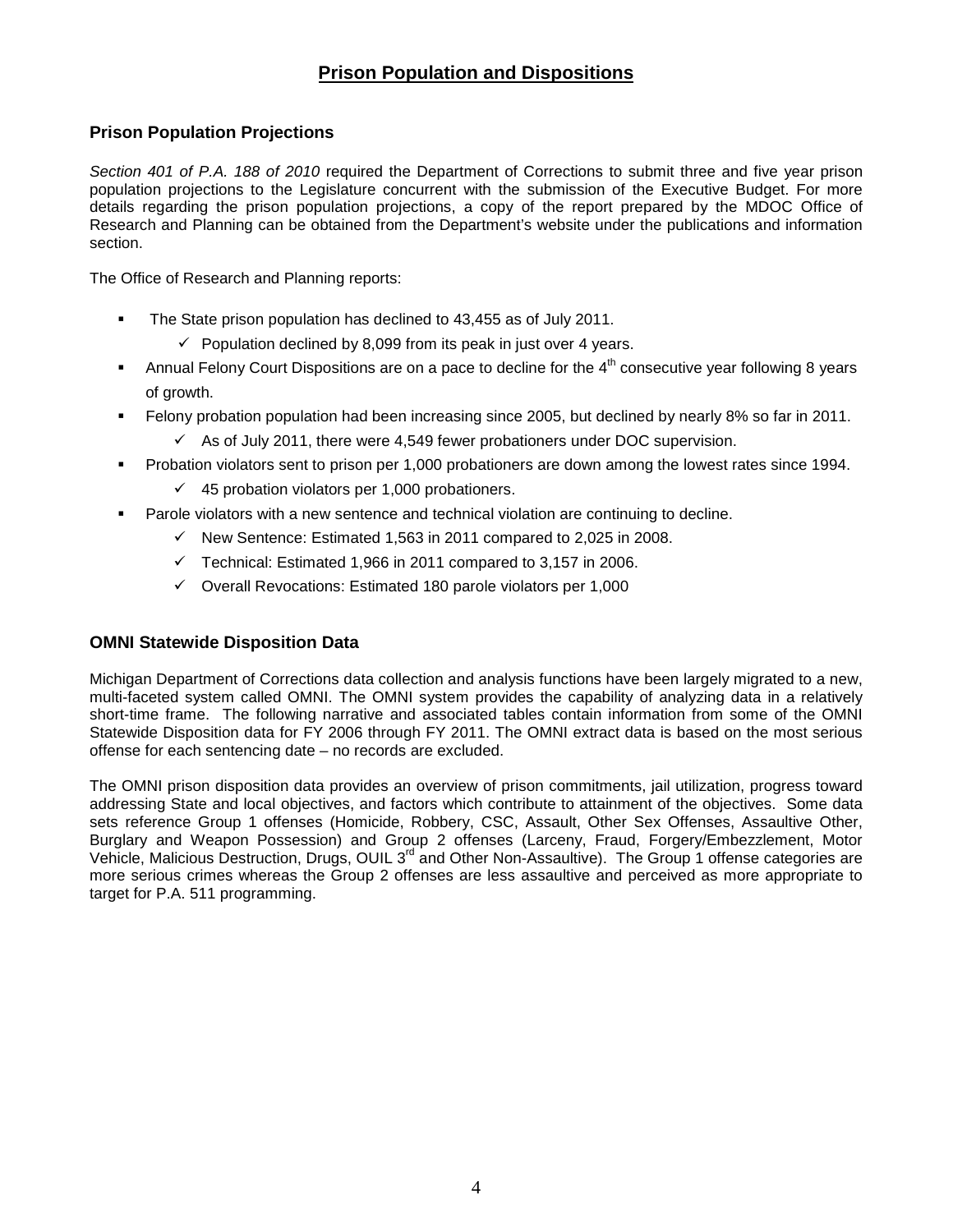# **OMNI Felony Dispositions – FY 2006 through FY 2011**

Table Sets 1.1, 1.2, 1.3, 1.4, 1.5, 1.6, 1.7, 1.8, and 1.9 examine the OMNI Statewide Disposition data, summarizing data by the most serious offense for each individual disposition. This provides "gross" dispositions which are useful in analyzing the decision points that drive disposition rates at the local level. The data includes overviews at the statewide level, with several progressively detailed summaries.

- The total number of dispositions statewide increased from 58,724 in FY 2006 to 59,897 in FY 2007 then has continually declined to 50,678 in FY 2011.
- The overall prison commitment rate for the State steadily decreased from 21.7% (12,766 dispositions) in FY 2006 to 18.8% (10,601) in FY 2009.
- In FY 2011 the overall prison commitment rate increased to 20.5% (11,124 dispositions) then decreased to 20.0% (10,135) in FY 2011.
- The following provides more detail regarding the total number of prison dispositions in FY 2010 compared to FY 2011:
	- 6,873 (61.8%) of the dispositions were for Group 1 offenses in FY 2010 compared to 6,470 (63.8%) in FY 2011.
	- 4,251 (38.2%) of the dispositions were for Group 2 offenses in FY 2010 compared to 3,665 (36.2%) in FY 2011.
	- In FY 2010, offenders under the supervision (i.e., probation, parole and prison) of MDOC accounted for 39.7% (4,421) of the total prison dispositions compared to 38.5% (3,905) in FY 2011.
	- Statewide jail only dispositions decreased from 11,182 in FY 2006 to 9,545 in FY 2011.
- The statewide straddle cell prison commitment rate decreased from 36.7% (3,935 dispositions) in FY 2006 to 30.7% (3,475 dispositions) in FY 2011.

# **OUIL 3rd OMNI Statewide Disposition Data – FY 2006 through FY 2011**

Table 1.7 examines the FY 2003 through FY 2011 Statewide Dispositions for OUIL 3<sup>rd</sup> offenders.

A comparison of the data shows the following trends:

- The total number of OUIL  $3<sup>rd</sup>$  dispositions decreased from 3,277 in CY 2003 to 2,726 in FY 2006 then significantly increased to 3,666 in FY 2008. The number decreased to 3,064 in FY 2011.
- A factor that has likely impacted the number of OUIL  $3<sup>rd</sup>$  dispositions is the Michigan State Police efforts to crack down on drunk drivers as part of a federal grant for additional enforcement in 44 counties during the past several years.
- The prison commitment rate for OUIL  $3<sup>rd</sup>$  offenders decreased from 22.6% (677) in CY 2003 to 17.2% (621) in FY 2009. The rate increased to 18.8% (651) in FY 2010 then decrease to 18.0% (553) in FY 2011 – there were 98 less prison dispositions in the past year.

# **Progress Toward Addressing Objectives and Priorities**

In the past several years, the State has placed greater emphasis on the expansion of local sanctions in order to allow communities to determine appropriate punishment for low level offenders who would otherwise be sent to prison. The Department has partnered with local governments to revitalize and renew efforts to meet the goals of Public Act 511 to reduce admissions to prison of nonviolent offenders, especially probation violators, and improve the use of local jails. In previous years, the growth in prison intake has been driven by the increase of technical probation violators and offenders sentenced to prison for two years or less -- the exact target population for the Community Corrections Act and the priorities adopted by the State Board. The renewed emphasis placed on the use of community-based sanctions/services for these target populations has resulted in decreases in the overall prison commitment rates, prison commitments of straddle cell offenders and probation violators.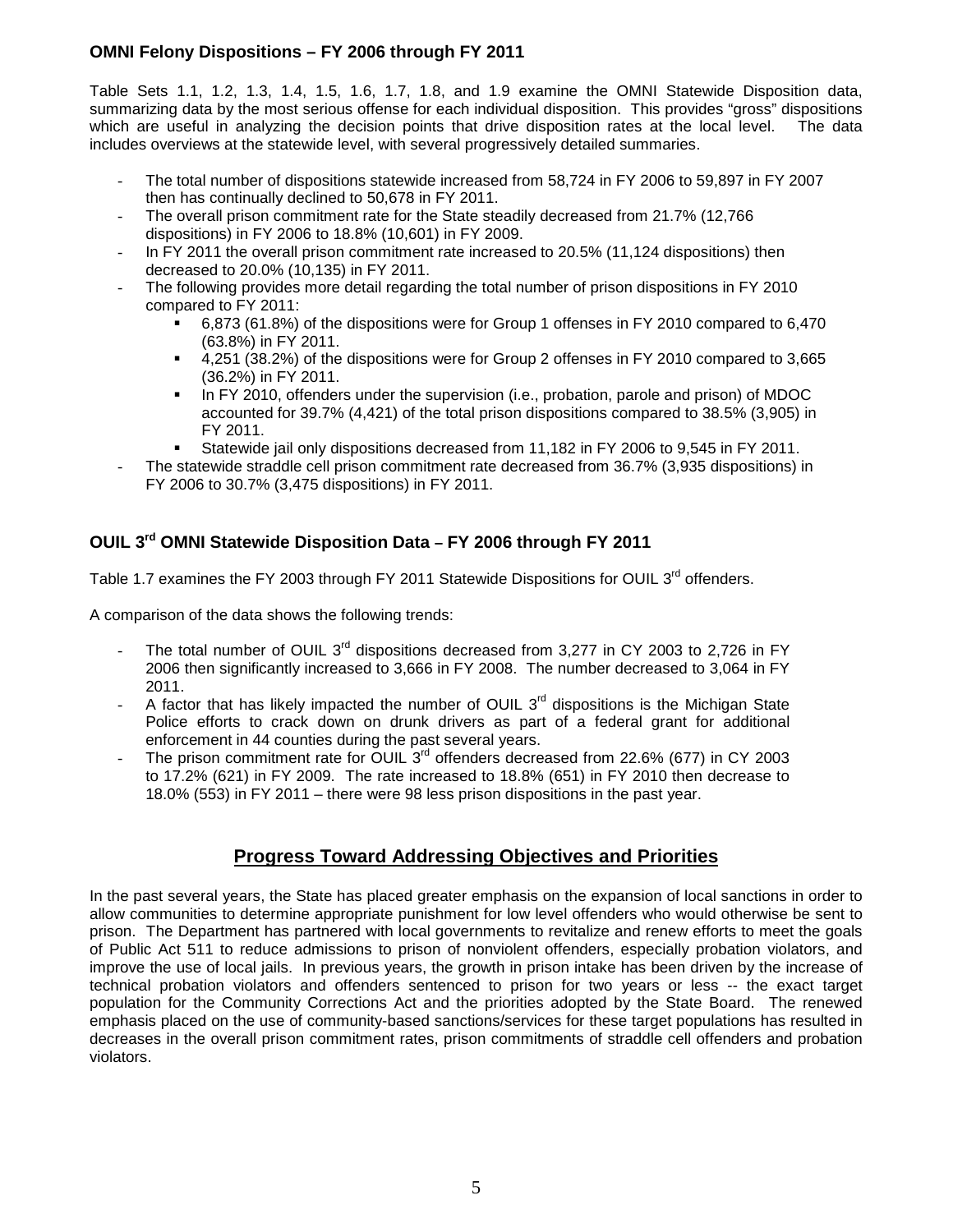Local jurisdictions continually review sentence recommendations and update probation violation response guides consistent with Department policies in order to achieve a reduction in prison intake, improve jail utilization, and maintain public safety. Further, local jurisdictions continue to update target populations, program eligibility criteria for community corrections programs, and the range of sentencing options for these population groups (i.e., straddle cell offenders with SGL prior record variables of 35 points or more, probation violators and offenders sentenced to prison for two years or less). These target populations were a primary focus during the review of local community corrections comprehensive plans and a key determinant for the recommendations of funding in the past two fiscal years. As part of the FY 2012 Comprehensive Community Corrections Plans review process, OCA has required local jurisdictions to further reduce their overall prison commitment rates by targeting offenders in the Group 2 offense categories (i.e. Larceny, Fraud, Forgery/Embezzle, Motor Vehicle, Malicious Destruction, Drugs, OUIL 3<sup>rd</sup> and Other Non-Assaultive).

Multiple changes have been and continue to be made among counties to improve capabilities to reduce or maintain prison commitments, increase emphasis on utilizing jail beds for higher risk cases, and reduce recidivism. These changes include:

- Implementation of processes and instruments to quickly and more objectively identify low to high risk cases at the pretrial stage.
- Implementation of instruments and processes to objectively assess needs of the higher risk offenders.
- Utilization of the results of screening/assessments to assist in the selection of conditional release options for pretrial defendants and conditions of sentencing.
- Development and implementation of policies within local jurisdictions to emphasize proportionality in the use of sanctions/services, i.e., low levels of supervision and services for low risk offenders and utilizing more intensive programming for the higher risk offenders.
- Implementation and expansion of cognitive behavioral-based programming with eligibility criteria restricted to offenders that are at a higher risk of recidivism.
- Increased focus placed on continuity of treatment to ensure offenders are able to continue participation in education, substance abuse, or other programming as they move among supervision options such as jail, residential programs, etc.

The changes which are being made among the counties are consistent with the objectives and priorities adopted by the State Board. They are also in sync with research which has demonstrated that prison and jail commitment rates can be reduced and recidivism reduction can be achieved through effective case differentiation based on risk, matching sanctions/services by objective assessments, proportional allocation of supervision and treatment according to levels of risk/needs, and utilization of intensive (preferably cognitive behavioral-based) programming for offenders at higher risk of recidivism.

# **Priority Target Populations**

The analysis of felony disposition data supports the selection of the priority target groups from the straddle cell offenders and probation violators. Even though intermediate sanction cell offenders are not a major target population for community corrections programs, sentencing policies and practices need to be examined in more detail in counties where higher percentages of intermediate sanction offenders are sentenced to prison. Although prison disposition rates on intermediate offenders are normally low on a percentage basis, a large number of cases mean that even a fractional improvement statewide can amount to a significant change in prison dispositions. OMNI Felony Disposition data show that the percentage of intermediate prison dispositions increased from 2.5% (721) in FY 2006 to 3.2% (982) in FY 2010 though this increase is primarily the result of technical probation violations being reflected in the original SGL category rather than SGL N/A. However, the number of intermediate prison dispositions decreased to 850 (3.0%) in FY 2011. The counties with high prison commitment rates for straddle cell or intermediate sanction cell offenders are required to address these issues in their annual community corrections comprehensive plan and application for funding.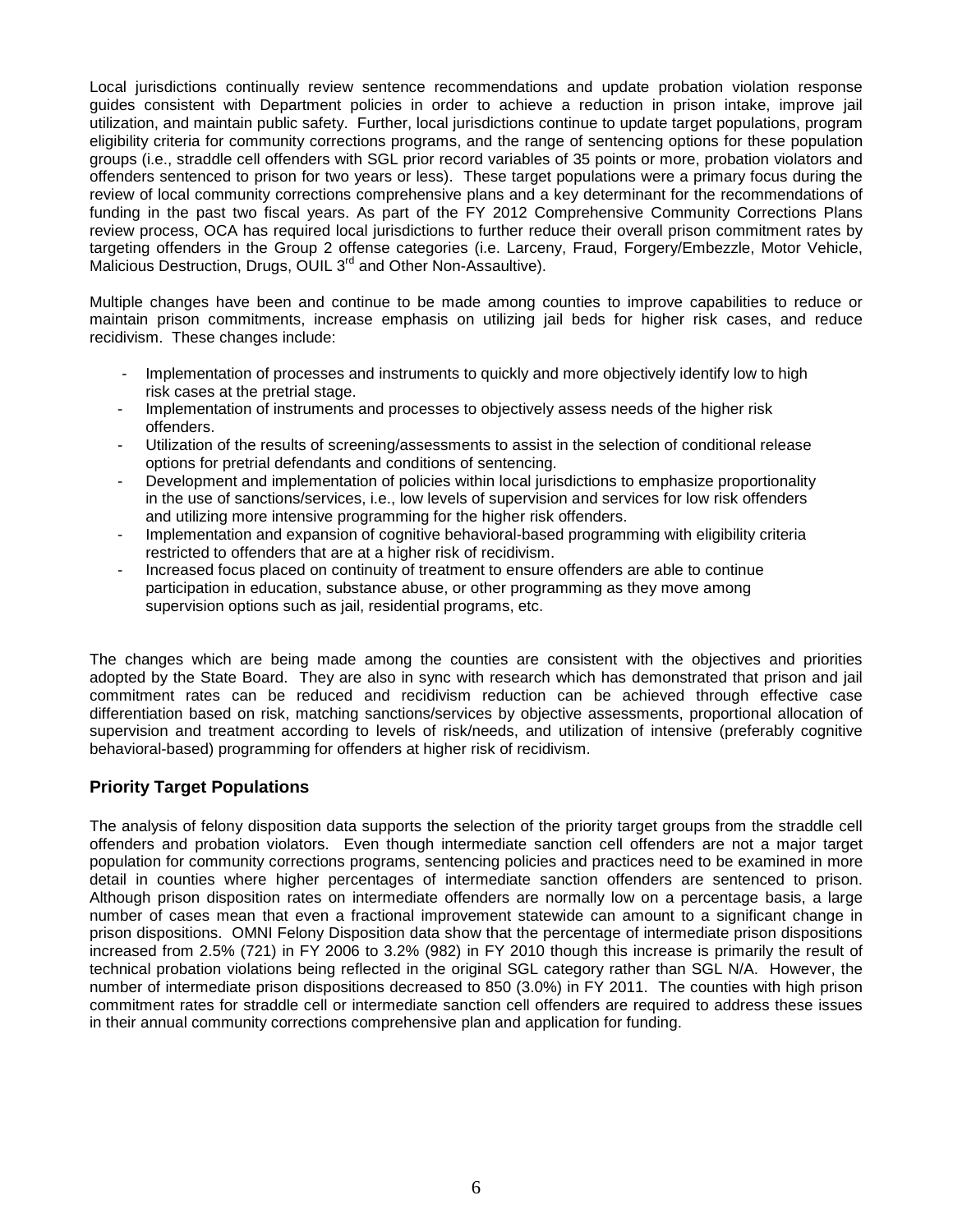The incarceration of probation violators who do not comply with their conditions of probation has been one of the primary reasons for the increase in Michigan's prison population. Since 1999, probation violators have been one of the primary target populations for community corrections funded programs. In 2002, probation violators accounted for 38% of the total prison intake. As part of the Department's Plan to Control Prison Growth, the Department placed greater emphasis on this population and required the Office of Community Alternatives to increase the use of Public Act 511 programs to offer community sanctions and treatment programs as an alternative to prison. In 2004, the number of probation violators sentenced to prison declined by 5.7%. In FY 2011 probation violations accounted for 19.1% (1,938) of the total prison dispositions – this represent 199 fewer probation violators being sentenced to prison compared to the previous year. It is worthwhile to note that the number of prison dispositions for probation violators represents only 3.7% of the number (approximately 52,616) of probationers under the Department of Corrections supervision in 2011.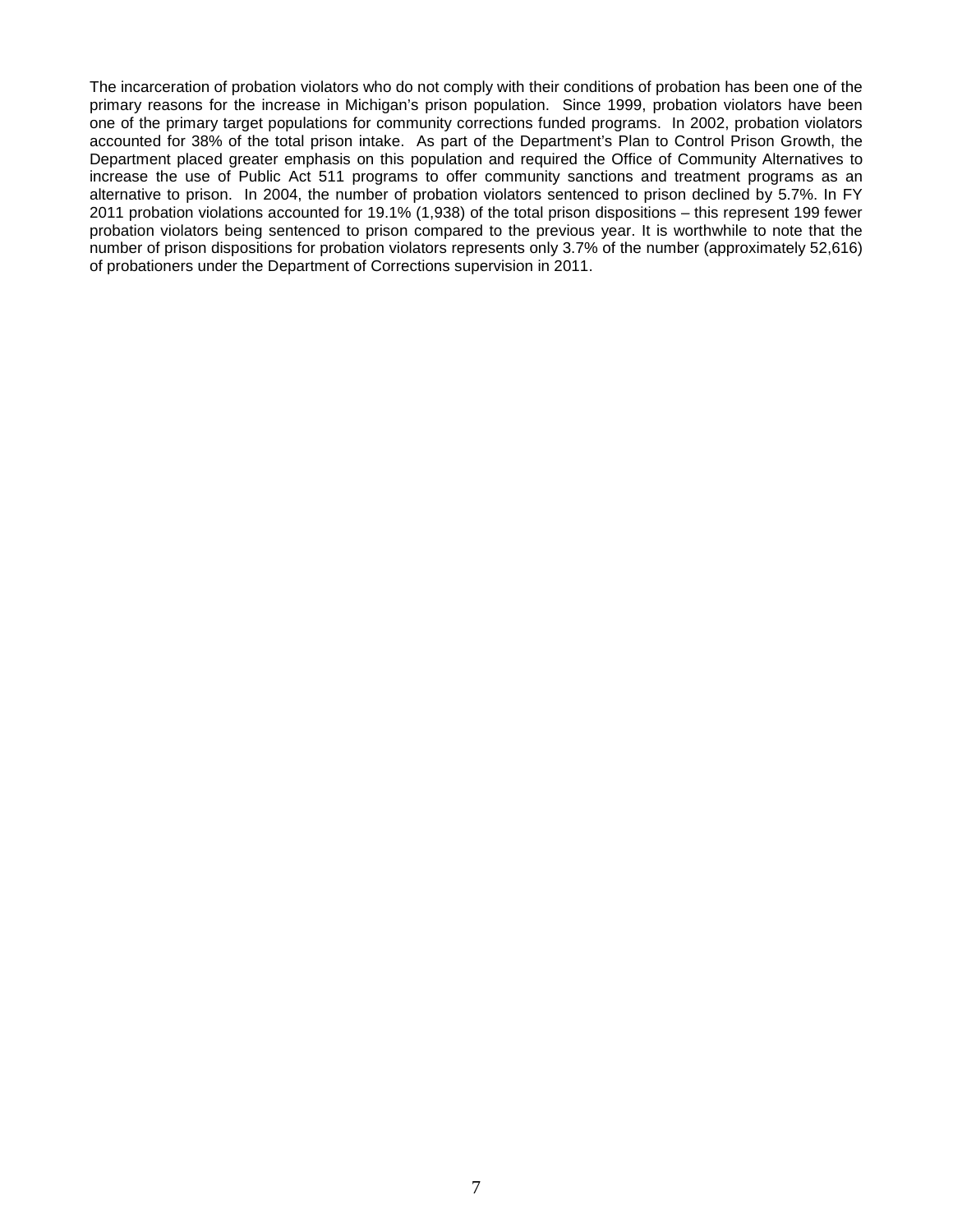# **Table 1.1 Office of Community Alternatives Statewide Dispositions - Fiscal Year 2011 Based Upon OMNI Data - Most Serious Offense per Disposition Date - No Record Exclusions**

|       |           | Frequency | Percent | <b>Valid Percent</b> | Cumulative<br>Percent |
|-------|-----------|-----------|---------|----------------------|-----------------------|
| Valid | Prison    | 10135     | 20.0    | 20.0                 | 20.0                  |
|       | Jail      | 9545      | 18.8    | 18.8                 | 38.8                  |
|       | Jail/Prob | 17863     | 35.2    | 35.2                 | 74.0                  |
|       | Probation | 12714     | 25.1    | 25.1                 | 99.1                  |
|       | Other     | 421       | .8      | .8                   | 100.0                 |
|       | Total     | 50678     | 100.0   | 100.0                |                       |

# **Overall Dispositions - October 2010 thru September 2011**



#### **Statewide Fiscal Year 2011 Dispositions by Guideline Group**

|                 |               |                          |        |       | <b>DISPOSITION</b> |           |        |        |
|-----------------|---------------|--------------------------|--------|-------|--------------------|-----------|--------|--------|
|                 |               |                          | Prison | Jail  | Jail/Prob          | Probation | Other  | Total  |
| Guideline Group | <b>SGL NA</b> | Count                    | 1623   | 1830  | 1027               | 1604      | 115    | 6199   |
|                 |               | % within Guideline Group | 26.2%  | 29.5% | 16.6%              | 25.9%     | 1.9%   | 100.0% |
|                 | Intermediate  | Count                    | 850    | 5495  | 12184              | 9423      | 219    | 28171  |
|                 |               | % within Guideline Group | 3.0%   | 19.5% | 43.3%              | 33.4%     | $.8\%$ | 100.0% |
|                 | Straddle      | Count                    | 3475   | 2121  | 4212               | 1467      | 61     | 11336  |
|                 |               | % within Guideline Group | 30.7%  | 18.7% | 37.2%              | 12.9%     | .5%    | 100.0% |
|                 | Presumptive   | Count                    | 4187   | 99    | 440                | 220       | 26     | 4972   |
|                 |               | % within Guideline Group | 84.2%  | 2.0%  | 8.8%               | 4.4%      | .5%    | 100.0% |
| Total           |               | Count                    | 10135  | 9545  | 17863              | 12714     | 421    | 50678  |
|                 |               | % within Guideline Group | 20.0%  | 18.8% | 35.2%              | 25.1%     | .8%    | 100.0% |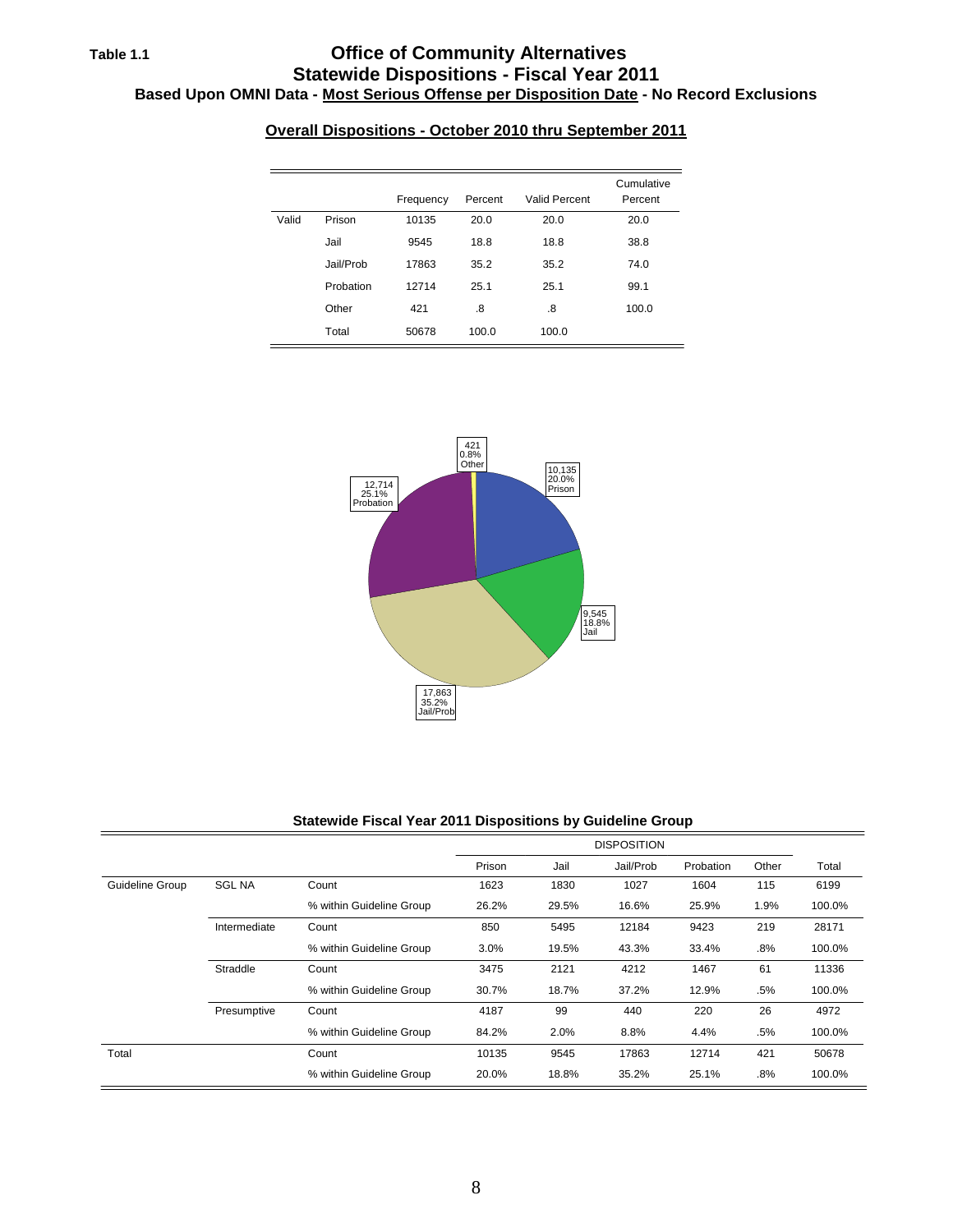# **Statewide Fiscal Year 2011 Dispositions by Offense Group**

|         |                |                        |        |       | <b>DISPOSITION</b> |           |       |        |
|---------|----------------|------------------------|--------|-------|--------------------|-----------|-------|--------|
|         |                |                        | Prison | Jail  | Jail/Prob          | Probation | Other | Total  |
| Offense | Offense Group1 | Count                  | 6470   | 2808  | 5545               | 4119      | 108   | 19050  |
| Group   |                | % within Offense Group | 34.0%  | 14.7% | 29.1%              | 21.6%     | .6%   | 100.0% |
|         | Offense Group2 | Count                  | 3665   | 6737  | 12318              | 8595      | 313   | 31628  |
|         |                | % within Offense Group | 11.6%  | 21.3% | 38.9%              | 27.2%     | 1.0%  | 100.0% |
| Total   |                | Count                  | 10135  | 9545  | 17863              | 12714     | 421   | 50678  |
|         |                | % within Offense Group | 20.0%  | 18.8% | 35.2%              | 25.1%     | .8%   | 100.0% |

# **Statewide Fiscal Year 2011 Dispositions by Guideline and Offense Group**

|                 |                |                        |        | <b>DISPOSITION</b> |           |           |              |        |
|-----------------|----------------|------------------------|--------|--------------------|-----------|-----------|--------------|--------|
| Guideline Group |                |                        | Prison | Jail               | Jail/Prob | Probation | Other        | Total  |
| <b>SGL NA</b>   | Offense Group1 | Count                  | 1228   | 524                | 333       | 616       | 26           | 2737   |
|                 |                | % within Offense Group | 45.2%  | 19.1%              | 12.2%     | 22.5%     | 9%           | 100.0% |
|                 | Offense Group2 | Count                  | 385    | 1306               | 694       | 989       | 89           | 3462   |
|                 |                | % within Offense Group | 11.1%  | 37.7%              | 20.0%     | 28.5%     | 2.6%         | 100.0% |
|                 | Total          | Count                  | 1623   | 1830               | 1027      | 1604      | 115          | 6199   |
|                 |                | % within Offense Group | 26.2%  | 29.5%              | 16.6%     | 25.9%     | 1.9%         | 100.0% |
| Intermediate    | Offense Group1 | Count                  | 338    | 1484               | 3244      | 2731      | 40           | 7837   |
|                 |                | % within Offense Group | 4.3%   | 18.9%              | 41.4%     | 34.8%     | .5%          | 100.0% |
|                 | Offense Group2 | Count                  | 512    | 4011               | 8940      | 6692      | 179          | 20334  |
|                 |                | % within Offense Group | 2.5%   | 19.7%              | 44.0%     | 32.9%     | .9%          | 100.0% |
|                 | Total          | Count                  | 850    | 5495               | 12184     | 9423      | 219          | 28171  |
|                 |                | % within Offense Group | 3.0%   | 19.5%              | 43.3%     | 33.4%     | .8%          | 100.0% |
| Straddle        | Offense Group1 | Count                  | 1379   | 732                | 1637      | 591       | 17           | 4356   |
|                 |                | % within Offense Group | 31.7%  | 16.8%              | 37.6%     | 13.6%     | .4%          | 100.0% |
|                 | Offense Group2 | Count                  | 2096   | 1389               | 2575      | 876       | 44           | 6980   |
|                 |                | % within Offense Group | 30.0%  | 19.9%              | 36.9%     | 12.6%     | .6%          | 100.0% |
|                 | Total          | Count                  | 3475   | 2121               | 4212      | 1467      | 61           | 11336  |
|                 |                | % within Offense Group | 30.7%  | 18.7%              | 37.2%     | 12.9%     | .5%          | 100.0% |
| Presumptive     | Offense Group1 | Count                  | 3515   | 68                 | 331       | 181       | 25           | 4120   |
|                 |                | % within Offense Group | 85.3%  | 1.7%               | 8.0%      | 4.4%      | .6%          | 100.0% |
|                 | Offense Group2 | Count                  | 672    | 31                 | 109       | 39        | $\mathbf{1}$ | 852    |
|                 |                | % within Offense Group | 78.9%  | 3.6%               | 12.8%     | 4.6%      | .1%          | 100.0% |
|                 | Total          | Count                  | 4187   | 99                 | 400       | 220       | 26           | 4972   |
|                 |                | % within Offense Group | 84.2%  | 2.0%               | 8.8%      | 4.4       | .5%          | 100.0% |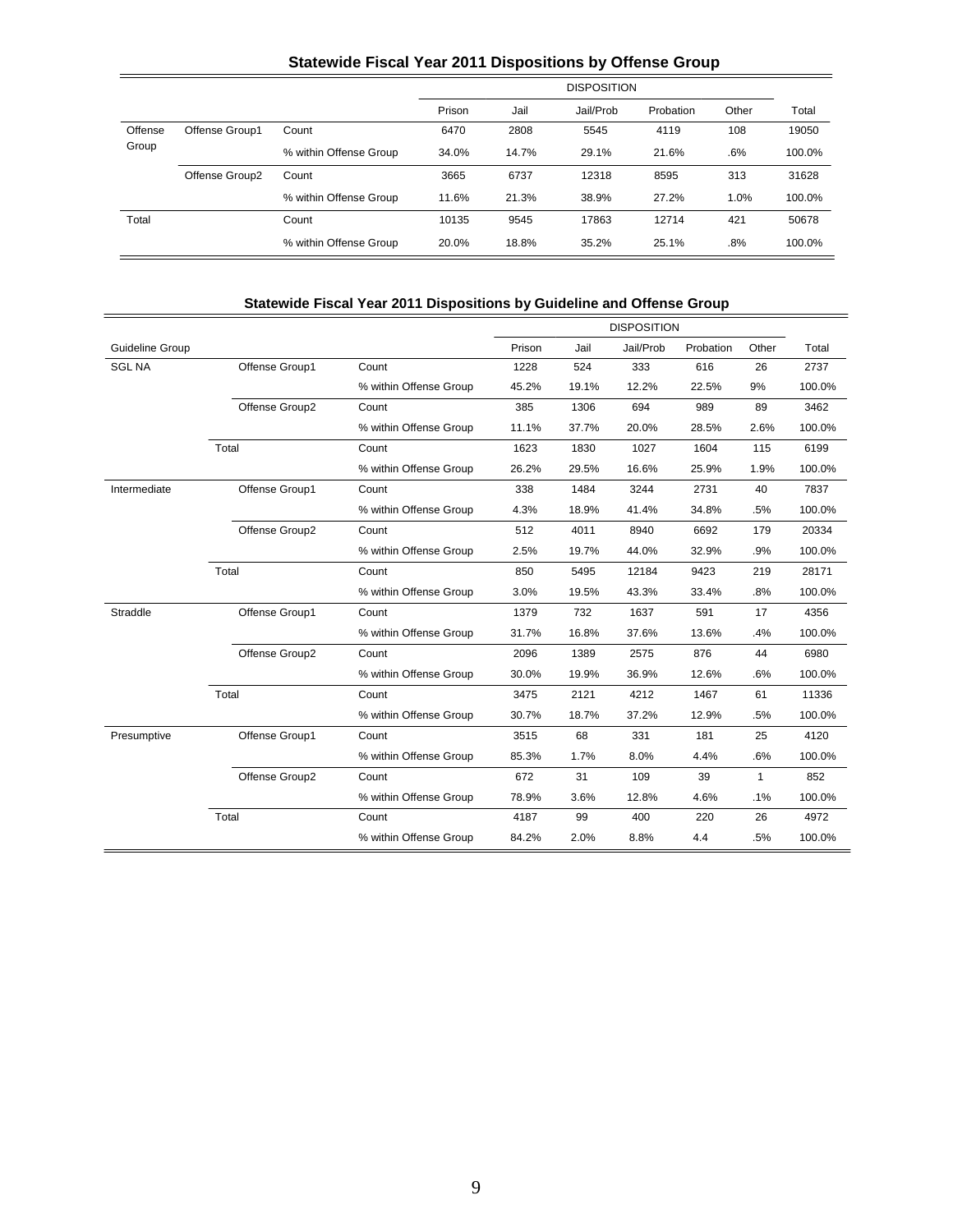# **Table 1.2 Office of Community Alternatives Statewide Dispositions - Fiscal Year 2010 Based Upon OMNI Data - Most Serious Offense per Disposition Date - No Record Exclusions**

|       |           | Frequency | Percent | <b>Valid Percent</b> | Cumulative<br>Percent |
|-------|-----------|-----------|---------|----------------------|-----------------------|
| Valid | Prison    | 11124     | 20.5    | 20.5                 | 20.5                  |
|       | Jail      | 9661      | 17.8    | 17.8                 | 38.2                  |
|       | Jail/Prob | 18535     | 34.1    | 34.1                 | 72.3                  |
|       | Probation | 14647     | 26.9    | 26.9                 | 99.2                  |
|       | Other     | 419       | .8      | .8                   | 100.0                 |
|       | Total     | 54386     | 100.0   | 100.0                |                       |

# **Overall Dispositions - October 2009 thru September 2010**



#### **Statewide Fiscal Year 2010 Dispostions by Guideline Group**

|                 |               |                          |        |       | <b>DISPOSITION</b> |           |       |        |
|-----------------|---------------|--------------------------|--------|-------|--------------------|-----------|-------|--------|
|                 |               |                          | Prison | Jail  | Jail/Prob          | Probation | Other | Total  |
| Guideline Group | <b>SGL NA</b> | Count                    | 1663   | 1588  | 923                | 1578      | 116   | 5868   |
|                 |               | % within Guideline Group | 28.3%  | 27.1% | 15.7%              | 26.9%     | 2.0%  | 100.0% |
|                 | Intermediate  | Count                    | 982    | 5813  | 12865              | 11149     | 232   | 31041  |
|                 |               | % within Guideline Group | 3.2%   | 18.7% | 41.4%              | 35.9%     | .7%   | 100.0% |
|                 | Straddle      | Count                    | 4039   | 2189  | 4318               | 1720      | 41    | 12307  |
|                 |               | % within Guideline Group | 32.8%  | 17.8% | 35.1%              | 14.0%     | .3%   | 100.0% |
|                 | Presumptive   | Count                    | 4440   | 71    | 429                | 200       | 30    | 5170   |
|                 |               | % within Guideline Group | 85.9%  | 1.4%  | 8.3%               | 3.9%      | .6%   | 100.0% |
| Total           |               | Count                    | 11124  | 9661  | 18535              | 14647     | 419   | 54386  |
|                 |               | % within Guideline Group | 20.5%  | 17.8% | 34.1%              | 26.9%     | .8%   | 100.0% |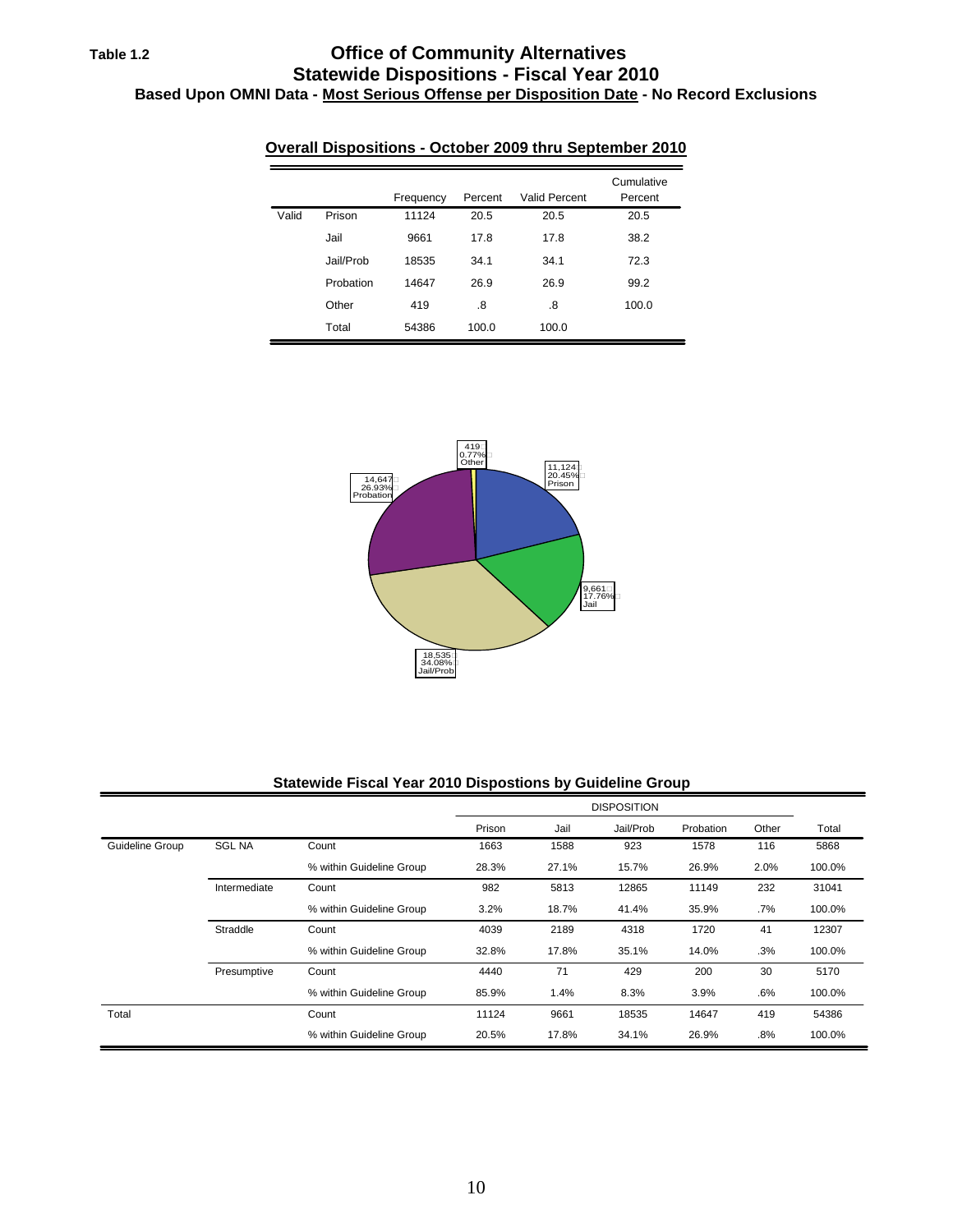# **Statewide Fiscal Year 2010 Dispositions by Offense Group**

|         |                |                        | <b>DISPOSITION</b> |       |           |           |       |        |  |  |
|---------|----------------|------------------------|--------------------|-------|-----------|-----------|-------|--------|--|--|
|         |                |                        | Prison             | Jail  | Jail/Prob | Probation | Other | Total  |  |  |
| Offense | Offense Group1 | Count                  | 6873               | 2697  | 5703      | 4559      | 113   | 19945  |  |  |
| Group   |                | % within Offense Group | 34.5%              | 13.5% | 28.6%     | 22.9%     | .6%   | 100.0% |  |  |
|         | Offense Group2 | Count                  | 4251               | 6964  | 12832     | 10088     | 306   | 34441  |  |  |
|         |                | % within Offense Group | 12.3%              | 20.2% | 37.3%     | 29.3%     | .9%   | 100.0% |  |  |
| Total   |                | Count                  | 11124              | 9661  | 18535     | 14647     | 419   | 54386  |  |  |
|         |                | % within Offense Group | 20.5%              | 17.8% | 34.1%     | 26.9%     | .8%   | 100.0% |  |  |

### **Statewide Fiscal Year 2010 Dispositions by Guideline and Offense Group**

|                 |                |                        |        |       | <b>DISPOSITION</b> |           |              |        |
|-----------------|----------------|------------------------|--------|-------|--------------------|-----------|--------------|--------|
| Guideline Group |                |                        | Prison | Jail  | Jail/Prob          | Probation | Other        | Total  |
| <b>SGL NA</b>   | Offense Group1 | Count                  | 1277   | 490   | 314                | 605       | 29           | 2715   |
|                 |                | % within Offense Group | 47.0%  | 18.0% | 11.6%              | 22.3%     | 1.1%         | 100.0% |
|                 | Offense Group2 | Count                  | 386    | 1098  | 609                | 973       | 87           | 3153   |
|                 |                | % within Offense Group | 12.2%  | 34.8% | 19.3%              | 30.9%     | 2.8%         | 100.0% |
|                 | Total          | Count                  | 1663   | 1588  | 923                | 1578      | 116          | 5868   |
|                 |                | % within Offense Group | 28.3%  | 27.1% | 15.7%              | 26.9%     | 2.0%         | 100.0% |
| Intermediate    | Offense Group1 | Count                  | 352    | 1429  | 3426               | 3127      | 40           | 8374   |
|                 |                | % within Offense Group | 4.2%   | 17.1% | 40.9%              | 37.3%     | .5%          | 100.0% |
|                 | Offense Group2 | Count                  | 630    | 4384  | 9439               | 8022      | 192          | 22667  |
|                 |                | % within Offense Group | 2.8%   | 19.3% | 41.6%              | 35.4%     | .8%          | 100.0% |
|                 | Total          | Count                  | 982    | 5813  | 12865              | 11149     | 232          | 31041  |
|                 |                | % within Offense Group | 3.2%   | 18.7% | 41.4%              | 35.9%     | .7%          | 100.0% |
| Straddle        | Offense Group1 | Count                  | 1568   | 733   | 1634               | 687       | 15           | 4637   |
|                 |                | % within Offense Group | 33.8%  | 15.8% | 35.2%              | 14.8%     | .3%          | 100.0% |
|                 | Offense Group2 | Count                  | 2471   | 1456  | 2684               | 1033      | 26           | 7670   |
|                 |                | % within Offense Group | 32.2%  | 19.0% | 35.0%              | 13.5%     | .3%          | 100.0% |
|                 | Total          | Count                  | 4039   | 2189  | 4318               | 1720      | 41           | 12307  |
|                 |                | % within Offense Group | 32.8%  | 17.8% | 35.1%              | 14.0%     | .3%          | 100.0% |
| Presumptive     | Offense Group1 | Count                  | 3676   | 45    | 329                | 140       | 29           | 4219   |
|                 |                | % within Offense Group | 87.1%  | 1.1%  | 7.8%               | 3.3%      | .7%          | 100.0% |
|                 | Offense Group2 | Count                  | 764    | 26    | 100                | 60        | $\mathbf{1}$ | 951    |
|                 |                | % within Offense Group | 80.3%  | 2.7%  | 10.5%              | 6.3%      | .1%          | 100.0% |
|                 | Total          | Count                  | 4440   | 71    | 429                | 200       | 30           | 5170   |
|                 |                | % within Offense Group | 85.9%  | 1.4%  | 8.3%               | 3.9%      | .6%          | 100.0% |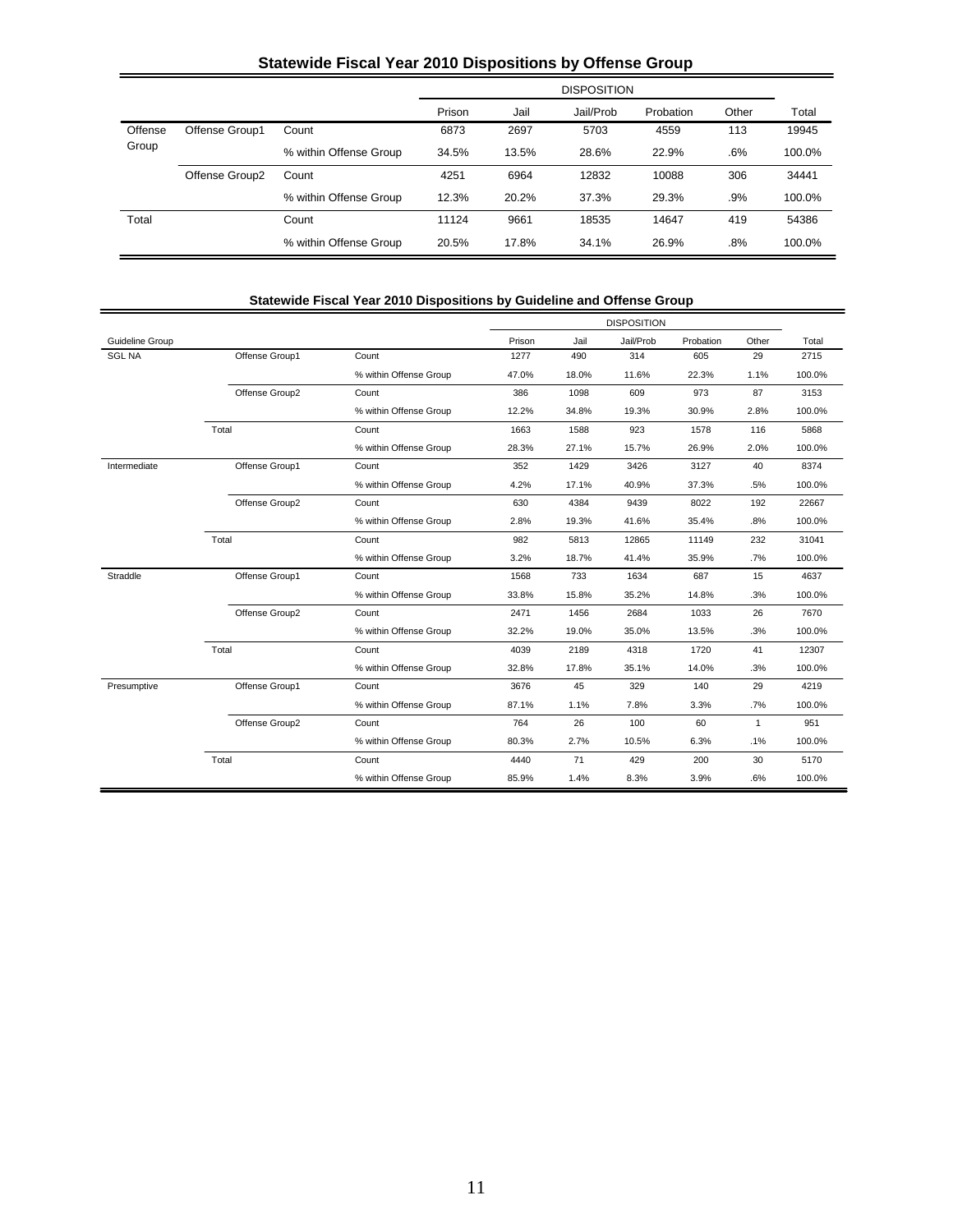### **Table 1.3 Office of Community Alternatives Statewide Dispositions - Fiscal Year 2009 Based Upon OMNI Data - Most Serious Offense per Disposition Date - No Record Exclusions**

|       |           | Frequency | Percent | <b>Valid Percent</b> | Cumulative<br>Percent |
|-------|-----------|-----------|---------|----------------------|-----------------------|
| Valid | Prison    | 10601     | 18.8    | 18.8                 | 18.8                  |
|       | Jail      | 9890      | 17.6    | 17.6                 | 36.4                  |
|       | Jail/Prob | 19064     | 33.8    | 33.8                 | 70.2                  |
|       | Probation | 16319     | 29.0    | 29.0                 | 99.2                  |
|       | Other     | 453       | .8      | .8                   | 100.0                 |
|       | Total     | 56327     | 100.0   | 100.0                |                       |

### **Overall Dispositions - October 2008 thru September 2009**



#### **Statewide Fiscal Year 2009 Dispositions by Guideline Group**

|           |               |                          |        |       | <b>DISPOSITION</b> |           |       |        |
|-----------|---------------|--------------------------|--------|-------|--------------------|-----------|-------|--------|
|           |               |                          | Prison | Jail  | Jail/Prob          | Probation | Other | Total  |
| Guideline | <b>SGL NA</b> | Count                    | 1522   | 1649  | 963                | 1670      | 116   | 5920   |
| Group     |               | % within Guideline Group | 25.7%  | 27.9% | 16.3%              | 28.2%     | 2.0%  | 100.0% |
|           | Intermediate  | Count                    | 985    | 5859  | 13390              | 12507     | 258   | 32999  |
|           |               | % within Guideline Group | 3.0%   | 17.8% | 40.6%              | 37.9%     | .8%   | 100.0% |
|           | Straddle      | Count                    | 4067   | 2286  | 4302               | 1911      | 50    | 12616  |
|           |               | % within Guideline Group | 32.2%  | 18.1% | 34.1%              | 15.1%     | .4%   | 100.0% |
|           | Presumptive   | Count                    | 4027   | 96    | 409                | 231       | 29    | 4792   |
|           |               | % within Guideline Group | 84.0%  | 2.0%  | 8.5%               | 4.8%      | .6%   | 100.0% |
| Total     |               | Count                    | 10601  | 9890  | 19064              | 16319     | 453   | 56327  |
|           |               | % within Guideline Group | 18.8%  | 17.6% | 33.8%              | 29.0%     | .8%   | 100.0% |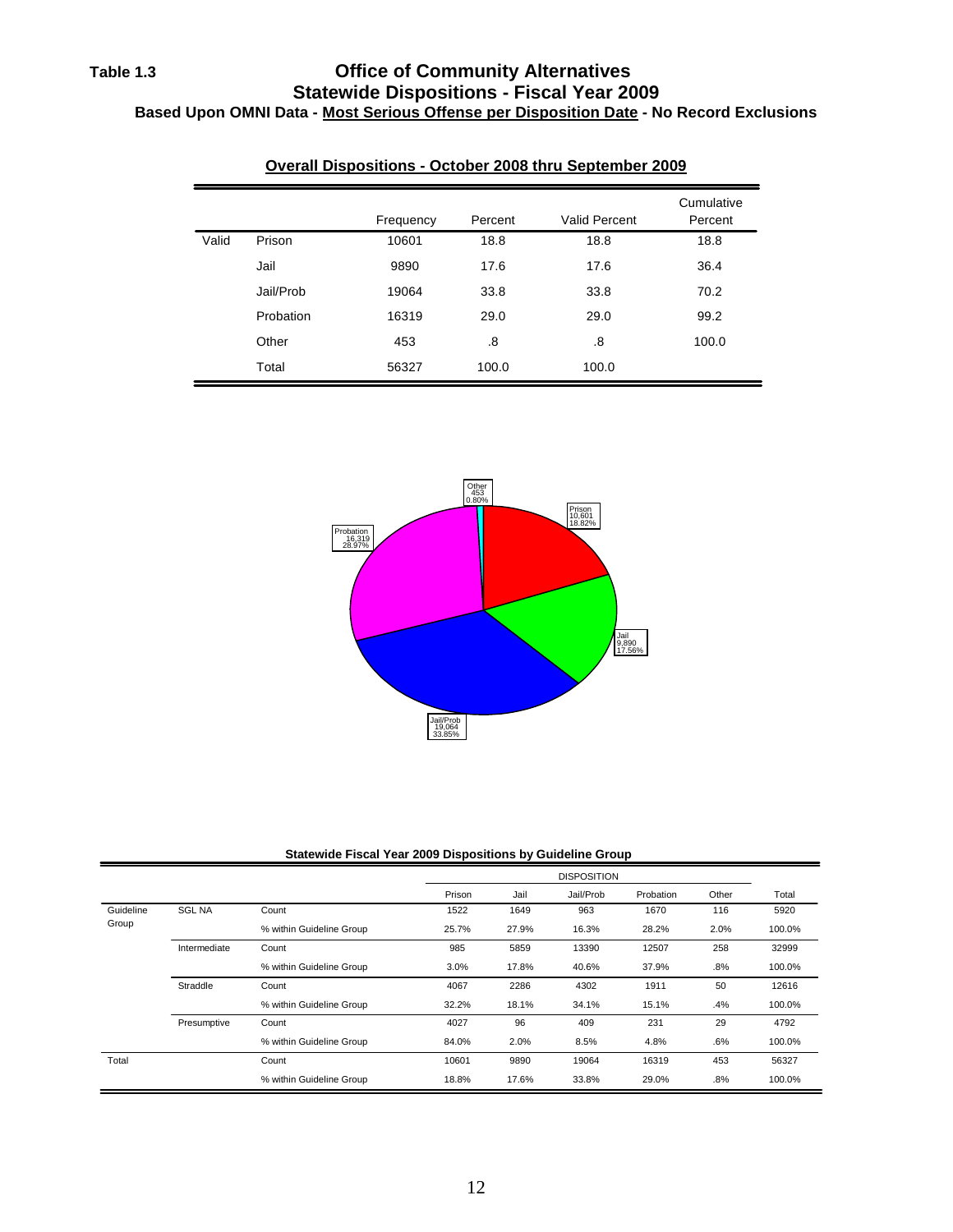### **Statewide Fiscal Year 2009 Dispositions by Offense Group**

|         |                |                        |        | <b>DISPOSITION</b> |           |           |       |        |  |  |
|---------|----------------|------------------------|--------|--------------------|-----------|-----------|-------|--------|--|--|
|         |                |                        | Prison | Jail               | Jail/Prob | Probation | Other | Total  |  |  |
| Offense | Offense Group1 | Count                  | 6533   | 2881               | 5793      | 4755      | 129   | 20091  |  |  |
| Group   |                | % within Offense Group | 32.5%  | 14.3%              | 28.8%     | 23.7%     | .6%   | 100.0% |  |  |
|         | Offense Group2 | Count                  | 4068   | 7009               | 13271     | 11564     | 324   | 36236  |  |  |
|         |                | % within Offense Group | 11.2%  | 19.3%              | 36.6%     | 31.9%     | .9%   | 100.0% |  |  |
| Total   |                | Count                  | 10601  | 9890               | 19064     | 16319     | 453   | 56327  |  |  |
|         |                | % within Offense Group | 18.8%  | 17.6%              | 33.8%     | 29.0%     | .8%   | 100.0% |  |  |

|                 |         |                |                                                                                                                                                                                                                          |        |       | <b>DISPOSITION</b> |           |              |        |
|-----------------|---------|----------------|--------------------------------------------------------------------------------------------------------------------------------------------------------------------------------------------------------------------------|--------|-------|--------------------|-----------|--------------|--------|
| Guideline Group |         |                |                                                                                                                                                                                                                          | Prison | Jail  | Jail/Prob          | Probation | Other        | Total  |
| <b>SGL NA</b>   | Offense | Offense Group1 | Count                                                                                                                                                                                                                    | 1215   | 537   | 319                | 606       | 23           | 2700   |
|                 | Group   |                | % within Offense Group                                                                                                                                                                                                   | 45.0%  | 19.9% | 11.8%              | 22.4%     | .9%          | 100.0% |
|                 |         | Offense Group2 | Count                                                                                                                                                                                                                    | 307    | 1112  | 644                | 1064      | 93           | 3220   |
|                 |         |                | % within Offense Group                                                                                                                                                                                                   | 9.5%   | 34.5% | 20.0%              | 33.0%     | 2.9%         | 100.0% |
|                 | Total   |                | Count                                                                                                                                                                                                                    | 1522   | 1649  | 963                | 1670      | 116          | 5920   |
|                 |         |                | % within Offense Group                                                                                                                                                                                                   | 25.7%  | 27.9% | 16.3%              | 28.2%     | 2.0%         | 100.0% |
| Intermediate    | Offense | Offense Group1 | Count                                                                                                                                                                                                                    | 377    | 1483  | 3455               | 3246      | 57           | 8618   |
|                 | Group   |                | % within Offense Group                                                                                                                                                                                                   | 4.4%   | 17.2% | 40.1%              | 37.7%     | .7%          | 100.0% |
|                 |         | Offense Group2 | Count                                                                                                                                                                                                                    | 608    | 4376  | 9935               | 9261      | 201          | 24381  |
|                 |         |                | % within Offense Group                                                                                                                                                                                                   | 2.5%   | 17.9% | 40.7%              | 38.0%     | .8%          | 100.0% |
|                 | Total   |                | Count                                                                                                                                                                                                                    | 985    | 5859  | 13390              | 12507     | 258          | 32999  |
|                 |         |                | % within Offense Group                                                                                                                                                                                                   | 3.0%   | 17.8% | 40.6%              | 37.9%     | .8%          | 100.0% |
| Straddle        | Offense | Offense Group1 | Count                                                                                                                                                                                                                    | 1613   | 790   | 1708               | 719       | 21           | 4851   |
|                 | Group   |                | % within Offense Group                                                                                                                                                                                                   | 33.3%  | 16.3% | 35.2%              | 14.8%     | .4%          | 100.0% |
|                 |         | Offense Group2 | Count                                                                                                                                                                                                                    | 2454   | 1496  | 2594               | 1192      | 29           | 7765   |
|                 |         |                | % within Offense Group<br>31.6%<br>19.3%<br>33.4%<br>Count<br>4302<br>4067<br>2286<br>% within Offense Group<br>32.2%<br>34.1%<br>18.1%<br>Count<br>3328<br>71<br>311<br>% within Offense Group<br>84.9%<br>1.8%<br>7.9% | 15.4%  | .4%   | 100.0%             |           |              |        |
|                 | Total   |                |                                                                                                                                                                                                                          |        |       |                    | 1911      | 50           | 12616  |
|                 |         |                |                                                                                                                                                                                                                          |        |       |                    | 15.1%     | .4%          | 100.0% |
| Presumptive     | Offense | Offense Group1 |                                                                                                                                                                                                                          |        |       |                    | 184       | 28           | 3922   |
|                 | Group   |                |                                                                                                                                                                                                                          |        |       |                    | 4.7%      | .7%          | 100.0% |
|                 |         | Offense Group2 | Count                                                                                                                                                                                                                    | 699    | 25    | 98                 | 47        | $\mathbf{1}$ | 870    |
|                 |         |                | % within Offense Group                                                                                                                                                                                                   | 80.3%  | 2.9%  | 11.3%              | 5.4%      | .1%          | 100.0% |
|                 | Total   |                | Count                                                                                                                                                                                                                    | 4027   | 96    | 409                | 231       | 29           | 4792   |
|                 |         |                | % within Offense Group                                                                                                                                                                                                   | 84.0%  | 2.0%  | 8.5%               | 4.8%      | .6%          | 100.0% |

# 13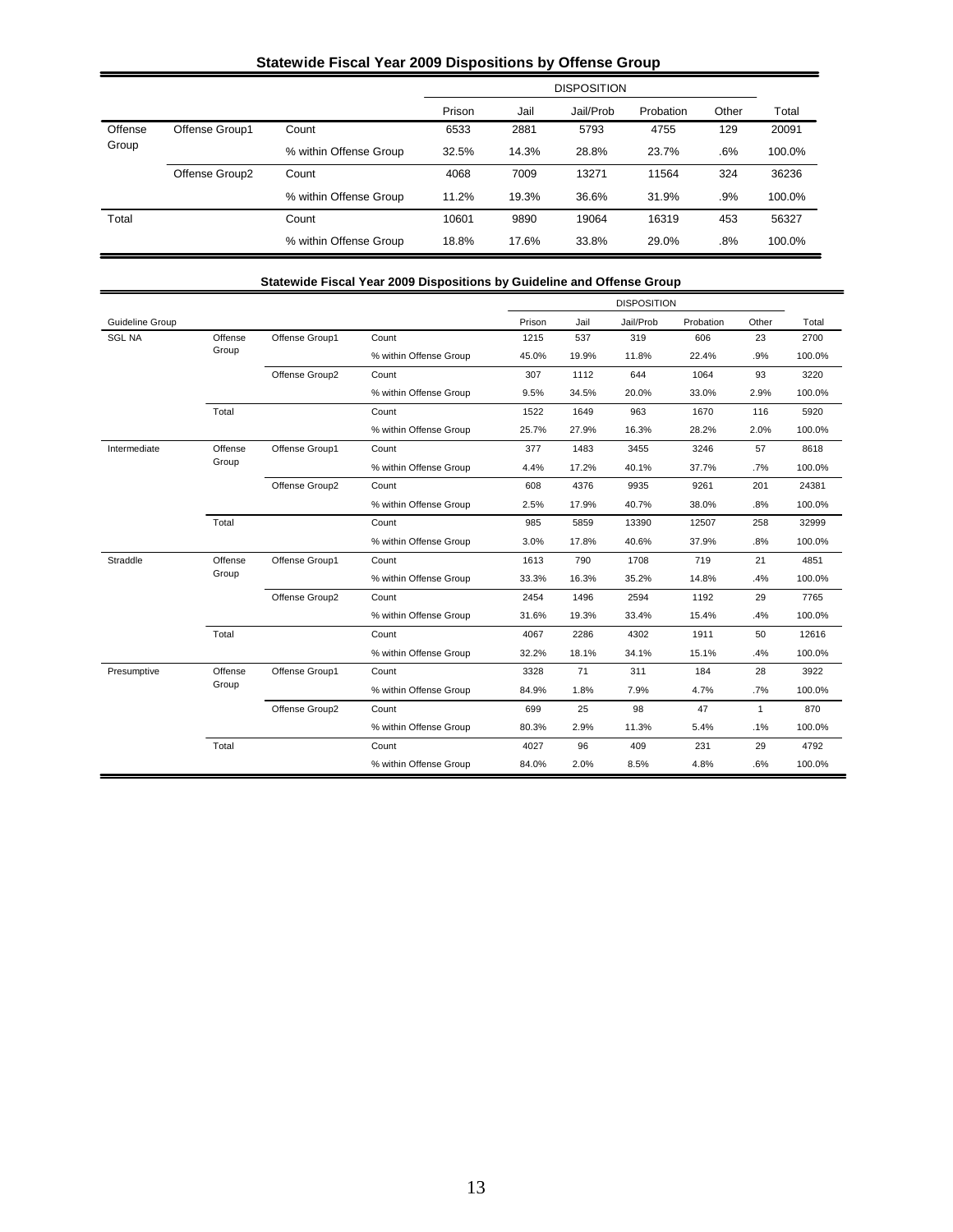# **Table 1.4 Office of Community Alternatives Statewide Dispositions - Fiscal Year 2008 Based Upon OMNI Data - Most Serious Offense per Disposition Date - No Record Exclusions**

|       |           | Frequency | Percent | Valid Percent | Cumulative<br>Percent |
|-------|-----------|-----------|---------|---------------|-----------------------|
| Valid | Prison    | 11627     | 19.9    | 19.9          | 19.9                  |
|       | Jail      | 10706     | 18.3    | 18.3          | 38.2                  |
|       | Jail/Prob | 18944     | 32.4    | 32.4          | 70.5                  |
|       | Probation | 16791     | 28.7    | 28.7          | 99.2                  |
|       | Other     | 441       | .8      | .8            | 100.0                 |
|       | Total     | 58509     | 100.0   | 100.0         |                       |

### **Overall Dispositions - October 2007 thru September 2008**



#### **Statewide Fiscal Year 2008 Dispositions by Guideline Group**

|           |               |                |        |       | <b>DISPOSITION</b> |           |       |        |
|-----------|---------------|----------------|--------|-------|--------------------|-----------|-------|--------|
|           |               |                | Prison | Jail  | Jail/Prob          | Probation | Other | Total  |
| Guideline | <b>SGL NA</b> | Count          | 1989   | 1826  | 917                | 1615      | 112   | 6459   |
| Group     |               | % within Group | 30.8%  | 28.3% | 14.2%              | 25.0%     | 1.7%  | 100.0% |
|           | Intermediate  | Count          | 1142   | 6489  | 13478              | 13263     | 258   | 34630  |
|           |               | % within Group | 3.3%   | 18.7% | 38.9%              | 38.3%     | .7%   | 100.0% |
|           | Straddle      | Count          | 4324   | 2299  | 4131               | 1699      | 40    | 12493  |
|           |               | % within Group | 34.6%  | 18.4% | 33.1%              | 13.6%     | .3%   | 100.0% |
|           | Presumptive   | Count          | 4172   | 92    | 418                | 214       | 31    | 4927   |
|           |               | % within Group | 84.7%  | 1.9%  | 8.5%               | 4.3%      | .6%   | 100.0% |
| Total     |               | Count          | 11627  | 10706 | 18944              | 16791     | 441   | 58509  |
|           |               | % within Group | 19.9%  | 18.3% | 32.4%              | 28.7%     | .8%   | 100.0% |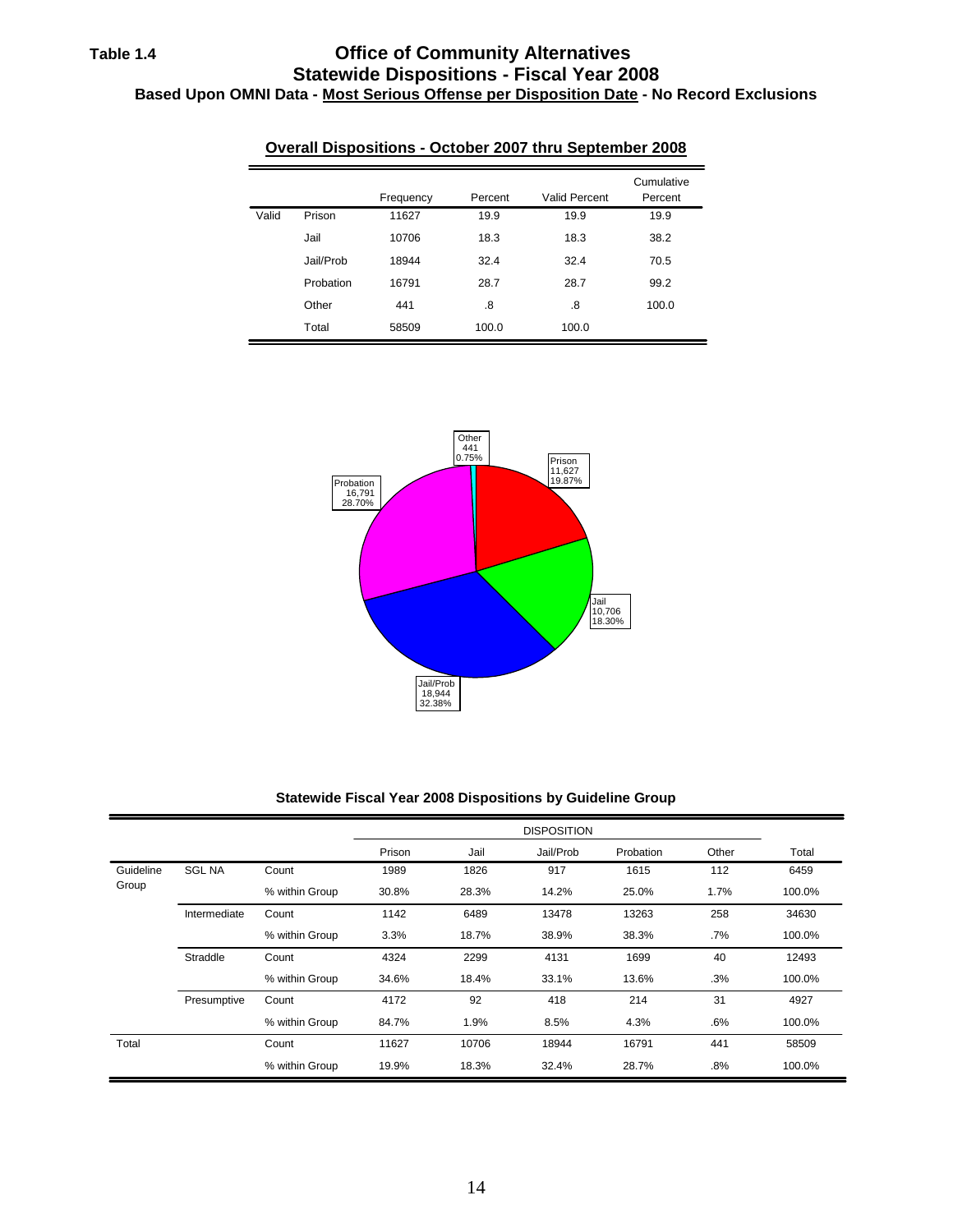# **Statewide Fiscal Year 2008 Dispositions by Offense Group**

|         |                |                |        |       | <b>DISPOSITION</b> |           |        |        |
|---------|----------------|----------------|--------|-------|--------------------|-----------|--------|--------|
|         |                |                | Prison | Jail  | Jail/Prob          | Probation | Other  | Total  |
| Offense | Offense Group1 | Count          | 7001   | 3050  | 5763               | 4960      | 151    | 20925  |
| Group   |                | % within Group | 33.5%  | 14.6% | 27.5%              | 23.7%     | .7%    | 100.0% |
|         | Offense Group2 | Count          | 4626   | 7656  | 13181              | 11831     | 290    | 37584  |
|         |                | % within Group | 12.3%  | 20.4% | 35.1%              | 31.5%     | $.8\%$ | 100.0% |
| Total   |                | Count          | 11627  | 10706 | 18944              | 16791     | 441    | 58509  |
|         |                | % within Group | 19.9%  | 18.3% | 32.4%              | 28.7%     | .8%    | 100.0% |

### **Statewide Fiscal Year 2008 Dispositions by Guideline and Offense Group**

| Guideline     |                |                |        |       | <b>DISPOSITION</b> |           |             |        |
|---------------|----------------|----------------|--------|-------|--------------------|-----------|-------------|--------|
| Group         |                |                | Prison | Jail  | Jail/Prob          | Probation | Other       | Total  |
| <b>SGL NA</b> | Offense Group1 | Count          | 1524   | 539   | 296                | 590       | 27          | 2976   |
|               |                | % within Group | 51.2%  | 18.1% | 9.9%               | 19.8%     | .9%         | 100.0% |
|               | Offense Group2 | Count          | 465    | 1287  | 621                | 1025      | 85          | 3483   |
|               |                | % within Group | 13.4%  | 37.0% | 17.8%              | 29.4%     | 2.4%        | 100.0% |
|               | Total          | Count          | 1989   | 1826  | 917                | 1615      | 112         | 6459   |
|               |                | % within Group | 30.8%  | 28.3% | 14.2%              | 25.0%     | 1.7%        | 100.0% |
| Intermediate  | Offense Group1 | Count          | 390    | 1666  | 3568               | 3541      | 74          | 9239   |
|               |                | % within Group | 4.2%   | 18.0% | 38.6%              | 38.3%     | .8%         | 100.0% |
|               | Offense Group2 | Count          | 752    | 4823  | 9910               | 9722      | 184         | 25391  |
|               |                | % within Group | 3.0%   | 19.0% | 39.0%              | 38.3%     | .7%         | 100.0% |
|               | Total          | Count          | 1142   | 6489  | 13478              | 13263     | 258         | 34630  |
|               |                | % within Group | 3.3%   | 18.7% | 38.9%              | 38.3%     | .7%         | 100.0% |
| Straddle      | Offense Group1 | Count          | 1652   | 786   | 1583               | 661       | 19          | 4701   |
|               |                | % within Group | 35.1%  | 16.7% | 33.7%              | 14.1%     | .4%         | 100.0% |
|               | Offense Group2 | Count          | 2672   | 1513  | 2548               | 1038      | 21          | 7792   |
|               |                | % within Group | 34.3%  | 19.4% | 32.7%              | 13.3%     | .3%         | 100.0% |
|               | Total          | Count          | 4324   | 2299  | 4131               | 1699      | 40          | 12493  |
|               |                | % within Group | 34.6%  | 18.4% | 33.1%              | 13.6%     | .3%         | 100.0% |
| Presumptive   | Offense Group1 | Count          | 3435   | 59    | 316                | 168       | 31          | 4009   |
|               |                | % within Group | 85.7%  | 1.5%  | 7.9%               | 4.2%      | .8%         | 100.0% |
|               | Offense Group2 | Count          | 737    | 33    | 102                | 46        | $\mathsf 0$ | 918    |
|               |                | % within Group | 80.3%  | 3.6%  | 11.1%              | 5.0%      | .0%         | 100.0% |
|               | Total          | Count          | 4172   | 92    | 418                | 214       | 31          | 4927   |
|               |                | % within Group | 84.7%  | 1.9%  | 8.5%               | 4.3%      | .6%         | 100.0% |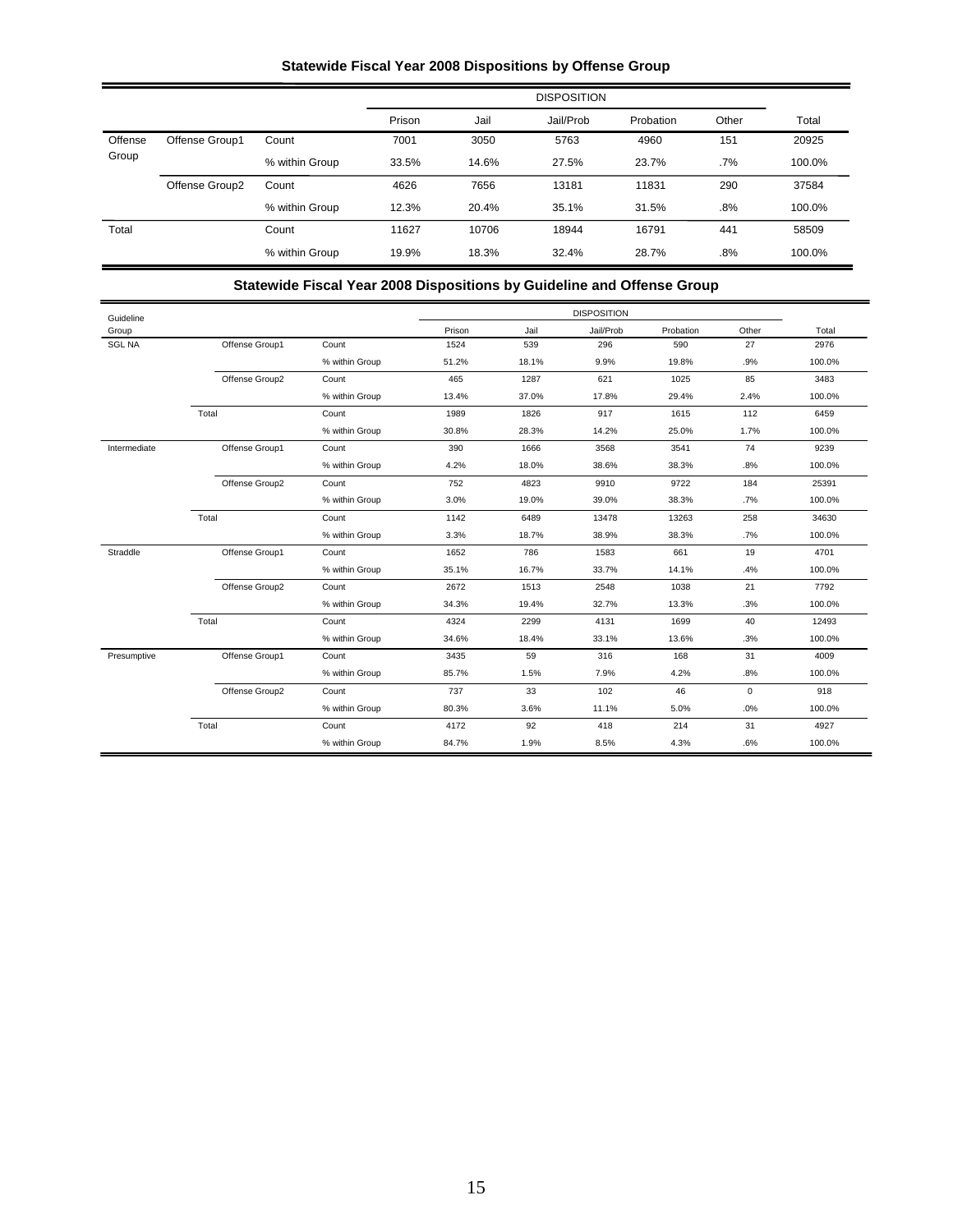|       |           | Frequency | Percent | Valid Percent | Cumulative<br>Percent |
|-------|-----------|-----------|---------|---------------|-----------------------|
| Valid | Prison    | 12525     | 20.9    | 20.9          | 20.9                  |
|       | Jail      | 11424     | 19.1    | 19.1          | 40.0                  |
|       | Jail/Prob | 18014     | 30.1    | 30.1          | 70.1                  |
|       | Probation | 17499     | 29.2    | 29.2          | 99.3                  |
|       | Other     | 435       | .7      | .7            | 100.0                 |
|       | Total     | 59897     | 100.0   | 100.0         |                       |





#### **Statewide Fiscal Year 2007 Dispositions by Guideline Group**

|           |               |                |        |       | <b>DISPOSITION</b> |           |       |        |
|-----------|---------------|----------------|--------|-------|--------------------|-----------|-------|--------|
|           |               |                | Prison | Jail  | Jail/Prob          | Probation | Other | Total  |
| Guideline | <b>SGL NA</b> | Count          | 2875   | 3897  | 999                | 1785      | 124   | 9680   |
| Group     |               | % within Group | 29.7%  | 40.3% | 10.3%              | 18.4%     | 1.3%  | 100.0% |
|           | Intermediate  | Count          | 1041   | 5450  | 12673              | 13675     | 249   | 33088  |
|           |               | % within Group | 3.1%   | 16.5% | 38.3%              | 41.3%     | .8%   | 100.0% |
|           | Straddle      | Count          | 4277   | 2000  | 3952               | 1777      | 35    | 12041  |
|           |               | % within Group | 35.5%  | 16.6% | 32.8%              | 14.8%     | .3%   | 100.0% |
|           | Presumptive   | Count          | 4332   | 77    | 390                | 262       | 27    | 5088   |
|           |               | % within Group | 85.1%  | 1.5%  | 7.7%               | 5.1%      | .5%   | 100.0% |
| Total     |               | Count          | 12525  | 11424 | 18014              | 17499     | 435   | 59897  |
|           |               | % within Group | 20.9%  | 19.1% | 30.1%              | 29.2%     | .7%   | 100.0% |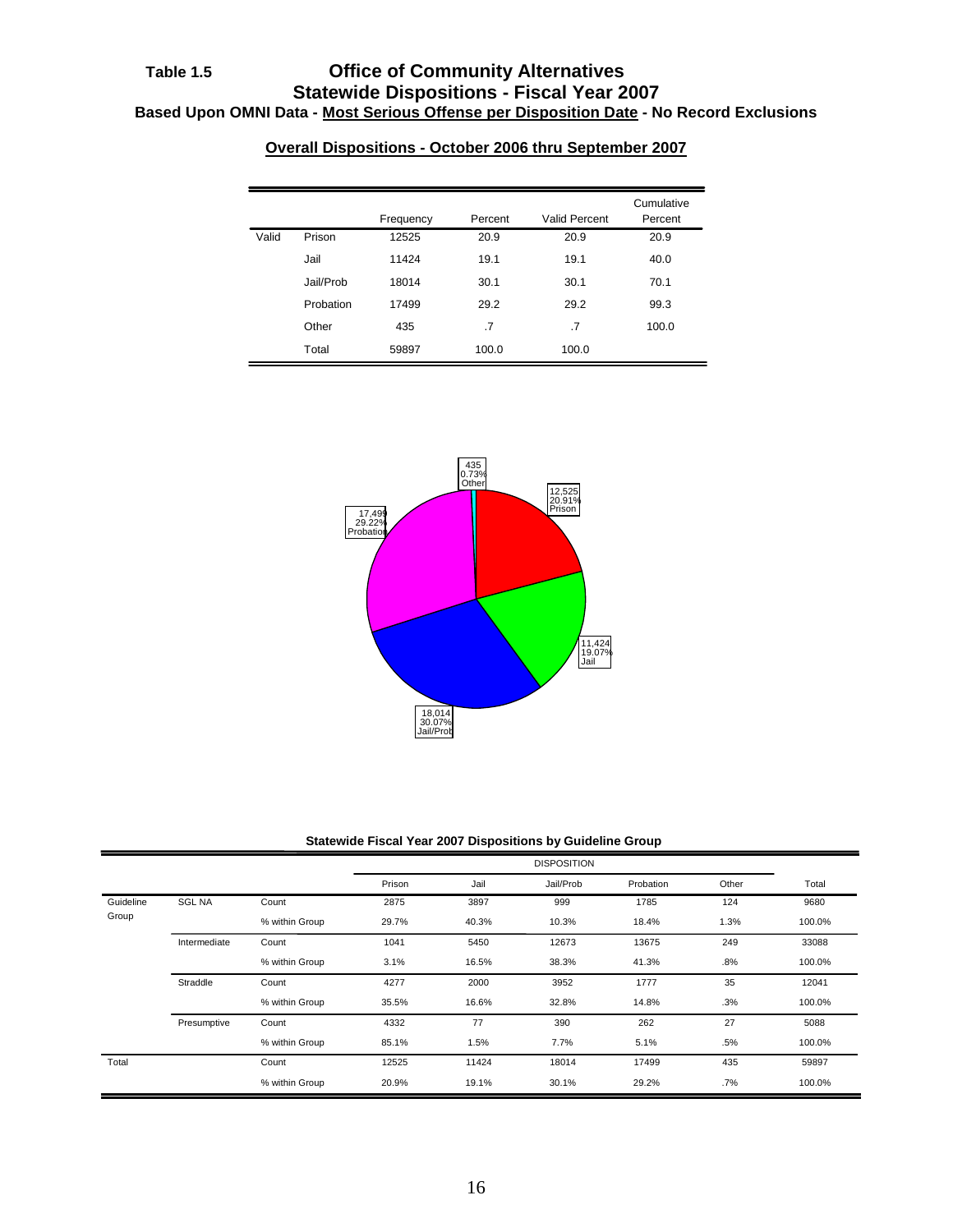|                  |                |                |        |       | <b>DISPOSITION</b> |           |       |        |
|------------------|----------------|----------------|--------|-------|--------------------|-----------|-------|--------|
|                  |                |                | Prison | Jail  | Jail/Prob          | Probation | Other | Total  |
| Offense<br>Group | Offense Group1 | Count          | 7510   | 3163  | 5708               | 5088      | 132   | 21601  |
|                  |                | % within Group | 34.8%  | 14.6% | 26.4%              | 23.6%     | .6%   | 100.0% |
|                  | Offense Group2 | Count          | 5015   | 8261  | 12306              | 12411     | 303   | 38296  |
|                  |                | % within Group | 13.1%  | 21.6% | 32.1%              | 32.4%     | .8%   | 100.0% |
| Total            |                | Count          | 12525  | 11424 | 18014              | 17499     | 435   | 59897  |
|                  |                | % within Group | 20.9%  | 19.1% | 30.1%              | 29.2%     | .7%   | 100.0% |

|               |                |                | olalewide. Tiscal Teal Zuur Dispositions by Guideline and Offense Group |       |                    |           |              |        |
|---------------|----------------|----------------|-------------------------------------------------------------------------|-------|--------------------|-----------|--------------|--------|
| Guideline     |                |                |                                                                         |       | <b>DISPOSITION</b> |           |              |        |
| Group         |                |                | Prison                                                                  | Jail  | Jail/Prob          | Probation | Other        | Total  |
| <b>SGL NA</b> | Offense Group1 | Count          | 1946                                                                    | 1035  | 280                | 673       | 31           | 3965   |
|               |                | % within Group | 49.1%                                                                   | 26.1% | 7.1%               | 17.0%     | .8%          | 100.0% |
|               | Offense Group2 | Count          | 929                                                                     | 2862  | 719                | 1112      | 93           | 5715   |
|               |                | % within Group | 16.3%                                                                   | 50.1% | 12.6%              | 19.5%     | 1.6%         | 100.0% |
|               | Total          | Count          | 2875                                                                    | 3897  | 999                | 1785      | 124          | 9680   |
|               |                | % within Group | 29.7%                                                                   | 40.3% | 10.3%              | 18.4%     | 1.3%         | 100.0% |
| Intermediate  | Offense Group1 | Count          | 361                                                                     | 1383  | 3550               | 3539      | 62           | 8895   |
|               |                | % within Group | 4.1%                                                                    | 15.5% | 39.9%              | 39.8%     | .7%          | 100.0% |
|               | Offense Group2 | Count          | 680                                                                     | 4067  | 9123               | 10136     | 187          | 24193  |
|               |                | % within Group | 2.8%                                                                    | 16.8% | 37.7%              | 41.9%     | .8%          | 100.0% |
|               | Total          | Count          | 1041                                                                    | 5450  | 12673              | 13675     | 249          | 33088  |
|               |                | % within Group | 3.1%                                                                    | 16.5% | 38.3%              | 41.3%     | .8%          | 100.0% |
| Straddle      | Offense Group1 | Count          | 1639                                                                    | 694   | 1576               | 681       | 13           | 4603   |
|               |                | % within Group | 35.6%                                                                   | 15.1% | 34.2%              | 14.8%     | .3%          | 100.0% |
|               | Offense Group2 | Count          | 2638                                                                    | 1306  | 2376               | 1096      | 22           | 7438   |
|               |                | % within Group | 35.5%                                                                   | 17.6% | 31.9%              | 14.7%     | .3%          | 100.0% |
|               | Total          | Count          | 4277                                                                    | 2000  | 3952               | 1777      | 35           | 12041  |
|               |                | % within Group | 35.5%                                                                   | 16.6% | 32.8%              | 14.8%     | .3%          | 100.0% |
| Presumptive   | Offense Group1 | Count          | 3564                                                                    | 51    | 302                | 195       | 26           | 4138   |
|               |                | % within Group | 86.1%                                                                   | 1.2%  | 7.3%               | 4.7%      | .6%          | 100.0% |
|               | Offense Group2 | Count          | 768                                                                     | 26    | 88                 | 67        | $\mathbf{1}$ | 950    |
|               |                | % within Group | 80.8%                                                                   | 2.7%  | 9.3%               | 7.1%      | .1%          | 100.0% |
|               | Total          | Count          | 4332                                                                    | 77    | 390                | 262       | 27           | 5088   |
|               |                | % within Group | 85.1%                                                                   | 1.5%  | 7.7%               | 5.1%      | .5%          | 100.0% |

### **Statewide: Fiscal Year 2007 Dispositions by Guideline and Offense Group**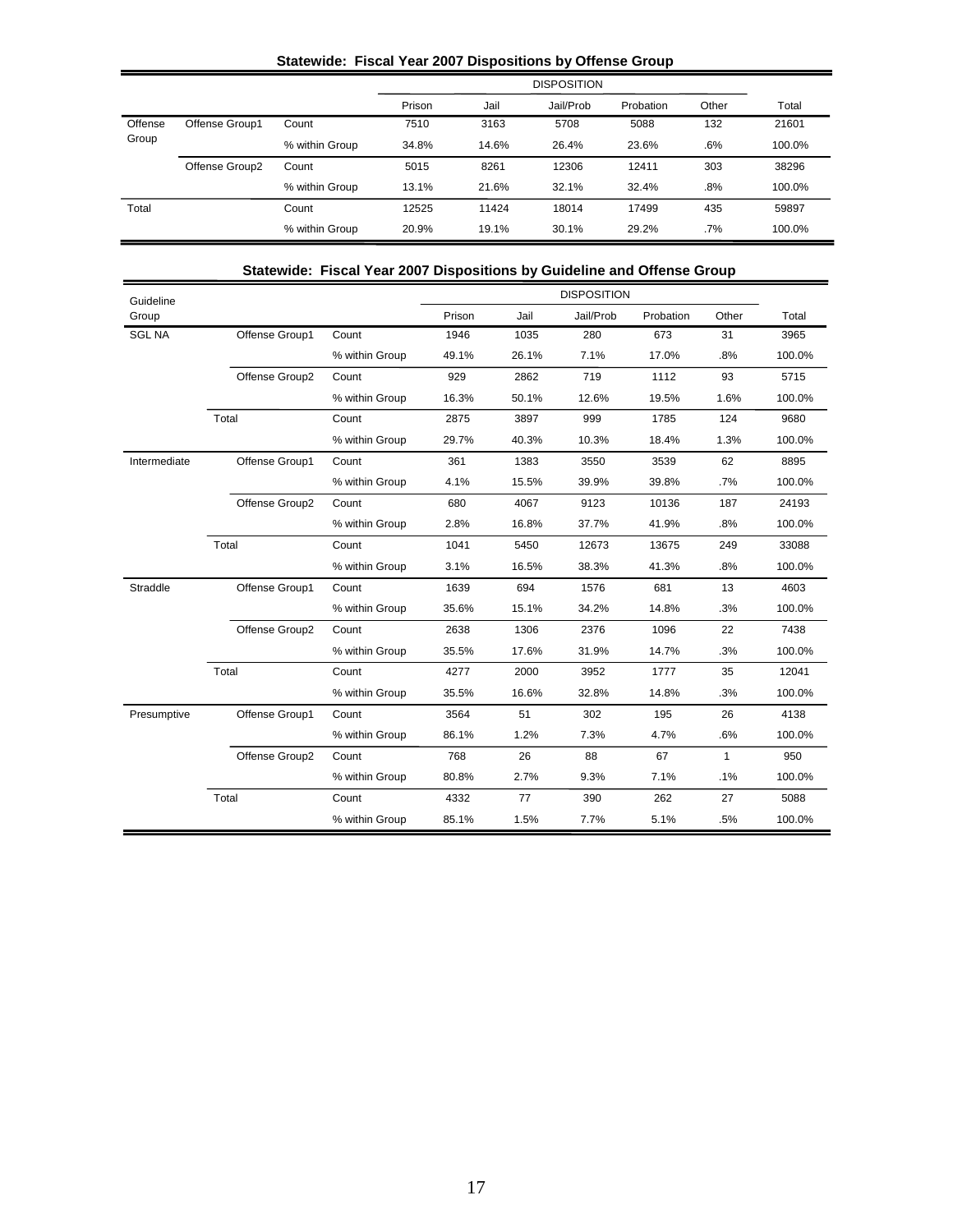# **Table 1.6 Office of Community Alternatives Statewide Dispositions - Fiscal Year 2006 Based Upon OMNI Data - Most Serious Offense per Disposition Date - No Record Exclusions**

|       |           | Frequency | Percent | Valid Percent | Cumulative<br>Percent |
|-------|-----------|-----------|---------|---------------|-----------------------|
| Valid | Prison    | 12766     | 21.7    | 21.7          | 21.7                  |
|       | Jail      | 11182     | 19.0    | 19.0          | 40.8                  |
|       | Jail/Prob | 17293     | 29.4    | 29.4          | 70.2                  |
|       | Probation | 17014     | 29.0    | 29.0          | 99.2                  |
|       | Other     | 469       | .8      | .8            | 100.0                 |
|       | Total     | 58724     | 100.0   | 100.0         |                       |

### **Overall Dispositions - October 2005 thru September 2006**



### **DISPOSITION**

### **Statewide Dispositions Within Guideline Group**

|           |               |                    |        |       | <b>DISPOSITION</b> |           |       |        |
|-----------|---------------|--------------------|--------|-------|--------------------|-----------|-------|--------|
|           |               |                    | Prison | Jail  | Jail/Prob          | Probation | Other | Total  |
| Guideline | <b>SGL NA</b> | Count              | 3831   | 6800  | 1291               | 1853      | 147   | 13922  |
| Group     |               | % within Guideline | 27.5%  | 48.8% | 9.3%               | 13.3%     | 1.1%  | 100.0% |
|           | Intermediate  | Count              | 721    | 2911  | 11831              | 13331     | 255   | 29049  |
|           |               | % within Guideline | 2.5%   | 10.0% | 40.7%              | 45.9%     | .9%   | 100.0% |
|           | Straddle      | Count              | 3935   | 1404  | 3733               | 1609      | 43    | 10724  |
|           |               | % within Guideline | 36.7%  | 13.1% | 34.8%              | 15.0%     | .4%   | 100.0% |
|           | Presumptive   | Count              | 4279   | 67    | 438                | 221       | 24    | 5029   |
|           |               | % within Guideline | 85.1%  | 1.3%  | 8.7%               | 4.4%      | .5%   | 100.0% |
| Total     |               | Count              | 12766  | 11182 | 17293              | 17014     | 469   | 58724  |
|           |               | % within Guideline | 21.7%  | 19.0% | 29.4%              | 29.0%     | .8%   | 100.0% |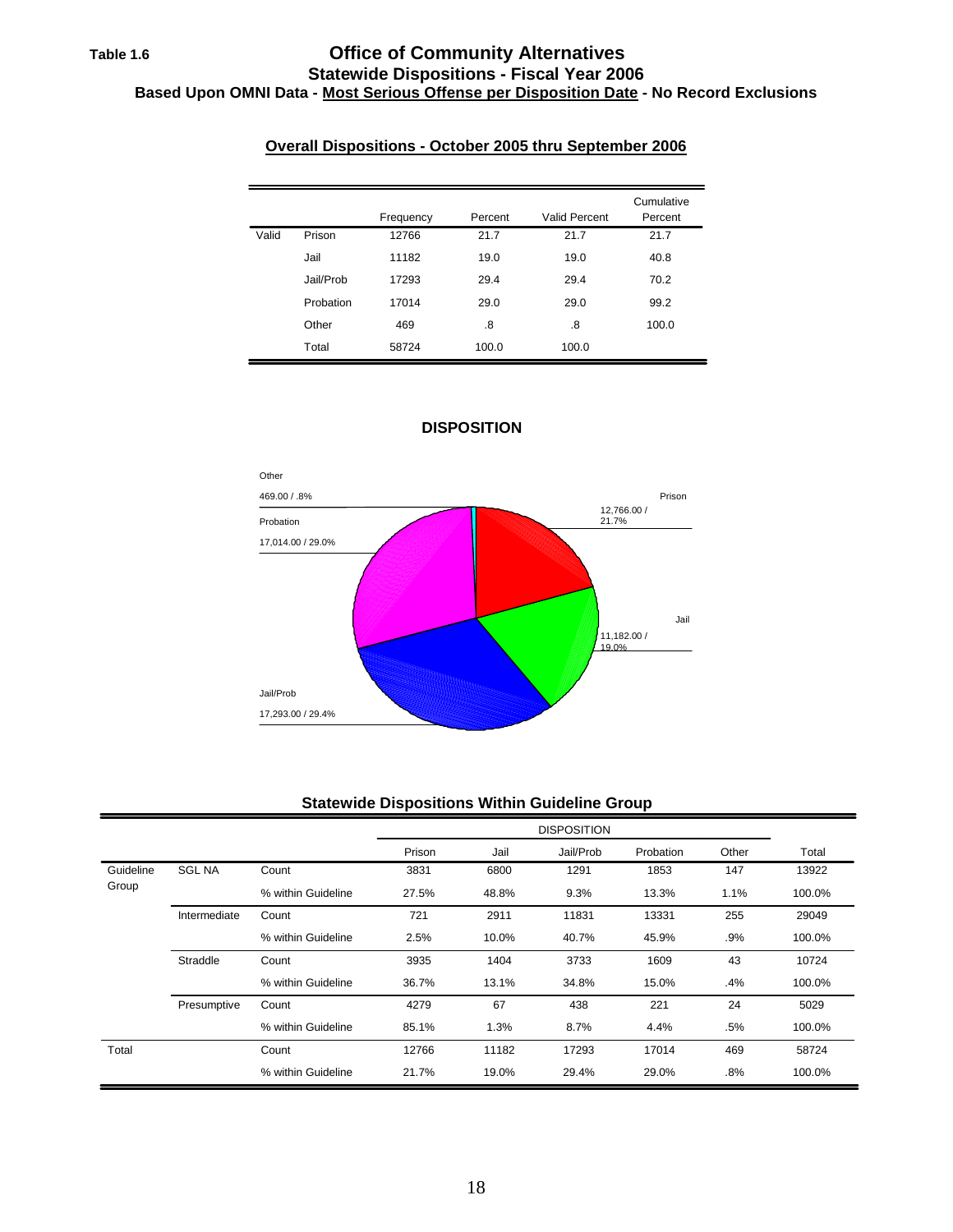| Guideline     |                |                |        |       | <b>DISPOSITION</b> |           |                |        |
|---------------|----------------|----------------|--------|-------|--------------------|-----------|----------------|--------|
| Group         |                |                | Prison | Jail  | Jail/Prob          | Probation | Other          | Total  |
| <b>SGL NA</b> | Offense Group1 | Count          | 2188   | 1844  | 392                | 653       | 32             | 5109   |
|               |                | % within Group | 42.8%  | 36.1% | 7.7%               | 12.8%     | .6%            | 100.0% |
|               | Offense Group2 | Count          | 1643   | 4956  | 899                | 1200      | 115            | 8813   |
|               |                | % within Group | 18.6%  | 56.2% | 10.2%              | 13.6%     | 1.3%           | 100.0% |
|               | Total          | Count          | 3831   | 6800  | 1291               | 1853      | 147            | 13922  |
|               |                | % within Group | 27.5%  | 48.8% | 9.3%               | 13.3%     | 1.1%           | 100.0% |
| Intermediate  | Offense Group1 | Count          | 209    | 778   | 3436               | 3515      | 83             | 8021   |
|               |                | % within Group | 2.6%   | 9.7%  | 42.8%              | 43.8%     | 1.0%           | 100.0% |
|               | Offense Group2 | Count          | 512    | 2133  | 8395               | 9816      | 172            | 21028  |
|               |                | % within Group | 2.4%   | 10.1% | 39.9%              | 46.7%     | .8%            | 100.0% |
|               | Total          | Count          | 721    | 2911  | 11831              | 13331     | 255            | 29049  |
|               |                | % within Group | 2.5%   | 10.0% | 40.7%              | 45.9%     | .9%            | 100.0% |
| Straddle      | Offense Group1 | Count          | 1434   | 494   | 1534               | 602       | 13             | 4077   |
|               |                | % within Group | 35.2%  | 12.1% | 37.6%              | 14.8%     | .3%            | 100.0% |
|               | Offense Group2 | Count          | 2501   | 910   | 2199               | 1007      | 30             | 6647   |
|               |                | % within Group | 37.6%  | 13.7% | 33.1%              | 15.1%     | .5%            | 100.0% |
|               | Total          | Count          | 3935   | 1404  | 3733               | 1609      | 43             | 10724  |
|               |                | % within Group | 36.7%  | 13.1% | 34.8%              | 15.0%     | .4%            | 100.0% |
| Presumptive   | Offense Group1 | Count          | 3552   | 41    | 335                | 151       | 22             | 4101   |
|               |                | % within Group | 86.6%  | 1.0%  | 8.2%               | 3.7%      | .5%            | 100.0% |
|               | Offense Group2 | Count          | 727    | 26    | 103                | 70        | $\overline{c}$ | 928    |
|               |                | % within Group | 78.3%  | 2.8%  | 11.1%              | 7.5%      | .2%            | 100.0% |
|               | Total          | Count          | 4279   | 67    | 438                | 221       | 24             | 5029   |
|               |                | % within Group | 85.1%  | 1.3%  | 8.7%               | 4.4%      | .5%            | 100.0% |

| Statewide - Fiscal Year 2006 Dispositions by Guideline and Offense Group |  |  |  |  |
|--------------------------------------------------------------------------|--|--|--|--|
|--------------------------------------------------------------------------|--|--|--|--|

Group 1 offenses: Homicide, Robbery, CSC, Assault, Other Sex Offenses, Assaultive Other, Burglary and Weapon Possession. Group 2 offenses: Larceny, Fraud, Forgery/Embezzle, Motor Vehicle, Mal. Destruction, Drugs, OUIL 3<sup>rd</sup> and Other Non-Asslt.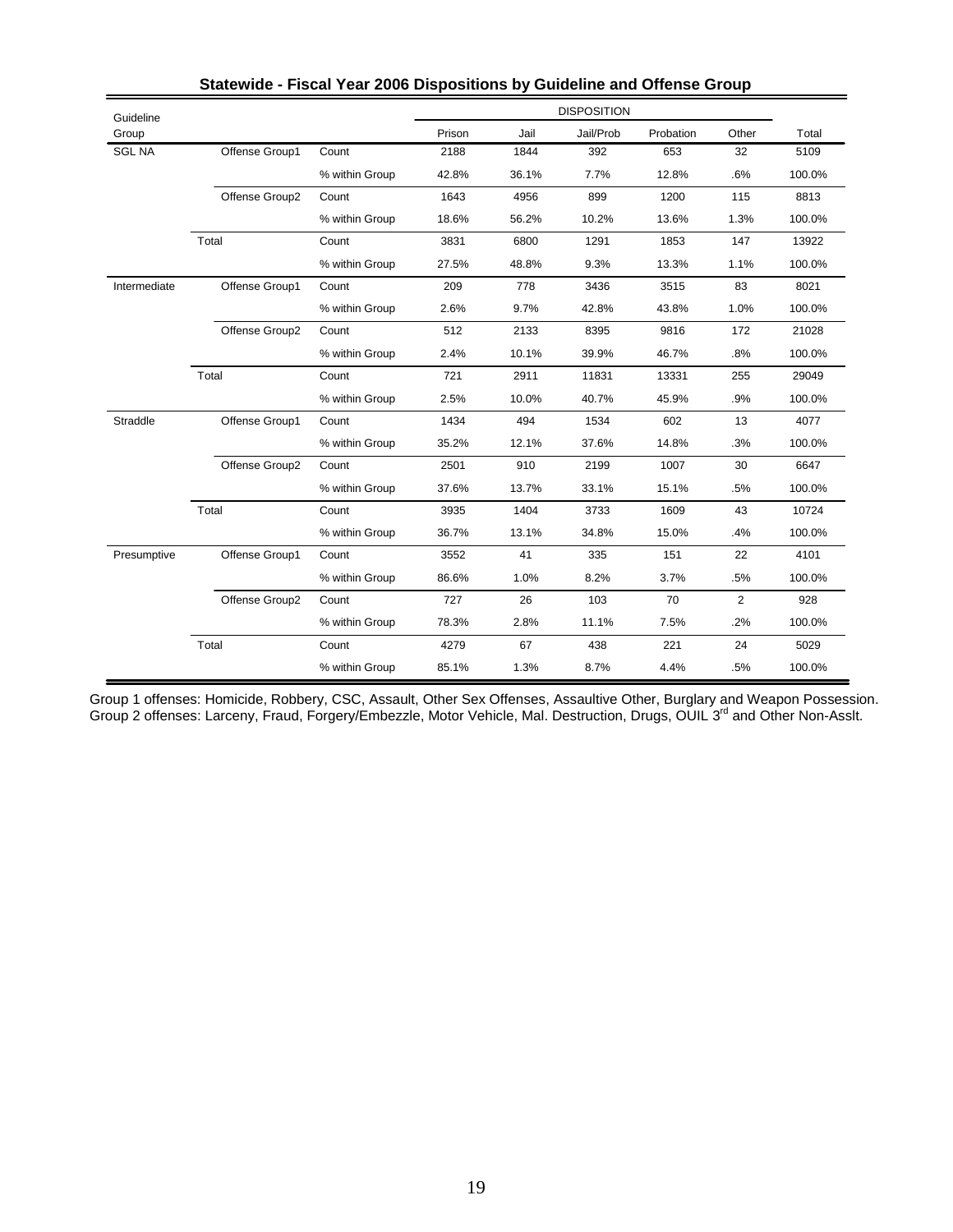# **Based Upon OMNI Data - Most Serious Offense per Disposition Date - No Record Exclusions**

|           |               |                          |        |       | <b>DISPOSITION</b> |           |                |        |
|-----------|---------------|--------------------------|--------|-------|--------------------|-----------|----------------|--------|
|           |               |                          | Prison | Jail  | Jail/Prob          | Probation | Other          | Total  |
| Guideline | <b>SGL NA</b> | Count                    | 45     | 24    | 13                 | 5         | 0              | 87     |
| Group     |               | % within Guideline Group | 51.7%  | 27.6% | 14.9%              | 5.7%      | .0%            | 100.0% |
|           | Intermediate  | Count                    | 57     | 128   | 1509               | 108       | 1              | 1803   |
|           |               | % within Guideline Group | 3.2%   | 7.1%  | 83.7%              | 6.0%      | .1%            | 100.0% |
|           | Straddle      | Count                    | 412    | 84    | 574                | 60        | 1              | 1131   |
|           |               | % within Guideline Group | 36.4%  | 7.4%  | 50.8%              | 5.3%      | .1%            | 100.0% |
|           | Presumptive   | Count                    | 39     | 0     | 3                  | 1         | 0              | 43     |
|           |               | % within Guideline Group | 90.7%  | .0%   | 7.0%               | 2.3%      | .0%            | 100.0% |
| Total     |               | Count                    | 553    | 236   | 2099               | 174       | $\overline{2}$ | 3064   |
|           |               | % within Guideline Group | 18.0%  | 7.7%  | 68.5%              | 5.7%      | .1%            | 100.0% |

# **Statewide: OUIL3 Disposition Rates by Guideline Group - Fiscal Year 2011**

### **Statewide: OUIL3 Disposition Rates by Guideline Group - Fiscal Year 2010**

|           |               |                          |        | <b>DISPOSITION</b> |           |           |       |        |  |  |  |  |  |
|-----------|---------------|--------------------------|--------|--------------------|-----------|-----------|-------|--------|--|--|--|--|--|
|           |               |                          | Prison | Jail               | Jail/Prob | Probation | Other | Total  |  |  |  |  |  |
| Guideline | <b>SGL NA</b> | Count                    | 38     | 16                 | 16        | 2         |       | 73     |  |  |  |  |  |
| Group     |               | % within Guideline Group | 52.1%  | 21.9%              | 21.9%     | 2.7%      | 1.4%  | 100.0% |  |  |  |  |  |
|           | Intermediate  | Count                    | 96     | 147                | 1673      | 150       | 0     | 2066   |  |  |  |  |  |
|           |               | % within Guideline Group | 4.6%   | 7.1%               | 81.0%     | 7.3%      | .0%   | 100.0% |  |  |  |  |  |
|           | Straddle      | Count                    | 476    | 83                 | 654       | 63        | 0     | 1276   |  |  |  |  |  |
|           |               | % within Guideline Group | 37.3%  | 6.5%               | 51.3%     | 4.9%      | .0%   | 100.0% |  |  |  |  |  |
|           | Presumptive   | Count                    | 41     | 0                  | 5         | 0         | 0     | 46     |  |  |  |  |  |
|           |               | % within Guideline Group | 89.1%  | .0%                | 10.9%     | $.0\%$    | .0%   | 100.0% |  |  |  |  |  |
| Total     |               | Count                    | 651    | 246                | 2348      | 215       |       | 3461   |  |  |  |  |  |
|           |               | % within Guideline Group | 18.8%  | 7.1%               | 67.8%     | 6.2%      | .0%   | 100.0% |  |  |  |  |  |

### **Statewide: OUIL3 Disposition Rates by Guideline Group - Fiscal Year 2009**

|           |               |                          |        |       | <b>DISPOSITION</b> |           |                |        |
|-----------|---------------|--------------------------|--------|-------|--------------------|-----------|----------------|--------|
|           |               |                          | Prison | Jail  | Jail/Prob          | Probation | Other          | Total  |
| Guideline | <b>SGL NA</b> | Count                    | 27     | 26    | 12                 | 6         | 1              | 72     |
| Group     |               | % within Guideline Group | 37.5%  | 36.1% | 16.7%              | 8.3%      | 1.4%           | 100.0% |
|           | Intermediate  | Count                    | 96     | 153   | 1833               | 188       | 1              | 2271   |
|           |               | % within Guideline Group | 4.2%   | 6.7%  | 80.7%              | 8.3%      | .0%            | 100.0% |
|           | Straddle      | Count                    | 463    | 84    | 591                | 82        | 0              | 1220   |
|           |               | % within Guideline Group | 38.0%  | 6.9%  | 48.4%              | 6.7%      | $.0\%$         | 100.0% |
|           | Presumptive   | Count                    | 35     | 2     | 6                  |           | 0              | 44     |
|           |               | % within Guideline Group | 79.5%  | 4.5%  | 13.6%              | 2.3%      | .0%            | 100.0% |
| Total     |               | Count                    | 621    | 265   | 2442               | 277       | $\overline{2}$ | 3607   |
|           |               | % within Guideline Group | 17.2%  | 7.3%  | 67.7%              | 7.7%      | .1%            | 100.0% |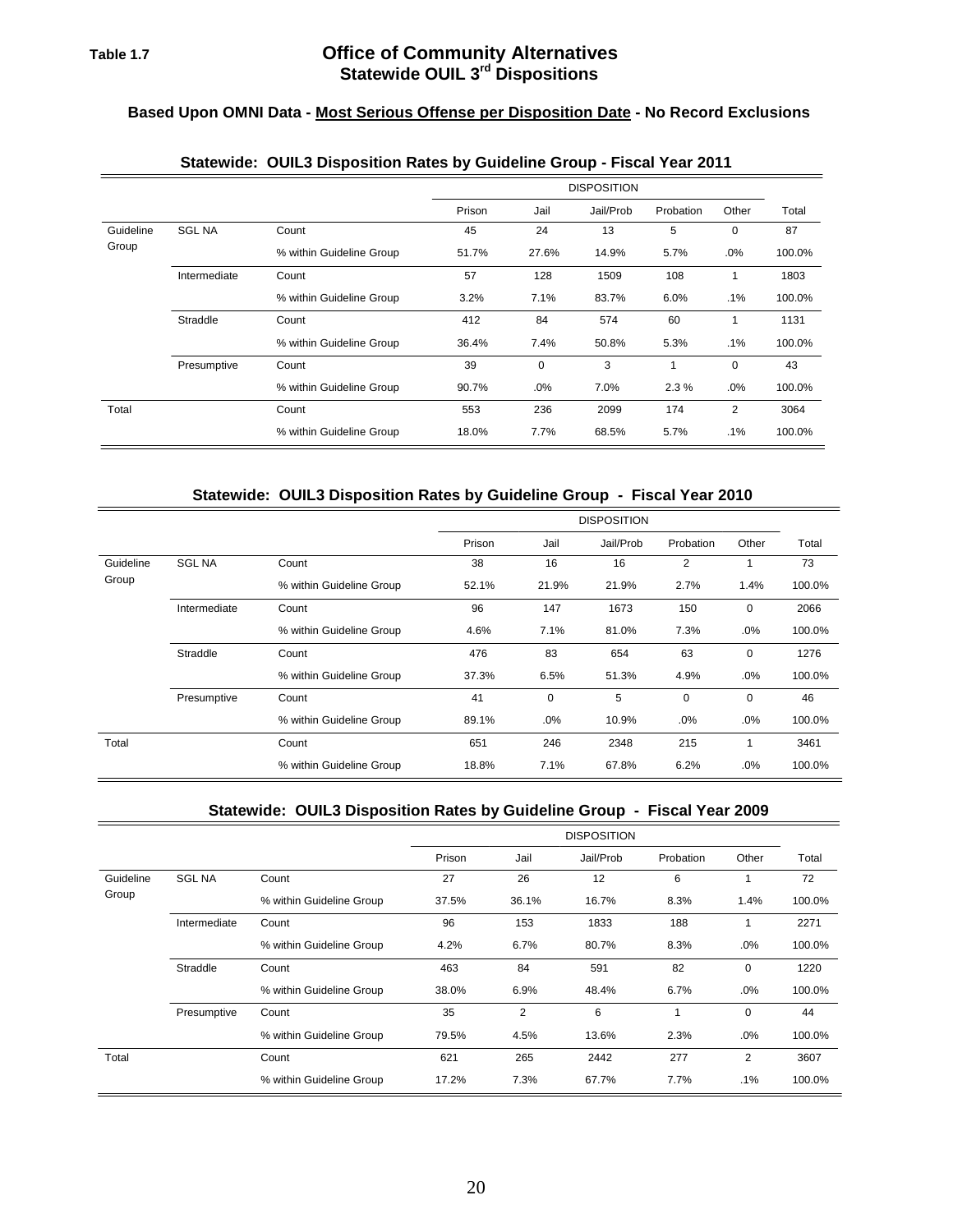### **Statewide: OUIL3 Dispositions by Guideline Group - Fiscal Year 2008**

|           |               |                | Prison | Jail  | Jail/Prob | Probation   | Other          | Total  |
|-----------|---------------|----------------|--------|-------|-----------|-------------|----------------|--------|
| Guideline | <b>SGL NA</b> | Count          | 38     | 25    | 10        | 6           |                | 80     |
| Group     |               | % within Group | 47.5%  | 31.3% | 12.5%     | 7.5%        | 1.3%           | 100.0% |
|           | Intermediate  | Count          | 84     | 175   | 1856      | 183         |                | 2299   |
|           |               | % within Group | 3.7%   | 7.6%  | 80.7%     | 8.0%        | .0%            | 100.0% |
|           | Straddle      | Count          | 486    | 98    | 586       | 55          | $\mathbf 0$    | 1225   |
|           |               | % within Group | 39.7%  | 8.0%  | 47.8%     | 4.5%        | .0%            | 100.0% |
|           | Presumptive   | Count          | 57     | 3     | 2         | $\mathbf 0$ | $\mathbf 0$    | 62     |
|           |               | % within Group | 91.9%  | 4.8%  | 3.2%      | .0%         | .0%            | 100.0% |
| Total     |               | Count          | 665    | 301   | 2454      | 244         | $\overline{2}$ | 3666   |
|           |               | % within Group | 18.1%  | 8.2%  | 66.9%     | 6.7%        | $.1\%$         | 100.0% |

**Statewide: OUIL3 Dispositions by Guideline Group – Fiscal Year 2007** 

|           |                   |                |        |       | <b>DISPOSITION</b> |           |          |        |
|-----------|-------------------|----------------|--------|-------|--------------------|-----------|----------|--------|
|           |                   |                | Prison | Jail  | Jail/Prob          | Probation | Other    | Total  |
| Guideline | <b>SGL NA</b>     | Count          | 110    | 84    | 24                 | 5         | 2        | 225    |
| Group     |                   | % within Group | 48.9%  | 37.3% | 10.7%              | 2.2%      | .9%      | 100.0% |
|           | Intermediate      | Count          | 79     | 133   | 1416               | 163       | 1        | 1792   |
|           |                   | % within Group | 4.4%   | 7.4%  | 79.0%              | 9.1%      | $.1\%$   | 100.0% |
|           | Straddle          | Count          | 412    | 70    | 436                | 57        | 0        | 975    |
|           |                   | % within Group | 42.3%  | 7.2%  | 44.7%              | 5.8%      | .0%      | 100.0% |
|           | Presumptive Count |                | 38     | 1     | 7                  | 0         | $\Omega$ | 46     |
|           |                   | % within Group | 82.6%  | 2.2%  | 15.2%              | .0%       | .0%      | 100.0% |
| Total     |                   | Count          | 639    | 288   | 1883               | 225       | 3        | 3038   |
|           |                   | % within Group | 21.0%  | 9.5%  | 62.0%              | 7.4%      | $.1\%$   | 100.0% |

**Statewide: OUIL 3 Dispositions by Guideline Group – Fiscal Year 2006**

|               |                      |        |          | <b>DISPOSITION</b> |           |          |        |
|---------------|----------------------|--------|----------|--------------------|-----------|----------|--------|
|               |                      | Prison | Jail     | Jail/Prob          | Probation | Other    | Total  |
| <b>SGL NA</b> | Count                | 241    | 213      | 38                 | 5         | 1        | 498    |
|               | % in Guideline Group | 48.4%  | 42.8%    | 7.6%               | 1.0%      | .2%      | 100.0% |
| Intermediate  | Count                | 39     | 45       | 1137               | 123       | $\Omega$ | 1344   |
|               | % in Guideline Group | 2.9%   | 3.3%     | 84.6%              | 9.2%      | .0%      | 100.0% |
| Straddle      | Count                | 354    | 40       | 387                | 55        | $\Omega$ | 836    |
|               | % in Guideline Group | 42.3%  | 4.8%     | 46.3%              | 6.6%      | .0%      | 100.0% |
| Presumptive   | Count                | 43     | $\Omega$ | 3                  | 2         | $\Omega$ | 48     |
|               | % in Guideline Group | 89.6%  | .0%      | 6.3%               | 4.2%      | .0%      | 100.0% |
| Total         | Count                |        | 298      | 1565               | 185       | 1        | 2726   |
|               | % in Guideline Group | 24.8%  | 10.9%    | 57.4%              | 6.8%      | .0%      | 100.0% |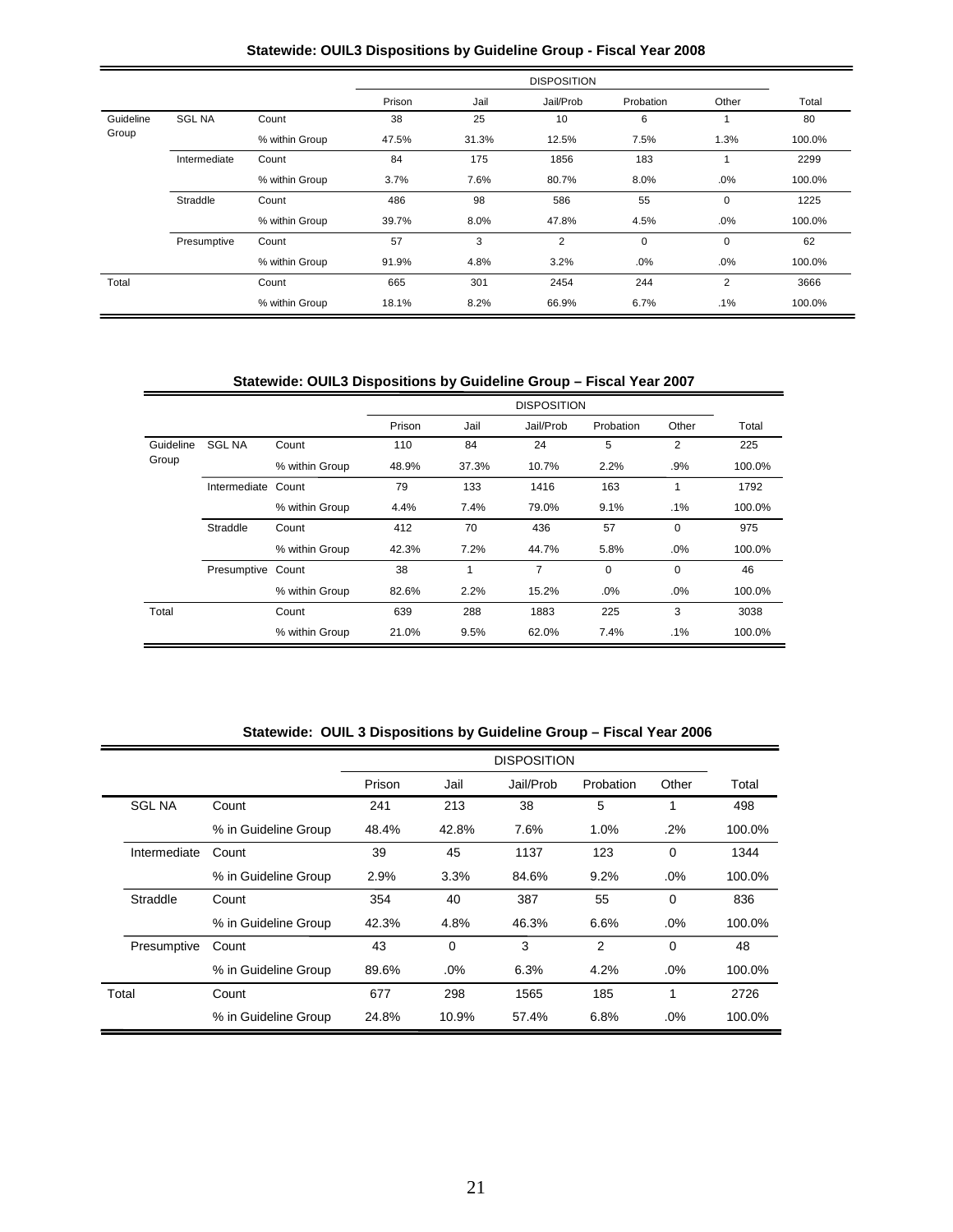# **PART 2**

# **JAIL UTILIZATION**

Section 8.4 of P.A. 511 explains that the purpose of the Act includes the participation of offenders who would likely be sentenced to imprisonment in a state correctional facility or jail. Section 2 (c) defines "community corrections program" as a program that is an alternative to incarceration in a state correctional facility or jail. Through the years, as prison commitment rates decreased, and as a result of legislative changes, the role of jails in the community corrections system has changed. This section examines the use of jails in Michigan as part of the continuum of sanctions available in sentencing decisions.

The State Community Corrections Board has adopted priorities for jail use for community corrections. Each CCAB is required to examine the jail management practices and policies as part of the annual community corrections comprehensive plan and application for funds. Local policies/practices directly affect the availability of jail beds which can be utilized for sentenced felons. Local jurisdictions have implemented a wide range of policies/practices to influence the number and length of stay of different offender populations. The local policies/practices include conditional release options for pretrial detainees, restrictions on population groups which can be housed in the jail in order to reserve jail beds for offenders who are a higher risk to public safety, earned release credits (i.e., reduction in jail time for participation in in-jail programming), and structured sentencing.

Due to the high number of straddle cell offenders sentenced to prison, the State Community Corrections Board has targeted this population as a priority population for community corrections. During CY 2003, 47.5% (4,224) of the straddle cell dispositions included a jail term, whereas in FY 2005 51.9% (5,146) of the dispositions included a jail term. However, data for FY 2010 shows the number of straddle cell dispositions with a jail term increased to 6,507 (58.5%) – this increase in likely attributed to the result of technical probation violations being reflected in the original SGL category rather than SGL N/A.

A jail sentence is also a key sanction used for probation violators. Local probation response guides often include jail time along with additional local sanctions imposed, including programs funded by community corrections. Jail crowding issues can impact the use of jails and availability of beds for alternative sanctions for different felony offender target groups, such as straddle cell offenders, probation violators, and even intermediate sanction offenders. The use of jail beds for serious felony offenders is an issue when jail crowding occurs.

Community corrections programs have been established to impact the amount of jail time that offenders serve. Program policies have been established so that program participation and successful completion of programs lead to decreased lengths of stay in jail.

### **Jail Statistics Overview**

Michigan has jails in 81 of its 83 counties. County jail capacity statewide was 15,826 beds in 1998 and the current capacity is 19,521. The capacity decreased by 1,242 beds in 2009 due to Macomb (200), Oakland (274) and Wayne (768) beds being closed. Midland County's new jail was completed in 2009, which increased the jail's capacity by 152 beds and Ogemaw County's new jail was completed in 2010, which increased the jail's capacity by 98 beds. The majority of the county jails have been electronically submitting jail utilization and inmate profile data to the State since 1998. Collectively, these county data inputs comprise the Jail Population Information System (JPIS). Jail reporting from year to year has been less than uniform in jail representation due to issues such as jails changing jail management systems, but data since 1998 indicates the percent of total capacity reported has been on the increase. In 2005, over 92% of statewide county jail capacity was reported by 73 of the 81 jails; however, for CY 2010 the percentage of jail beds reported decreased to 75.2% primarily due to a large number of system and vendor changes in counties such as Eaton (374), Jackson (442), Kalamazoo (327 beds), Muskegon (370 beds) and several other smaller counties.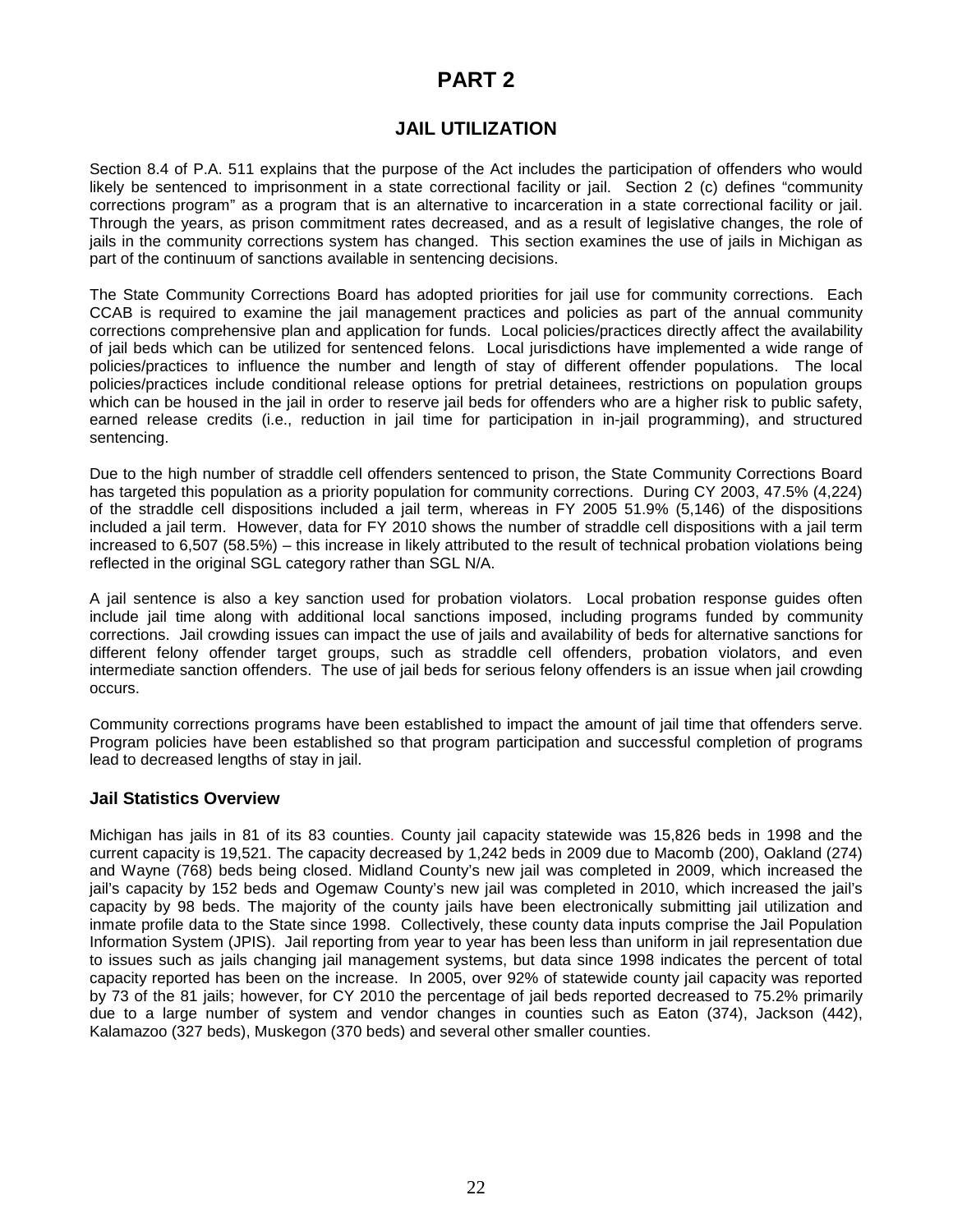Jails play a vital role in the sanctioning process, and one of the stated purposes of JPIS is to provide information to support coherent policy making. Using JPIS data, the State and CCABs can track jail utilization, study utilization trends, examine characteristics of offenders being sent to jail, and evaluate specific factors affecting jail utilization. Such analysis can lead to potential alternatives to incarceration and result in formulation of other objectives to improve utilization (i.e., reduce jail crowding, change offender population profiles, reduce the average length of stay). Further, the data can be used to monitor the utilization of the jails before and after various policies, practices, procedures or programming are implemented.

Recognizing that all counties are not represented in data submissions and periodically some counties' data may not be up-to-date, statewide summary reports do not completely represent State figures or State totals; however, input from rural, urban, and metropolitan counties is included and such reports should present a reasonable and useful representation.

The following tables present statewide summary reports compiled from JPIS data for CY 2006 through CY 2010. The reports categorize the offenders housed in jails by their crime class and legal status (i.e., felons/misdemeanants and sentenced/unsentenced) and indicate the number of offenders housed, average daily populations, average lengths of stay, and the number of releases upon which lengths of stay are based.

The first section of the reports focuses on felons and misdemeanants that originated in the reporting counties, the part of the jail population comprised of offenders boarded in (for the State, Federal government, other counties, tribal or other jurisdictions) and "other" offenders (those held on writs, etc.). The following sections focus on target populations, offender distribution by objective classification and a listing of the overall top ten offense categories for the State – based on the percentage of jail capacity utilized.

In the statewide reports, both the sections on top ten offenses and targeted populations indicate that arrests for alcohol related offenses and felony probation violators used significant percentages of jail capacity. The data reflects that in the past two years the percentage of jail capacity used for these populations has declined, which indicates that community corrections programs targeted toward these populations have improved jail utilization.

The statewide reports also reflect an increased use of jail beds for parole violators within the DOC category which is consistent with the Department's initiative to contract locally for jail space in lieu of returning these offenders to prison.

# **CY 2006, CY 2007, CY2008, CY 2009 and CY 2010 JPIS Data**

Tables 2.1, 2.2, 2.3, 2.4, 2.5, and 2.6 present statewide Jail Population Information System (JPIS) data for CY 2006 through CY 2010. JPIS submission cessation during introduction of new jail management systems can cause variations in reporting figures.

JPIS data shows the following trends in jail capacity utilization statewide by specific populations:

|                                                  | CY 2006 CY 2007 |         |         | CY 2008 CY 2009 CY 2010 |       |
|--------------------------------------------------|-----------------|---------|---------|-------------------------|-------|
| - Felons unsentenced during their time in jail:  | 22.4%           | 23.2%   | 24.1%   | 24.8%                   | 25.0% |
| - Felons sentenced prior to admission:           | 11.6%           | 10.5%   | 12.4%   | 11.6%                   | 13.7% |
| - Felons sentenced after admission:              | 18.1%           | 17.9%   | 15.2%   | 15.5%                   | 13.0% |
| - Misdemeanants unsentenced during time in jail: | 11.4%           | 11.0%   | 10.3%   | 10.3%                   | 9.8%  |
| - Misdemeanants sentenced prior to admission:    | 10.5%           | $9.9\%$ | $9.9\%$ | 8.5%                    | 9.4%  |
| - Misdemeanants sentenced after admission:       | 11.5%           | 11.6%   | 10.1%   | $9.0\%$                 | 7.3%  |
| - Felons with arrests related to alcohol:        | 1.9%            | 2.1%    | 2.6%    | 2.5%                    | 2.4%  |
| - Parole Violators:                              | $3.0\%$         | 3.9%    | 4.8%    | 5.6%                    | 6.9%  |
| - Felony Circuit Probation Violators:            | $6.0\%$         | 6.3%    | 5.7%    | 5.4%                    | 5.1%  |

JPIS data shows the following trends statewide for number of offenders incarcerated in jails by specific groups:

|                                           |        |       | CY 2006 CY 2007 CY 2008 CY 2009 CY 2010 |             |         |
|-------------------------------------------|--------|-------|-----------------------------------------|-------------|---------|
| - Felons with arrests related to alcohol: | 2.867  | 3.527 |                                         | 3.864 3.674 | - 3.436 |
| - Parole Violators:                       | 6.170  | 7.727 |                                         | 8.923 8.525 | 8.105   |
| - Felony Circuit Probation Violators:     | 10.065 |       | 10.643  10.725  9.751                   |             | 8.404   |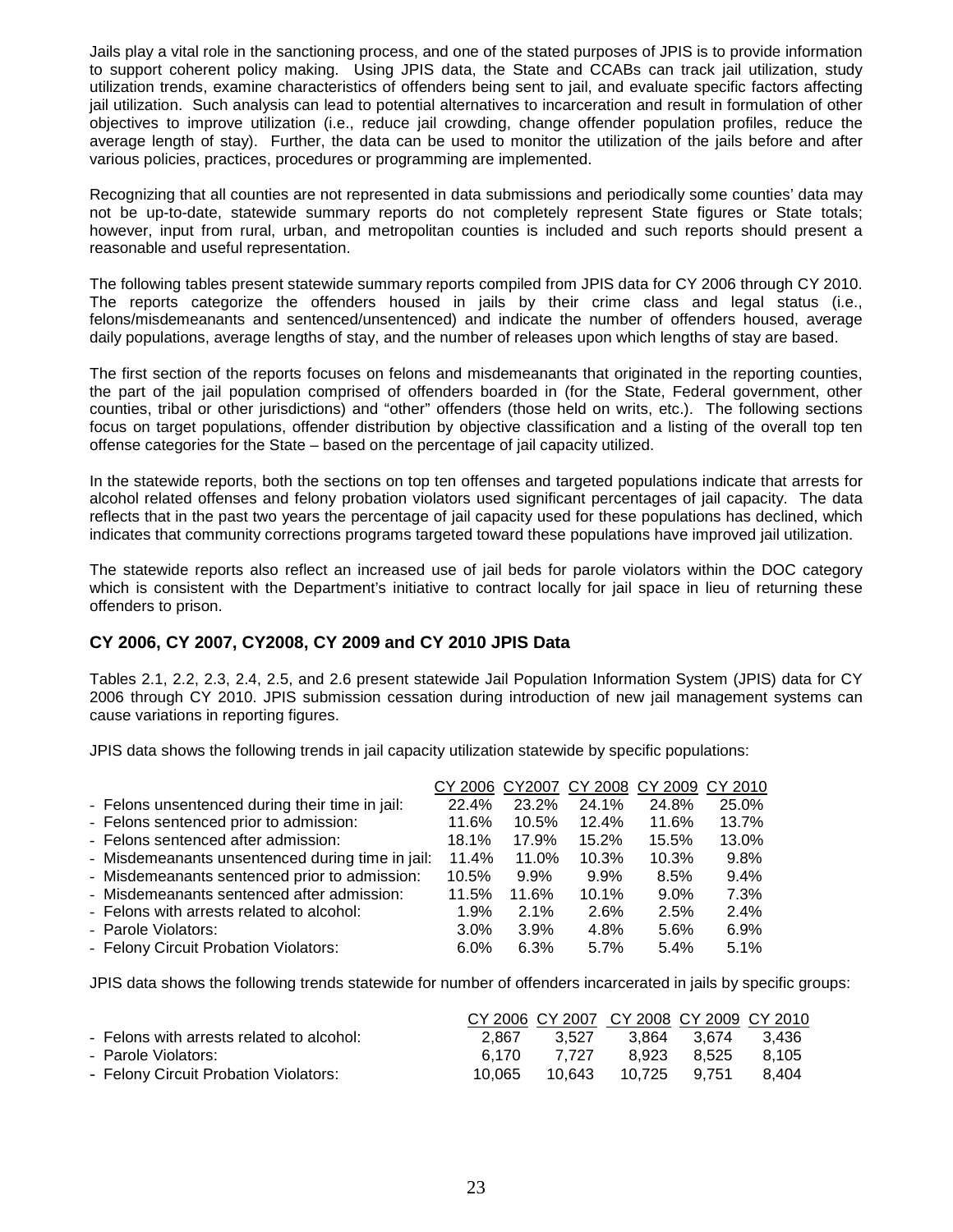| Table 2.1<br><b>StateWide</b><br>StateWide's Latest Submission: 6/27/2008<br>2006                                     |                  |                            |                                       |                                            |                         |                                         |                         |                 |              |           |                                  |              |                    |                        |
|-----------------------------------------------------------------------------------------------------------------------|------------------|----------------------------|---------------------------------------|--------------------------------------------|-------------------------|-----------------------------------------|-------------------------|-----------------|--------------|-----------|----------------------------------|--------------|--------------------|------------------------|
|                                                                                                                       |                  |                            |                                       |                                            | Jan                     | thru                                    | Dec                     |                 |              |           |                                  |              | Months of Data: 12 |                        |
|                                                                                                                       |                  |                            | <b>Average Daily Populations</b>      |                                            |                         |                                         | <b>No Status Change</b> |                 |              |           | <b>Sentenced After Admission</b> |              |                    | <b>Total Offenders</b> |
|                                                                                                                       | <b>Offenders</b> | <b>ADP</b>                 | ADP%Of                                | ADP%Of                                     | ADP%Of                  | Releases                                | <b>AvLOS</b>            | <b>Releases</b> | <b>AvLOS</b> | Releases  | <b>AvLOS</b>                     | <b>AvLOS</b> | Releases           | <b>AvLOS</b>           |
|                                                                                                                       | on               |                            | Housed                                | Housed +                                   | <b>Reporting</b>        |                                         | Only                    |                 | Only         |           | Part                             | Part         | Overall            | Overall                |
| <b>Housed</b>                                                                                                         | Record           |                            |                                       | <b>Bd Out</b>                              | Jails                   |                                         | Presentenced            |                 | Sentenced    |           | Presentenced                     | Sentenced    |                    |                        |
| Regular Inmates                                                                                                       |                  |                            |                                       |                                            |                         |                                         |                         |                 |              |           |                                  |              |                    |                        |
| <b>Unsentenced Felons</b>                                                                                             | 65,603           | 3,532.5                    | 23.5%                                 |                                            | 21.6%                   | 60.501                                  | 20.1                    |                 |              |           |                                  |              | 60.501             | 20.1                   |
| <b>Unsentenced Misdemeanants</b>                                                                                      | 117,683          | 1,740.2                    | 11.6%                                 |                                            | 10.7%                   | 115,141                                 | 5.3                     |                 |              |           |                                  |              | 115.14'            | 5.3                    |
| Sentenced Felon {prior to admission}                                                                                  | 14,405           | 1,675.6                    | 11.1%                                 |                                            | 10.3%                   |                                         |                         | 12,831          | 47.9         |           |                                  |              | 12,831             | 47.9                   |
| Sentenced Felon {after admission}                                                                                     | 15,247           | 3,048.7                    | 20.3%                                 | In StateWide Totals.<br>Already Counted as | 18.7%                   |                                         |                         |                 |              | 13,541    | 42.7                             | 47.2         | 13,541             | 90.0                   |
| Sentenced Misd {prior to admission}                                                                                   | 35,905           | 1,636.9                    | 10.9%                                 | <b>Counties</b> "                          | 10.0%                   |                                         |                         | 34,528          | 17.1         |           |                                  |              | 34,528             | 17.1                   |
| Sentenced Misd {after admission}                                                                                      | 19,368           | 1,916.4                    | 12.7%                                 | Boarded In From<br>Boarded                 | 11.7%                   |                                         |                         |                 |              | 18,213    | 15.6                             | 25.7         | 18,213             | 41.3                   |
| <b>Boarded In</b>                                                                                                     |                  |                            |                                       |                                            |                         |                                         |                         |                 |              |           |                                  |              |                    | 0.0                    |
| <b>DOC</b>                                                                                                            | 5,582            | 327.1                      | 2.2%                                  |                                            | 2.0%                    | 3,544                                   | 19.4                    | 1,482           | 25.3         | 166       | 32.5                             | 39.8         | 5,192              | 22.8                   |
| Federal                                                                                                               | 4,042            | 429.1                      | 2.9%                                  |                                            | 2.6%                    | 3,502                                   | 43.8                    | 69              | 32.6         | 36        | 59.3                             | 22.4         | 3,607              | 44.0                   |
| <b>Other Counties</b><br>Other                                                                                        | 3,003<br>18,604  | 173.2<br>567.6             | 1.2%<br>3.8%                          | Out Offenders<br>FOther                    | 1.1%<br>3.5%            | 902<br>16,602                           | 11.8<br>9.8             | 1,917<br>833    | 26.7<br>21.7 | 61<br>691 | 40.4<br>24.5                     | 56.5<br>27.6 | 2,880<br>18,126    | 23.5<br>12.0           |
| <b>Total Housed</b>                                                                                                   | 299,442          |                            | 100.0%                                | ¥ξ                                         | 92.2%                   | 200,192                                 | 11.1                    | 51,660          |              | 32.708    | 27.2                             |              | 284,560            | 19.5                   |
|                                                                                                                       |                  | 15,047.3                   |                                       |                                            |                         |                                         |                         |                 | 2.9          |           |                                  | 34.8         |                    |                        |
| <b>Jail Capacity</b>                                                                                                  |                  | 16,318.8                   |                                       |                                            |                         |                                         |                         |                 |              |           |                                  |              |                    |                        |
|                                                                                                                       |                  |                            | Targeted<br>Jails'                    | %of<br><b>Targeted's</b>                   | ADP %of<br>Reporting    |                                         |                         |                 |              |           |                                  |              |                    |                        |
| <b>Target Populations **</b>                                                                                          |                  |                            | Capacity                              | Capacity                                   | Jails                   |                                         |                         |                 |              |           |                                  |              |                    |                        |
| <b>Felony Alcohol Related Arrests</b>                                                                                 | 2,870            | 291.5                      | 15,379.2                              | 1.9%                                       | 1.8%                    | 1,503                                   | 15.3                    | 717             | 62.1         | 364       | 50.3                             | 56.9         | 2,584              | 41.2                   |
| Parole Violators                                                                                                      | 6,182            | 353.2                      | 12,259.3                              | 2.9%                                       | 2.2%                    | 3,794                                   | 19.9                    | 1,825           | 24.0         | 157       | 20.6                             | 38.6         | 5,776              | 22.2                   |
| <b>Felony Circuit Court Probation Violators</b>                                                                       | 10,065           | 783.3                      | 13,288.0                              | 5.9%                                       | 4.8%                    | 4,552                                   | 15.0                    | 2,117           | 29.0         | 2,630     | 15.3                             | 45.7         | 9,299              | 31.2                   |
|                                                                                                                       |                  |                            |                                       |                                            |                         |                                         |                         |                 |              |           |                                  |              |                    |                        |
| * ADP %of Capacity for Target Populations is based on the jail capacity of the counties reporting the target offense. |                  |                            |                                       |                                            |                         |                                         |                         |                 |              |           |                                  |              |                    |                        |
|                                                                                                                       |                  |                            |                                       |                                            |                         |                                         |                         |                 |              |           |                                  |              |                    |                        |
| Objective Classification of Felon Population (Max=1)                                                                  |                  | Unk                        | $\mathbf{1}$                          | $\overline{2}$                             | $\overline{\mathbf{3}}$ | $\overline{4}$                          | $\overline{5}$          | $6\phantom{1}$  | Z            | <u>8</u>  |                                  |              |                    |                        |
| Housed Non-Boarders Per Level                                                                                         |                  | 34.2%                      | 4.9%                                  | 6.6%                                       | 11.4%                   | 9.8%                                    | 9.4%                    | 17.4%           | 3.6%         | 2.9%      |                                  |              |                    |                        |
|                                                                                                                       |                  |                            |                                       |                                            |                         |                                         |                         |                 |              |           |                                  |              |                    |                        |
| Top Ten Offense Categories by Percentage of Jail Capacity Utilized                                                    |                  |                            |                                       |                                            |                         |                                         |                         |                 |              |           |                                  |              |                    |                        |
| Rank ADP %Of<br>Arrest Charge Code***                                                                                 | Crime            | <b>Description</b>         |                                       |                                            |                         |                                         |                         |                 |              |           | Offenders<br>on                  | Releases     | <b>AvLOS</b>       |                        |
| Capacity                                                                                                              | <b>Class</b>     |                            |                                       |                                            |                         |                                         |                         |                 |              |           | Record                           | Overall      | Overall            |                        |
| 4.8%<br>Various<br>$\mathbf{1}$                                                                                       | F.               | <b>Probation Violators</b> |                                       |                                            |                         |                                         |                         |                 |              |           | 10,065                           | 9,299        | 31.2               |                        |
| 2<br>4.4%<br>Various                                                                                                  | М                |                            | <b>Alcohol Related Arrests</b>        |                                            |                         |                                         |                         |                 |              |           | 32,148                           | 31,485       | 8.0                |                        |
| 3.9%<br>3<br>Various                                                                                                  | M                | <b>Probation Violators</b> |                                       |                                            |                         |                                         |                         |                 |              |           | 13,896                           | 13,282       | 17.5               |                        |
| 2.6%<br>Various<br>4                                                                                                  | $\mathbf 0$      | <b>Federal Offenders</b>   |                                       |                                            |                         |                                         |                         |                 |              |           | 4,016                            | 3,582        | 44.0               |                        |
| $\sqrt{5}$<br>2.2%<br>ParV                                                                                            | F                | <b>Parole Violators</b>    |                                       |                                            |                         |                                         |                         |                 |              |           | 6,182                            | 5,776        | 22.2               |                        |
| 6<br>1.8%<br>Various                                                                                                  | F                |                            | <b>Alcohol Related Arrests</b>        |                                            |                         |                                         |                         |                 |              |           | 2,870                            | 2,584        | 41.2               |                        |
| $\overline{7}$<br>1.7%<br>Other                                                                                       | F                |                            | <b>Undefined Arrest Code</b>          |                                            |                         |                                         |                         |                 |              |           | 7,334                            | 7,073        | 14.1               |                        |
| 8<br>1.5%<br>P333.74032A5                                                                                             | F                |                            |                                       |                                            |                         | CONT. SUB. - POSSESS LESS THAN 25 GRAMS |                         |                 |              |           | 3,369                            | 3,126        | 29.2               |                        |
| 9<br>1.5%<br>P750.812                                                                                                 | M                |                            | DOMESTIC VIOLENCE                     |                                            |                         |                                         |                         |                 |              |           | 8,105                            | 7,879        | 11.2               |                        |
| P333.74012A4<br>10<br>1.4%                                                                                            | F                |                            | CONT. SUB-DELIVER/MFG LESS THAN 50 GR |                                            |                         |                                         |                         |                 |              |           | 2,553                            | 2,336        | 36.5               |                        |
| *** Charge Code Prefixes: P for PACC code, M for MCL Code, or U for UCR/MICR Arrest Code                              |                  |                            |                                       |                                            |                         |                                         |                         |                 |              |           |                                  |              |                    |                        |
|                                                                                                                       |                  |                            |                                       |                                            |                         |                                         |                         |                 |              |           |                                  |              |                    |                        |
| State Wide Jail Capacities****                                                                                        |                  |                            |                                       | <b>State Wide Jails Reporting</b>          |                         | (Two Counties w/o Jails)                |                         |                 |              |           |                                  |              |                    |                        |
| Reporting<br><b>All Jails</b>                                                                                         | Percent          |                            |                                       | <b>Counties</b>                            |                         | <b>Counties</b>                         | Percent                 |                 |              |           |                                  |              |                    |                        |
| Jails                                                                                                                 | Reported         |                            |                                       | <b>Reporting</b>                           |                         | with Jails                              | Reporting               |                 |              |           |                                  |              |                    |                        |
| 16,318.8<br>19,183.2                                                                                                  | 85.1%            |                            |                                       | 70                                         |                         | 81                                      | 86.4%                   |                 |              |           |                                  |              |                    |                        |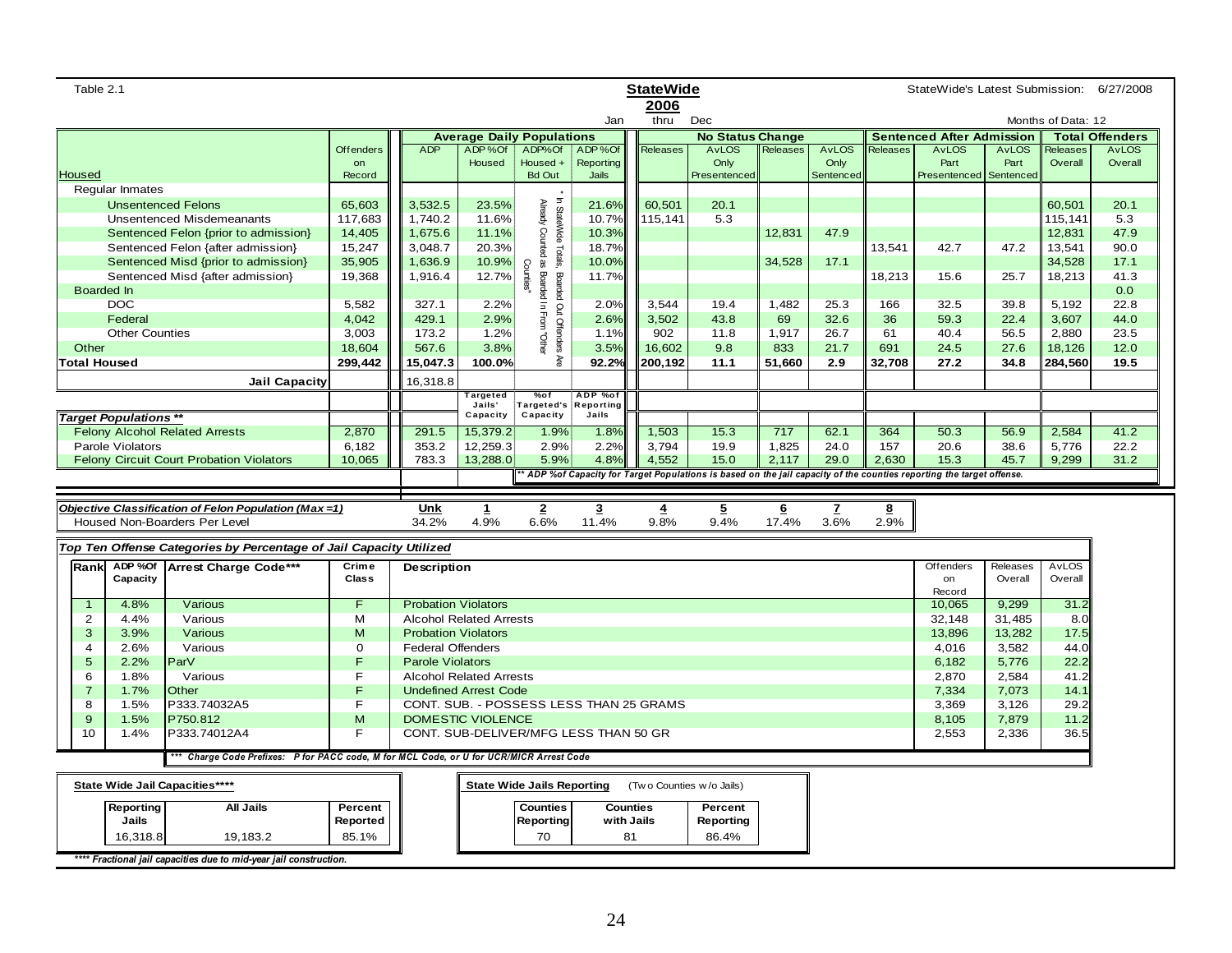| <b>StateWide</b><br>Table 2.2<br>2007                                                                       |                                                                                                                                                                                   |                                                                                             |              |                                |                                  |                   |                                         |                          | StateWide's Latest Submission: 6/27/2008 |          |              |          |                                                                                                                       |              |                    |                        |
|-------------------------------------------------------------------------------------------------------------|-----------------------------------------------------------------------------------------------------------------------------------------------------------------------------------|---------------------------------------------------------------------------------------------|--------------|--------------------------------|----------------------------------|-------------------|-----------------------------------------|--------------------------|------------------------------------------|----------|--------------|----------|-----------------------------------------------------------------------------------------------------------------------|--------------|--------------------|------------------------|
|                                                                                                             |                                                                                                                                                                                   |                                                                                             |              |                                |                                  |                   | Jan                                     | thru                     | Dec                                      |          |              |          |                                                                                                                       |              | Months of Data: 12 |                        |
|                                                                                                             |                                                                                                                                                                                   |                                                                                             |              |                                | <b>Average Daily Populations</b> |                   |                                         |                          | <b>No Status Change</b>                  |          |              |          | <b>Sentenced After Admission</b>                                                                                      |              |                    | <b>Total Offenders</b> |
|                                                                                                             |                                                                                                                                                                                   |                                                                                             | Offenders    | <b>ADP</b>                     | ADP%Of                           | ADP%Of            | ADP%Of                                  | <b>Releases</b>          | <b>AvLOS</b>                             | Releases | <b>AvLOS</b> | Releases | <b>AvLOS</b>                                                                                                          | <b>AvLOS</b> | Releases           | <b>AvLOS</b>           |
|                                                                                                             |                                                                                                                                                                                   |                                                                                             | on           |                                | Housed                           | Housed +          | Reporting                               |                          | Only                                     |          | Only         |          | Part                                                                                                                  | Part         | Overall            | Overall                |
| Housed                                                                                                      |                                                                                                                                                                                   |                                                                                             | Record       |                                |                                  | <b>Bd Out</b>     | Jails                                   |                          | Presentenced                             |          | Sentenced    |          | Presentenced                                                                                                          | Sentenced    |                    |                        |
|                                                                                                             | <b>Regular Inmates</b>                                                                                                                                                            |                                                                                             |              |                                |                                  |                   |                                         |                          |                                          |          |              |          |                                                                                                                       |              |                    |                        |
|                                                                                                             |                                                                                                                                                                                   | <b>Unsentenced Felons</b>                                                                   | 63,921       | 3,776.7                        | 24.5%                            |                   | 23.2%                                   | 59,052                   | 21.1                                     |          |              |          |                                                                                                                       |              | 59,052             | 21.1                   |
|                                                                                                             |                                                                                                                                                                                   | <b>Unsentenced Misdemeanants</b>                                                            | 111,350      | 1,790.0                        | 11.6%                            |                   | 11.0%                                   | 109,016                  | 5.7                                      |          |              |          |                                                                                                                       |              | 109,016            | 5.7                    |
|                                                                                                             | In StateWide Totals, Boarded Out Offenders<br>Already Counted as Boarded In From<br>11.0%<br>Sentenced Felon {prior to admission}<br>14,584<br>1,702.7<br>10.5%<br>12,677<br>45.7 |                                                                                             |              |                                |                                  |                   |                                         |                          |                                          |          | 12,677       | 45.7     |                                                                                                                       |              |                    |                        |
| Sentenced Felon {after admission}<br>14,204<br>2,917.6<br>18.9%<br>17.9%<br>12,959                          |                                                                                                                                                                                   |                                                                                             |              |                                |                                  |                   |                                         | 44.7                     | 48.3                                     | 12,959   | 93.0         |          |                                                                                                                       |              |                    |                        |
|                                                                                                             |                                                                                                                                                                                   | Sentenced Misd {prior to admission}<br>33,319<br>1,606.7<br>10.4%<br>9.9%<br>31,748<br>17.4 |              |                                |                                  |                   |                                         |                          |                                          |          |              |          | 31,748                                                                                                                | 17.4         |                    |                        |
|                                                                                                             |                                                                                                                                                                                   | Sentenced Misd {after admission}                                                            | 18,812       | 1,883.1                        | 12.2%                            | Counties"         | 11.6%                                   |                          |                                          |          |              | 17,850   | 15.0                                                                                                                  | 25.6         | 17,850             | 40.6                   |
|                                                                                                             | Boarded In                                                                                                                                                                        |                                                                                             |              |                                |                                  |                   |                                         |                          |                                          |          |              |          |                                                                                                                       |              |                    | 0.0                    |
|                                                                                                             | <b>DOC</b>                                                                                                                                                                        |                                                                                             | 7,512        | 448.7                          | 2.9%                             |                   | 2.8%                                    | 4.182                    | 18.5                                     | 2.602    | 25.9         | 263      | 29.0                                                                                                                  | 30.7         | 7.047              | 22.7                   |
|                                                                                                             | Federal                                                                                                                                                                           |                                                                                             | 5,118        | 531.7                          | 3.4%                             |                   | 3.3%                                    | 4,377                    | 40.8                                     | 141      | 35.0         | 37       | 55.4                                                                                                                  | 47.4         | 4,555              | 41.1                   |
|                                                                                                             | <b>Other Counties</b>                                                                                                                                                             |                                                                                             | 3,691        | 213.3                          | 1.4%                             | l<br>Muhel        | 1.3%                                    | 1,241                    | 10.7                                     | 2,172    | 25.6         | 71       | 28.6                                                                                                                  | 44.5         | 3,484              | 21.2                   |
| Other                                                                                                       |                                                                                                                                                                                   |                                                                                             | 18,168       | 571.1                          | 3.7%                             |                   | 3.5%                                    | 15,772                   | 9.5                                      | 1,131    | 18.9         | 653      | 21.1                                                                                                                  | 18.1         | 17,556             | 11.2                   |
|                                                                                                             | <b>Total Housed</b>                                                                                                                                                               |                                                                                             | 290,679      | 15,441.6                       | 100.0%                           | Äre               | 94.9%                                   | 193,640                  | 11.8                                     | 50,471   | 3.1          | 31,833   | 27.4                                                                                                                  | 34.8         | 275,944            | 20.1                   |
|                                                                                                             |                                                                                                                                                                                   | <b>Jail Capacity</b>                                                                        |              | 16,274.6                       |                                  |                   |                                         |                          |                                          |          |              |          |                                                                                                                       |              |                    |                        |
|                                                                                                             |                                                                                                                                                                                   |                                                                                             |              |                                | Targeted<br>Jails'               | %of<br>Targeted's | ADP %of<br><b>Reporting</b>             |                          |                                          |          |              |          |                                                                                                                       |              |                    |                        |
|                                                                                                             | <b>Target Populations **</b>                                                                                                                                                      |                                                                                             |              |                                | Capacity                         | Capacity          | Jails                                   |                          |                                          |          |              |          |                                                                                                                       |              |                    |                        |
|                                                                                                             |                                                                                                                                                                                   | <b>Felony Alcohol Related Arrests</b>                                                       | 3,527        | 327.0                          | 15,315.0                         | 2.1%              | 2.0%                                    | 1,936                    | 13.3                                     | 820      | 54.9         | 435      | 52.1                                                                                                                  | 51.1         | 3,191              | 36.2                   |
|                                                                                                             | Parole Violators                                                                                                                                                                  |                                                                                             | 7,727        | 479.1                          | 12,300.3                         | 3.9%              | 2.9%                                    | 4,071                    | 19.5                                     | 2,883    | 24.5         | 301      | 28.1                                                                                                                  | 35.5         | 7,255              | 23.4                   |
|                                                                                                             |                                                                                                                                                                                   | <b>Felony Circuit Court Probation Violators</b>                                             | 10,643       | 841.9                          | 13,298.3                         | 6.3%              | 5.2%                                    | 4,914                    | 14.7                                     | 2,379    | 26.6         | 2,613    | 17.3                                                                                                                  | 47.7         | 9,906              | 30.8                   |
|                                                                                                             |                                                                                                                                                                                   |                                                                                             |              |                                |                                  |                   |                                         |                          |                                          |          |              |          | * ADP %of Capacity for Target Populations is based on the jail capacity of the counties reporting the target offense. |              |                    |                        |
|                                                                                                             |                                                                                                                                                                                   |                                                                                             |              |                                |                                  |                   |                                         |                          |                                          |          |              |          |                                                                                                                       |              |                    |                        |
|                                                                                                             |                                                                                                                                                                                   | Objective Classification of Felon Population (Max=1)                                        |              | Unk                            | 1                                | 2                 | 3                                       | 4                        | $\overline{5}$                           | 6        |              | 8        |                                                                                                                       |              |                    |                        |
|                                                                                                             |                                                                                                                                                                                   | Housed Non-Boarders Per Level                                                               |              | 33.8%                          | 5.2%                             | 5.6%              | 11.4%                                   | 9.9%                     | 9.7%                                     | 18.0%    | 3.5%         | 2.9%     |                                                                                                                       |              |                    |                        |
|                                                                                                             |                                                                                                                                                                                   |                                                                                             |              |                                |                                  |                   |                                         |                          |                                          |          |              |          |                                                                                                                       |              |                    |                        |
|                                                                                                             |                                                                                                                                                                                   | Top Ten Offense Categories by Percentage of Jail Capacity Utilized                          |              |                                |                                  |                   |                                         |                          |                                          |          |              |          |                                                                                                                       |              |                    |                        |
| Rankl                                                                                                       | ADP %Of                                                                                                                                                                           | <b>Arrest Charge Code***</b>                                                                | Crime        | <b>Description</b>             |                                  |                   |                                         |                          |                                          |          |              |          | Offenders                                                                                                             | Releases     | <b>AvLOS</b>       |                        |
|                                                                                                             | Capacity                                                                                                                                                                          |                                                                                             | <b>Class</b> |                                |                                  |                   |                                         |                          |                                          |          |              |          | on                                                                                                                    | Overall      | Overall            |                        |
| $\overline{1}$                                                                                              | 5.2%                                                                                                                                                                              | Various                                                                                     | F            | <b>Probation Violators</b>     |                                  |                   |                                         |                          |                                          |          |              |          | Record<br>10,643                                                                                                      | 9,906        | 30.8               |                        |
| 2                                                                                                           | 4.3%                                                                                                                                                                              | Various                                                                                     | M            | <b>Alcohol Related Arrests</b> |                                  |                   |                                         |                          |                                          |          |              |          | 28,431                                                                                                                | 27,850       | 8.8                |                        |
| 3                                                                                                           | 4.2%                                                                                                                                                                              | Various                                                                                     | M            | <b>Probation Violators</b>     |                                  |                   |                                         |                          |                                          |          |              |          | 13,578                                                                                                                | 12,958       | 18.6               |                        |
| 4                                                                                                           | 3.3%                                                                                                                                                                              | Various                                                                                     | $\mathbf 0$  | <b>Federal Offenders</b>       |                                  |                   |                                         |                          |                                          |          |              |          | 5,090                                                                                                                 | 4,529        | 41.2               |                        |
| 5                                                                                                           | 2.9%                                                                                                                                                                              | ParV                                                                                        | F            | <b>Parole Violators</b>        |                                  |                   |                                         |                          |                                          |          |              |          | 7,727                                                                                                                 | 7,255        | 23.4               |                        |
| 6                                                                                                           | 2.0%                                                                                                                                                                              | Various                                                                                     | F            | <b>Alcohol Related Arrests</b> |                                  |                   |                                         |                          |                                          |          |              |          | 3,527                                                                                                                 | 3,191        | 36.2               |                        |
| $\overline{7}$                                                                                              | 1.6%                                                                                                                                                                              | Other                                                                                       | F            | <b>Undefined Arrest Code</b>   |                                  |                   |                                         |                          |                                          |          |              |          | 7,834                                                                                                                 | 7,564        | 12.1               |                        |
| $\overline{8}$                                                                                              | 1.5%                                                                                                                                                                              | P333.74032A5                                                                                | F            |                                |                                  |                   | CONT. SUB. - POSSESS LESS THAN 25 GRAMS |                          |                                          |          |              |          | 3,334                                                                                                                 | 3,105        | 28.6               |                        |
| $\boldsymbol{9}$                                                                                            | 1.5%                                                                                                                                                                              | P333.74012A4                                                                                | F            |                                |                                  |                   |                                         |                          |                                          |          |              |          | 2,631                                                                                                                 | 2,397        | 35.6               |                        |
| CONT. SUB-DELIVER/MFG LESS THAN 50 GR<br>10<br>$\Omega$<br>Offenders from Other Counties<br>1.3%<br>Various |                                                                                                                                                                                   |                                                                                             |              |                                |                                  |                   |                                         |                          | 3,576                                    | 3,373    | 21.2         |          |                                                                                                                       |              |                    |                        |
|                                                                                                             |                                                                                                                                                                                   |                                                                                             |              |                                |                                  |                   |                                         |                          |                                          |          |              |          |                                                                                                                       |              |                    |                        |
|                                                                                                             |                                                                                                                                                                                   | * Charge Code Prefixes: P for PACC code, M for MCL Code, or U for UCR/MICR Arrest Code      |              |                                |                                  |                   |                                         |                          |                                          |          |              |          |                                                                                                                       |              |                    |                        |
| State Wide Jail Capacities****<br><b>State Wide Jails Reporting</b>                                         |                                                                                                                                                                                   |                                                                                             |              |                                |                                  |                   |                                         | (Two Counties w/o Jails) |                                          |          |              |          |                                                                                                                       |              |                    |                        |
|                                                                                                             | Reporting                                                                                                                                                                         | <b>All Jails</b>                                                                            | Percent      |                                |                                  | <b>Counties</b>   |                                         | <b>Counties</b>          | Percent                                  |          |              |          |                                                                                                                       |              |                    |                        |
|                                                                                                             | Jails                                                                                                                                                                             |                                                                                             | Reported     |                                |                                  | <b>Reporting</b>  |                                         | with Jails               | Reporting                                |          |              |          |                                                                                                                       |              |                    |                        |
|                                                                                                             | 16,274.6                                                                                                                                                                          | 19,335.3                                                                                    | 84.2%        |                                |                                  | 68                |                                         | 81                       | 84.0%                                    |          |              |          |                                                                                                                       |              |                    |                        |
|                                                                                                             |                                                                                                                                                                                   |                                                                                             |              |                                |                                  |                   |                                         |                          |                                          |          |              |          |                                                                                                                       |              |                    |                        |
|                                                                                                             |                                                                                                                                                                                   | **** Fractional jail capacities due to mid-year jail construction.                          |              |                                |                                  |                   |                                         |                          |                                          |          |              |          |                                                                                                                       |              |                    |                        |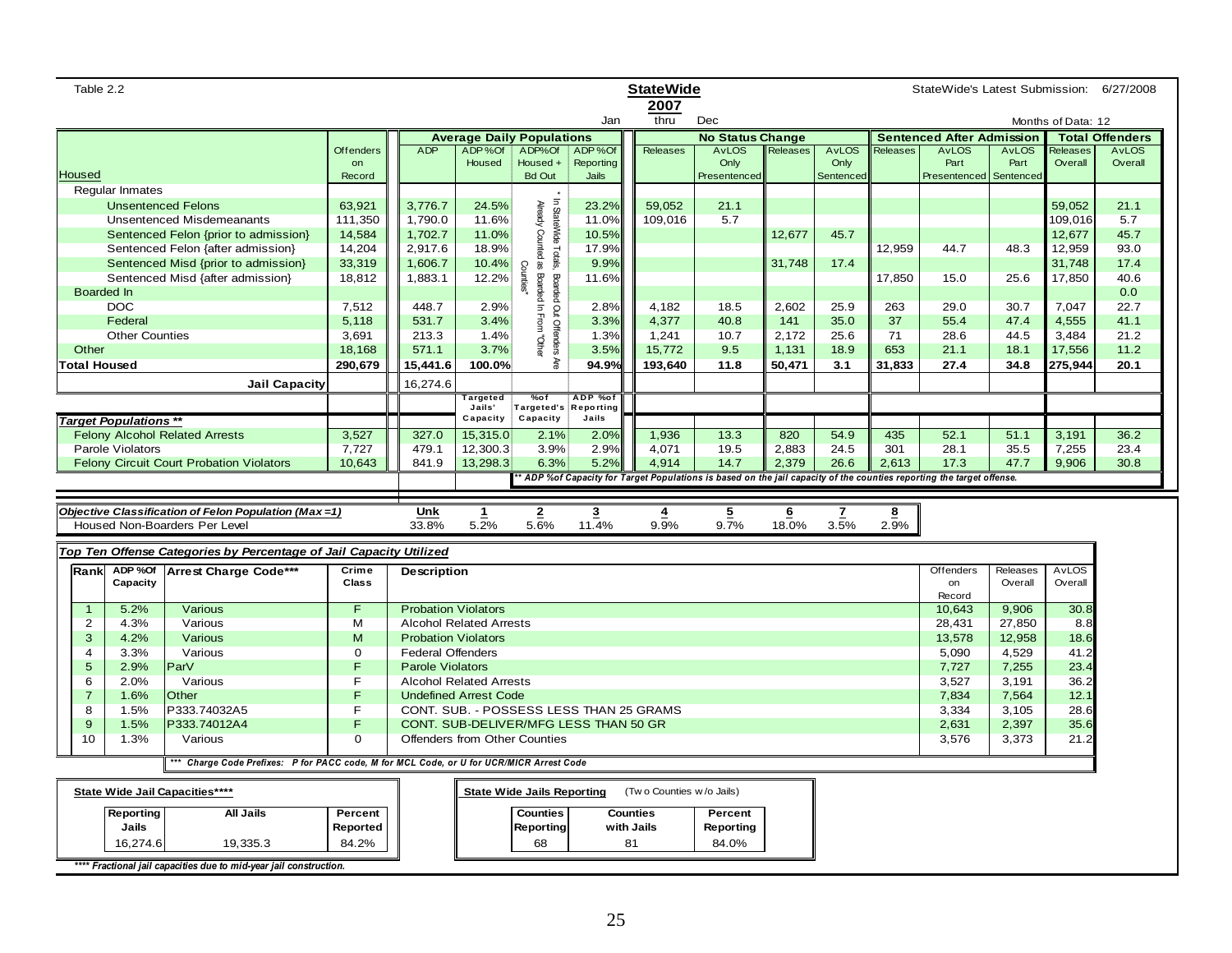|                     |                              |                                                                                                 |                                                                                         | <b>StateWide</b>                              |                                      |                                                                                                            |                                         |                 |                                                                                                                     |                 | StateWide's Latest Submission: 4/15/2009 |          |                                  |                      |                     |                         |
|---------------------|------------------------------|-------------------------------------------------------------------------------------------------|-----------------------------------------------------------------------------------------|-----------------------------------------------|--------------------------------------|------------------------------------------------------------------------------------------------------------|-----------------------------------------|-----------------|---------------------------------------------------------------------------------------------------------------------|-----------------|------------------------------------------|----------|----------------------------------|----------------------|---------------------|-------------------------|
|                     |                              |                                                                                                 |                                                                                         |                                               |                                      |                                                                                                            |                                         | 2008            |                                                                                                                     |                 |                                          |          |                                  |                      |                     |                         |
|                     |                              |                                                                                                 |                                                                                         |                                               |                                      |                                                                                                            | Jan                                     | thru            | Dec                                                                                                                 |                 |                                          |          |                                  |                      | Months of Data: 12  |                         |
|                     |                              |                                                                                                 |                                                                                         |                                               | <b>Average Daily Populations</b>     |                                                                                                            |                                         |                 | <b>No Status Change</b>                                                                                             |                 |                                          |          | <b>Sentenced After Admission</b> |                      |                     | <b>Total Offenders</b>  |
|                     |                              |                                                                                                 | <b>Offenders</b>                                                                        | <b>ADP</b>                                    | ADP %Of<br>Housed                    | ADP%Of<br>Housed +                                                                                         | ADP %Of<br>Reporting                    | <b>Releases</b> | <b>AvLOS</b><br>Only                                                                                                | Releases        | <b>AvLOS</b><br>Only                     | Releases | <b>AvLOS</b><br>Part             | <b>AvLOS</b><br>Part | Releases<br>Overall | <b>AvLOS</b><br>Overall |
| <b>Housed</b>       |                              |                                                                                                 | on<br>Record                                                                            |                                               |                                      | <b>Bd Out</b>                                                                                              | Jails                                   |                 | Presentenced                                                                                                        |                 | Sentenced                                |          | Presentenced                     | Sentenced            |                     |                         |
|                     | <b>Regular Inmates</b>       |                                                                                                 |                                                                                         |                                               |                                      |                                                                                                            |                                         |                 |                                                                                                                     |                 |                                          |          |                                  |                      |                     |                         |
|                     | <b>Unsentenced Felons</b>    |                                                                                                 | 62,594                                                                                  | 3,929.0                                       | 25.9%                                | * In StateWide Totals, Boarded Out Offenders Are<br>Already Counted as Boarded In From "Other<br>Counties" | 24.1%                                   | 57,624          | 22.1                                                                                                                |                 |                                          |          |                                  |                      | 57,624              | 22.1                    |
|                     |                              | <b>Unsentenced Misdemeanants</b>                                                                | 110,234                                                                                 | 1,675.8                                       | 11.0%                                |                                                                                                            | 10.3%                                   | 108,312         | 5.5                                                                                                                 |                 |                                          |          |                                  |                      | 108,312             | 5.5                     |
|                     |                              | Sentenced Felon {prior to admission}                                                            | 15,682                                                                                  | 2,019.2                                       | 13.3%                                |                                                                                                            | 12.4%                                   |                 |                                                                                                                     | 12.845          | 46.2                                     |          |                                  |                      | 12,845              | 46.2                    |
|                     |                              | Sentenced Felon {after admission}                                                               | 12,119                                                                                  | 2,473.7                                       | 16.3%                                |                                                                                                            | 15.2%                                   |                 |                                                                                                                     |                 |                                          | 11,537   | 46.2                             | 48.8                 | 11,537              | 95.0                    |
|                     |                              | Sentenced Misd {prior to admission}                                                             | 32,362                                                                                  | 1,606.2                                       | 10.6%                                |                                                                                                            | 9.9%                                    |                 |                                                                                                                     | 30,293          | 17.1                                     |          |                                  |                      | 30,293              | 17.1                    |
|                     |                              | Sentenced Misd {after admission}                                                                | 17,459                                                                                  | 1,651.4                                       | 10.9%                                |                                                                                                            | 10.1%                                   |                 |                                                                                                                     |                 |                                          | 16,977   | 14.3                             | 25.7                 | 16,977              | 39.9                    |
|                     | <b>Boarded In</b>            |                                                                                                 |                                                                                         |                                               |                                      |                                                                                                            |                                         |                 |                                                                                                                     |                 |                                          |          |                                  |                      |                     | 0.0                     |
|                     | <b>DOC</b>                   |                                                                                                 | 7,247                                                                                   | 399.7                                         | 2.6%                                 |                                                                                                            | 2.5%                                    | 3,979           | 15.7                                                                                                                | 2,522           | 26.7                                     | 391      | 25.5                             | 30.1                 | 6.892               | 22.0                    |
|                     | Federal                      |                                                                                                 | 5,904                                                                                   | 583.4                                         | 3.8%                                 |                                                                                                            | 3.6%                                    | 5,175           | 38.4                                                                                                                | 125             | 17.6                                     | 47       | 32.3                             | 18.1                 | 5,347               | 38.0                    |
|                     | <b>Other Counties</b>        |                                                                                                 | 5,700                                                                                   | 293.6                                         | 1.9%                                 |                                                                                                            | 1.8%                                    |                 | 10.7                                                                                                                | 3,166           | 23.7                                     | 80       | 33.2                             | 50.5                 | 5,448               | 19.3                    |
|                     |                              |                                                                                                 |                                                                                         |                                               |                                      |                                                                                                            |                                         | 2,202           |                                                                                                                     |                 |                                          |          |                                  |                      |                     |                         |
| Other               |                              |                                                                                                 | 15,448                                                                                  | 539.7                                         | 3.6%                                 |                                                                                                            | 3.3%                                    | 13,412          | 10.4                                                                                                                | 879             | 23.8                                     | 712      | 21.3                             | 27.5                 | 15,003              | 13.0                    |
| <b>Total Housed</b> |                              |                                                                                                 | 284,749                                                                                 | 15,171.7                                      | 100.0%                               |                                                                                                            | 93.2%                                   | 190,704         | 12.0                                                                                                                | 49.830          | 3.0                                      | 29.744   | 27.0                             | 34.8                 | 270,278             | 20.0                    |
|                     |                              | <b>Jail Capacity</b>                                                                            |                                                                                         | 16,282.0                                      |                                      |                                                                                                            |                                         |                 |                                                                                                                     |                 |                                          |          |                                  |                      |                     |                         |
|                     |                              |                                                                                                 |                                                                                         |                                               | Targeted                             | $%$ of                                                                                                     | ADP %of                                 |                 |                                                                                                                     |                 |                                          |          |                                  |                      |                     |                         |
|                     | <b>Target Populations **</b> |                                                                                                 |                                                                                         |                                               | Jails'<br>Capacity                   | Targeted's<br>Capacity                                                                                     | Reporting<br>Jails                      |                 |                                                                                                                     |                 |                                          |          |                                  |                      |                     |                         |
|                     |                              | <b>Felony Alcohol Related Arrests</b>                                                           | 3.864                                                                                   | 408.8                                         | 15.542.9                             | 2.6%                                                                                                       | 2.5%                                    | 2.043           | 14.4                                                                                                                | 1.052           | 61.0                                     | 432      | 52.2                             | 58.9                 | 3.527               | 40.1                    |
|                     | Parole Violators             |                                                                                                 | 8,923                                                                                   | 653.2                                         | 13,516.9                             | 4.8%                                                                                                       | 4.0%                                    | 4,890           | 23.9                                                                                                                | 2,768           | 25.7                                     | 628      | 24.4                             | 35.9                 | 8,286               | 27.3                    |
|                     |                              | <b>Felony Circuit Court Probation Violators</b>                                                 | 10,725                                                                                  | 803.6                                         | 14,067.2                             | 5.7%                                                                                                       | 4.9%                                    | 4,737           | 15.4                                                                                                                | 3,062           | 22.4                                     | 2,204    | 21.0                             | 41.2                 | 10,003              | 27.8                    |
|                     |                              |                                                                                                 |                                                                                         |                                               |                                      |                                                                                                            |                                         |                 | ADP %of Capacity for Target Populations is based on the jail capacity of the counties reporting the target offense. |                 |                                          |          |                                  |                      |                     |                         |
|                     |                              |                                                                                                 |                                                                                         |                                               |                                      |                                                                                                            |                                         |                 |                                                                                                                     |                 |                                          |          |                                  |                      |                     |                         |
|                     |                              |                                                                                                 |                                                                                         |                                               |                                      |                                                                                                            |                                         |                 |                                                                                                                     |                 |                                          |          |                                  |                      |                     |                         |
|                     |                              | Objective Classification of Felon Population (Max =1)                                           |                                                                                         | Unk                                           | $\mathbf{1}$                         | $\overline{2}$                                                                                             | $\overline{\mathbf{3}}$                 | $\overline{4}$  | $\overline{5}$                                                                                                      | $6\phantom{.}6$ | z                                        | 8        |                                  |                      |                     |                         |
|                     |                              | Housed Non-Boarders Per Level                                                                   |                                                                                         | 35.2%                                         | 5.1%                                 | 5.3%                                                                                                       | 11.2%                                   | 10.3%           | 8.2%                                                                                                                | 17.9%           | 4.2%                                     | 2.7%     |                                  |                      |                     |                         |
|                     |                              | Top Ten Offense Categories by Percentage of Jail Capacity Utilized                              |                                                                                         |                                               |                                      |                                                                                                            |                                         |                 |                                                                                                                     |                 |                                          |          |                                  |                      |                     |                         |
|                     |                              |                                                                                                 |                                                                                         |                                               |                                      |                                                                                                            |                                         |                 |                                                                                                                     |                 |                                          |          |                                  |                      |                     |                         |
| Rank                | ADP %Of<br>Capacity          | Arrest Charge Code***                                                                           | Crime<br>Class                                                                          | <b>Description</b>                            |                                      |                                                                                                            |                                         |                 |                                                                                                                     |                 |                                          |          | Offenders<br>on                  | Releases<br>Overall  | AvLOS<br>Overall    |                         |
|                     |                              |                                                                                                 |                                                                                         |                                               |                                      |                                                                                                            |                                         |                 |                                                                                                                     |                 |                                          |          | Record                           |                      |                     |                         |
| $\overline{1}$      | 4.9%                         | Various                                                                                         | F                                                                                       | <b>Probation Violators</b>                    |                                      |                                                                                                            |                                         |                 |                                                                                                                     |                 |                                          |          | 10,725                           | 10,003               | 27.8                |                         |
| $\overline{2}$      | 4.0%                         | ParV                                                                                            | F.                                                                                      | Parole Violators                              |                                      |                                                                                                            |                                         |                 |                                                                                                                     |                 |                                          |          | 8.923                            | 8,286                | 27.3                |                         |
| 3                   | 4.0%                         | Various                                                                                         | M                                                                                       | <b>Probation Violators</b>                    |                                      |                                                                                                            |                                         |                 |                                                                                                                     |                 |                                          |          | 12,919                           | 12,362               | 18.4                |                         |
| 4                   | 3.9%                         | Various                                                                                         | М                                                                                       |                                               | <b>Alcohol Related Arrests</b>       |                                                                                                            |                                         |                 |                                                                                                                     |                 |                                          |          | 25,477                           | 24,939               | 8.6                 |                         |
| 5                   | 3.8%                         | Various                                                                                         | $\mathbf{0}$                                                                            | <b>Federal Offenders</b>                      |                                      |                                                                                                            |                                         |                 |                                                                                                                     |                 |                                          |          | 5,874                            | 5,318                | 38.1                |                         |
| 6                   | 2.5%                         | Various                                                                                         | F                                                                                       |                                               | <b>Alcohol Related Arrests</b>       |                                                                                                            |                                         |                 |                                                                                                                     |                 |                                          |          | 3,864                            | 3,527                | 40.1                |                         |
| $\overline{7}$      | 1.9%                         | Various                                                                                         | $\mathbf{0}$                                                                            |                                               | <b>Offenders from Other Counties</b> |                                                                                                            |                                         |                 |                                                                                                                     |                 |                                          |          | 5,571                            | 5,328                | 19.3                |                         |
| 8                   | 1.6%                         | Other                                                                                           | F                                                                                       |                                               | <b>Undefined Arrest Code</b>         |                                                                                                            |                                         |                 |                                                                                                                     |                 |                                          |          | 6,495                            | 6,301                | 13.4                |                         |
| 9                   | 1.6%                         | P333.74012A4                                                                                    | F.                                                                                      |                                               |                                      |                                                                                                            | CONT. SUB-DELIVER/MFG LESS THAN 50 GR   |                 |                                                                                                                     |                 |                                          |          | 2,538                            | 2,297                | 40.5                |                         |
| 10                  | 1.6%                         | P333.74032A5                                                                                    | F                                                                                       |                                               |                                      |                                                                                                            | CONT. SUB. - POSSESS LESS THAN 25 GRAMS |                 |                                                                                                                     |                 |                                          |          | 3,250                            | 3,041                | 31.7                |                         |
|                     |                              |                                                                                                 |                                                                                         |                                               |                                      |                                                                                                            |                                         |                 |                                                                                                                     |                 |                                          |          |                                  |                      |                     |                         |
|                     |                              |                                                                                                 | ** Charge Code Prefixes: P for PACC code, M for MCL Code, or U for UCR/MICR Arrest Code |                                               |                                      |                                                                                                            |                                         |                 |                                                                                                                     |                 |                                          |          |                                  |                      |                     |                         |
|                     |                              | State Wide Jail Capacities****<br><b>State Wide Jails Reporting</b><br>(Two Counties w/o Jails) |                                                                                         |                                               |                                      |                                                                                                            |                                         |                 |                                                                                                                     |                 |                                          |          |                                  |                      |                     |                         |
|                     |                              |                                                                                                 |                                                                                         | <b>Counties</b><br><b>Counties</b><br>Percent |                                      |                                                                                                            |                                         |                 |                                                                                                                     |                 |                                          |          |                                  |                      |                     |                         |
|                     |                              |                                                                                                 |                                                                                         |                                               |                                      |                                                                                                            |                                         |                 |                                                                                                                     |                 |                                          |          |                                  |                      |                     |                         |
|                     | Reporting                    | <b>All Jails</b>                                                                                | Percent                                                                                 |                                               |                                      |                                                                                                            |                                         |                 |                                                                                                                     |                 |                                          |          |                                  |                      |                     |                         |
|                     | Jails                        |                                                                                                 | Reported                                                                                |                                               |                                      | <b>Reporting</b>                                                                                           | with Jails                              |                 | Reporting                                                                                                           |                 |                                          |          |                                  |                      |                     |                         |
|                     | 16,282.0                     | 19,372.9                                                                                        | 84.0%                                                                                   |                                               |                                      | 65                                                                                                         | 81                                      |                 | 80.2%                                                                                                               |                 |                                          |          |                                  |                      |                     |                         |

Table 2.3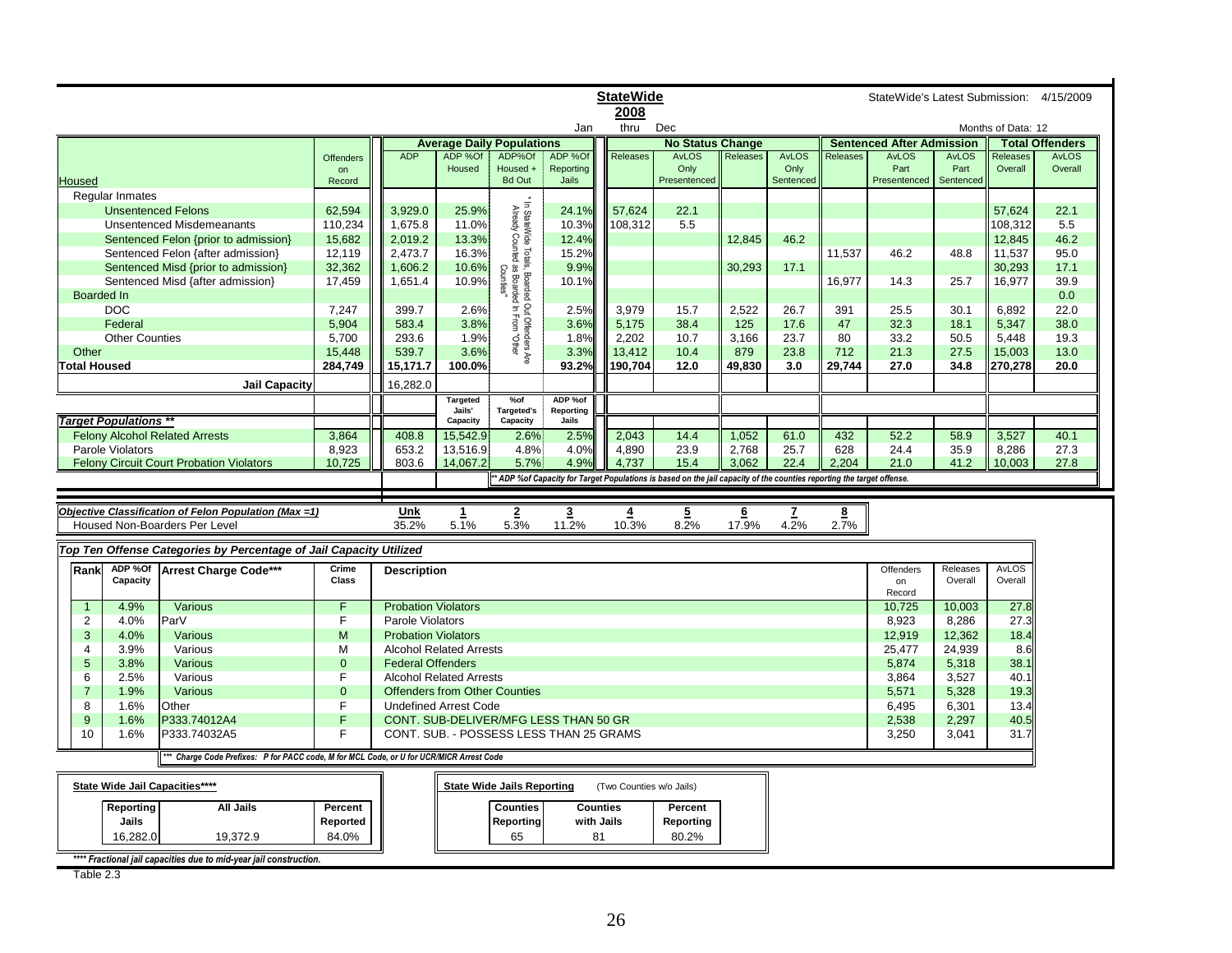|                                       | <b>StateWide</b><br>StateWide's Latest Submission:<br>2009                                                            |                |                            |                                      |                                                                                                          |                                         |                          |                         |          |              | 5/5/2010 |                                  |              |                    |                        |
|---------------------------------------|-----------------------------------------------------------------------------------------------------------------------|----------------|----------------------------|--------------------------------------|----------------------------------------------------------------------------------------------------------|-----------------------------------------|--------------------------|-------------------------|----------|--------------|----------|----------------------------------|--------------|--------------------|------------------------|
|                                       |                                                                                                                       |                |                            |                                      |                                                                                                          | Jan                                     | thru                     | Dec                     |          |              |          |                                  |              | Months of Data: 12 |                        |
|                                       |                                                                                                                       |                |                            | <b>Average Daily Populations</b>     |                                                                                                          |                                         |                          | <b>No Status Change</b> |          |              |          | <b>Sentenced After Admission</b> |              |                    | <b>Total Offenders</b> |
|                                       |                                                                                                                       | Offenders      | <b>ADP</b>                 | ADP %Of                              | ADP%Of                                                                                                   | ADP %Of                                 | Releases                 | AvLOS                   | Releases | <b>AvLOS</b> | Releases | <b>AvLOS</b>                     | <b>AvLOS</b> | Releases           | <b>AvLOS</b>           |
|                                       |                                                                                                                       | on             |                            | Housed                               | Housed +                                                                                                 | Reporting                               |                          | Only                    |          | Only         |          | Part                             | Part         | Overall            | Overall                |
| Housed                                |                                                                                                                       | Record         |                            |                                      | <b>Bd Out</b>                                                                                            | Jails                                   |                          | Presentenced            |          | Sentenced    |          | Presentenced                     | Sentenced    |                    |                        |
| Regular Inmates                       |                                                                                                                       |                |                            |                                      |                                                                                                          |                                         |                          |                         |          |              |          |                                  |              |                    |                        |
|                                       | <b>Unsentenced Felons</b>                                                                                             | 58,322         | 3,856.7                    | 27.6%                                |                                                                                                          | 24.8%                                   | 53,498                   | 23.4                    |          |              |          |                                  |              | 53,498             | 23.4                   |
|                                       | <b>Unsentenced Misdemeanants</b>                                                                                      | 99,651         | 1,599.9                    | 11.5%                                |                                                                                                          | 10.3%                                   | 97,818                   | 5.7                     |          |              |          |                                  |              | 97,818             | 5.7                    |
|                                       | Sentenced Felon {prior to admission}                                                                                  | 14,482         | 1,799.1                    | 12.9%                                |                                                                                                          | 11.6%                                   |                          |                         | 12,113   | 45.9         |          |                                  |              | 12,113             | 45.9                   |
|                                       | Sentenced Felon {after admission}                                                                                     | 11,596         | 2,410.9                    | 17.3%                                |                                                                                                          | 15.5%                                   |                          |                         |          |              | 10,650   | 47.5                             | 48.7         | 10,650             | 96.2                   |
|                                       | Sentenced Misd {prior to admission}                                                                                   | 28,198         | 1,313.7                    | 9.4%                                 |                                                                                                          | 8.5%                                    |                          |                         | 26,795   | 16.8         |          |                                  |              | 26,795             | 16.8                   |
|                                       | Sentenced Misd {after admission}                                                                                      | 14,981         | 1,403.2                    | 10.0%                                |                                                                                                          | 9.0%                                    |                          |                         |          |              | 14,358   | 13.8                             | 25.9         | 14,358             | 39.7                   |
| Boarded In                            |                                                                                                                       |                |                            |                                      |                                                                                                          |                                         |                          |                         |          |              |          |                                  |              |                    | 0.0                    |
| <b>DOC</b>                            |                                                                                                                       | 6.309          | 412.7                      | 3.0%                                 |                                                                                                          | 2.7%                                    | 3.321                    | 21.2                    | 2.361    | 29.3         | 202      | 26.0                             | 34.4         | 5.884              | 25.8                   |
| Federal                               |                                                                                                                       | 5,605          | 489.6                      | 3.5%                                 | In StateWide Totals, Boarded Out Offenders Are<br>Already Counted as Boarded In From "Other<br>Counties" | 3.2%                                    | 5,056                    | 36.2                    | 34       | 28.1         | 26       | 37.1                             | 39.3         | 5,116              | 36.4                   |
| <b>Other Counties</b>                 |                                                                                                                       | 5,567          | 268.3                      | 1.9%                                 |                                                                                                          | 1.7%                                    | 2,135                    | 10.3                    | 3,087    | 23.0         | 114      | 27.7                             | 42.9         | 5,336              | 18.9                   |
| Other                                 |                                                                                                                       | 12,487         | 408.7                      | 2.9%                                 |                                                                                                          | 2.6%                                    | 10,436                   | 9.4                     | 1,025    | 23.4         | 734      | 16.6                             | 25.1         | 12,195             | 12.5                   |
| <b>Total Housed</b>                   |                                                                                                                       | 257,198        | 13,962.8                   | 100.0%                               |                                                                                                          | 89.9%                                   | 172,264                  | 12.7                    | 45,415   | 3.1          | 26,084   | 27.8                             | 35.3         | 243,763            | 20.5                   |
|                                       | <b>Jail Capacity</b>                                                                                                  |                | 15,531.9                   |                                      |                                                                                                          |                                         |                          |                         |          |              |          |                                  |              |                    |                        |
|                                       |                                                                                                                       |                |                            | <b>Targeted</b>                      | $%$ of                                                                                                   | ADP %of                                 |                          |                         |          |              |          |                                  |              |                    |                        |
|                                       |                                                                                                                       |                |                            | Jails'                               | <b>Targeted's</b>                                                                                        | Reporting                               |                          |                         |          |              |          |                                  |              |                    |                        |
| Target Populations **                 |                                                                                                                       |                |                            | Capacity                             | Capacity                                                                                                 | Jails                                   |                          |                         |          |              |          |                                  |              |                    |                        |
| <b>Felony Alcohol Related Arrests</b> |                                                                                                                       | 3,674          | 370.3                      | 15.086.2                             | 2.5%                                                                                                     | 2.4%                                    | 1,969                    | 14.5                    | 927      | 57.0         | 397      | 53.1                             | 59.6         | 3.293              | 38.3                   |
| Parole Violators                      |                                                                                                                       | 8,525          | 677.5                      | 12,186.5                             | 5.6%                                                                                                     | 4.4%                                    | 4,408                    | 27.0                    | 2,820    | 27.4         | 626      | 28.5                             | 36.1         | 7,854              | 30.1                   |
|                                       | <b>Felony Circuit Court Probation Violators</b>                                                                       | 9,751          | 716.8                      | 13,340.5                             | 5.4%                                                                                                     | 4.6%                                    | 4.439                    | 14.6                    | 2,641    | 24.1         | 2,089    | 21.2                             | 42.3         | 9,169              | 28.5                   |
|                                       |                                                                                                                       |                |                            |                                      |                                                                                                          |                                         |                          |                         |          |              |          |                                  |              |                    |                        |
|                                       | * ADP %of Capacity for Target Populations is based on the jail capacity of the counties reporting the target offense. |                |                            |                                      |                                                                                                          |                                         |                          |                         |          |              |          |                                  |              |                    |                        |
|                                       |                                                                                                                       |                |                            |                                      |                                                                                                          |                                         |                          |                         |          |              |          |                                  |              |                    |                        |
|                                       | Objective Classification of Felon Population (Max =1)                                                                 |                | Unk                        | 1                                    | $\overline{2}$                                                                                           | $\overline{\mathbf{3}}$                 | 4                        | $5\overline{ }$         | 6        | z            | 8        |                                  |              |                    |                        |
|                                       | Housed Non-Boarders Per Level                                                                                         |                | 35.5%                      | 5.8%                                 | 4.9%                                                                                                     | 10.4%                                   | 11.0%                    | 7.7%                    | 18.3%    | 3.9%         | 2.6%     |                                  |              |                    |                        |
|                                       |                                                                                                                       |                |                            |                                      |                                                                                                          |                                         |                          |                         |          |              |          |                                  |              |                    |                        |
|                                       | Top Ten Offense Categories by Percentage of Jail Capacity Utilized                                                    |                |                            |                                      |                                                                                                          |                                         |                          |                         |          |              |          |                                  |              |                    |                        |
| ADP %Of<br>Rank                       | Arrest Charge Code***                                                                                                 | Crime          | <b>Description</b>         |                                      |                                                                                                          |                                         |                          |                         |          |              |          | Offenders                        | Releases     | <b>AvLOS</b>       |                        |
| Capacity                              |                                                                                                                       | Class          |                            |                                      |                                                                                                          |                                         |                          |                         |          |              |          | on                               | Overall      | Overall            |                        |
|                                       |                                                                                                                       |                |                            |                                      |                                                                                                          |                                         |                          |                         |          |              |          | Record                           |              |                    |                        |
| 4.6%<br>$\overline{1}$                | Various                                                                                                               | Ē              | <b>Probation Violators</b> |                                      |                                                                                                          |                                         |                          |                         |          |              |          | 9.751                            | 9,169        | 28.5               |                        |
| 2<br>4.4%                             | ParV                                                                                                                  | F              | Parole Violators           |                                      |                                                                                                          |                                         |                          |                         |          |              |          | 8,525                            | 7,854        | 30.1               |                        |
| 3<br>3.6%                             | <b>Various</b>                                                                                                        | M              | <b>Probation Violators</b> |                                      |                                                                                                          |                                         |                          |                         |          |              |          | 11,653                           | 11,263       | 17.6               |                        |
| 3.5%<br>$\overline{4}$                | Various                                                                                                               | M              |                            | <b>Alcohol Related Arrests</b>       |                                                                                                          |                                         |                          |                         |          |              |          | 22,298                           | 21,847       | 8.5                |                        |
| 5<br>3.4%                             | Various                                                                                                               | $\overline{0}$ | <b>Federal Offenders</b>   |                                      |                                                                                                          |                                         |                          |                         |          |              |          | 5,569                            | 5,087        | 36.3               |                        |
| 6<br>2.4%                             | Various                                                                                                               | F.             |                            | <b>Alcohol Related Arrests</b>       |                                                                                                          |                                         |                          |                         |          |              |          | 3.674                            | 3.293        | 38.3               |                        |
| 1.6%<br>$\overline{7}$                | Various                                                                                                               | $\overline{0}$ |                            | <b>Offenders from Other Counties</b> |                                                                                                          |                                         |                          |                         |          |              |          | 5,349                            | 5,130        | 18.5               |                        |
| 8<br>1.5%                             | P333.74012A4                                                                                                          | F.             |                            |                                      |                                                                                                          | CONT. SUB-DELIVER/MFG LESS THAN 50 GR   |                          |                         |          |              |          | 2,313                            | 2,107        | 42.1               |                        |
| 9<br>1.3%                             | P750.812                                                                                                              | M              |                            | <b>DOMESTIC VIOLENCE</b>             |                                                                                                          |                                         |                          |                         |          |              |          | 7,142                            | 6,931        | 10.3               |                        |
| 10<br>1.3%                            | P333.74032A5                                                                                                          | F              |                            |                                      |                                                                                                          | CONT. SUB. - POSSESS LESS THAN 25 GRAMS |                          |                         |          |              |          | 2,909                            | 2,728        | 27.8               |                        |
|                                       | ** Charge Code Prefixes: P for PACC code, M for MCL Code, or U for UCR/MICR Arrest Code                               |                |                            |                                      |                                                                                                          |                                         |                          |                         |          |              |          |                                  |              |                    |                        |
| State Wide Jail Capacities****        |                                                                                                                       |                |                            |                                      | <b>State Wide Jails Reporting</b>                                                                        |                                         | (Two Counties w/o Jails) |                         |          |              |          |                                  |              |                    |                        |
|                                       |                                                                                                                       |                |                            |                                      |                                                                                                          |                                         |                          |                         |          |              |          |                                  |              |                    |                        |
| Reporting                             | <b>All Jails</b>                                                                                                      | Percent        |                            |                                      | <b>Counties</b>                                                                                          | <b>Counties</b>                         |                          | Percent                 |          |              |          |                                  |              |                    |                        |
| Jails                                 |                                                                                                                       | Reported       |                            |                                      | Reporting                                                                                                | with Jails                              |                          | Reporting               |          |              |          |                                  |              |                    |                        |
| 15,531.9                              | 19,440.2                                                                                                              | 79.9%          |                            |                                      | 57                                                                                                       | 81                                      |                          | 70.4%                   |          |              |          |                                  |              |                    |                        |

Table 2.4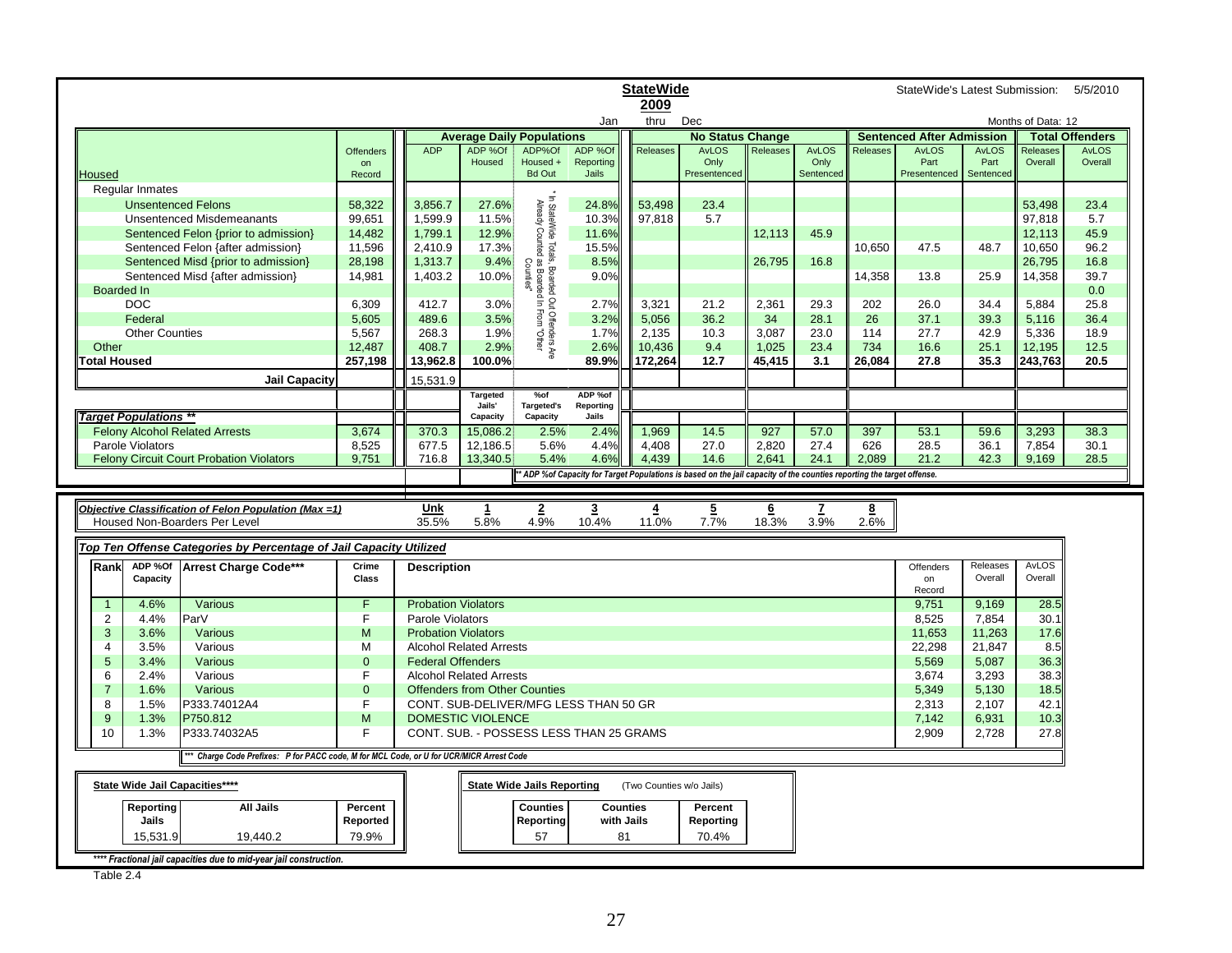|                                                                                      | <b>StateWide</b>       |                            |                                  |                                              |                                         |                          |                         |                 | StateWide's Latest Submission: 12/16/2010 |                         |                                                                                                                       |              |                    |                                        |
|--------------------------------------------------------------------------------------|------------------------|----------------------------|----------------------------------|----------------------------------------------|-----------------------------------------|--------------------------|-------------------------|-----------------|-------------------------------------------|-------------------------|-----------------------------------------------------------------------------------------------------------------------|--------------|--------------------|----------------------------------------|
|                                                                                      |                        |                            |                                  |                                              |                                         | 2010<br>thru             |                         |                 |                                           |                         |                                                                                                                       |              | Months of Data: 10 |                                        |
|                                                                                      |                        |                            |                                  |                                              | Jan                                     |                          | Oct                     |                 |                                           |                         |                                                                                                                       |              |                    |                                        |
|                                                                                      |                        | <b>ADP</b>                 | <b>Average Daily Populations</b> |                                              |                                         |                          | <b>No Status Change</b> |                 |                                           |                         | <b>Sentenced After Admission</b><br><b>AvLOS</b>                                                                      | <b>AvLOS</b> | Releases           | <b>Total Offenders</b><br><b>AvLOS</b> |
|                                                                                      | <b>Offenders</b><br>on |                            | ADP%Of<br><b>Housed</b>          | ADP%Of<br>Housed +                           | ADP%Of<br>Reporting                     | Releases                 | <b>AvLOS</b><br>Only    | <b>Releases</b> | <b>AvLOS</b><br>Only                      | <b>Releases</b>         | Part                                                                                                                  | Part         | Overall            | Overall                                |
| Housed                                                                               | Record                 |                            |                                  | <b>Bd Out</b>                                | Jails                                   |                          | Presentenced            |                 | Sentenced                                 |                         | Presentenced                                                                                                          | Sentenced    |                    |                                        |
| Regular Inmates                                                                      |                        |                            |                                  |                                              |                                         |                          |                         |                 |                                           |                         |                                                                                                                       |              |                    |                                        |
| <b>Unsentenced Felons</b>                                                            | 51,758                 | 3,659.5                    | 28.3%                            |                                              | 25.0%                                   | 46.799                   | 22.8                    |                 |                                           |                         |                                                                                                                       |              | 46.799             | 22.8                                   |
| <b>Unsentenced Misdemeanants</b>                                                     | 84,425                 | 1,439.0                    | 11.1%                            | In StateWide<br>Aready Counted               | 9.8%                                    | 82,652                   | 5.5                     |                 |                                           |                         |                                                                                                                       |              | 82,652             | 5.5                                    |
| Sentenced Felon {prior to admission}                                                 | 13,850                 | 2,008.2                    | 15.5%                            |                                              | 13.7%                                   |                          |                         | 10,944          | 45.9                                      |                         |                                                                                                                       |              | 10,944             | 45.9                                   |
|                                                                                      |                        |                            |                                  |                                              |                                         |                          |                         |                 |                                           |                         |                                                                                                                       | 47.2         |                    |                                        |
| Sentenced Felon {after admission}                                                    | 9,349                  | 1,906.6                    | 14.7%                            | <sup>5</sup> Totals,<br>mted as              | 13.0%                                   |                          |                         |                 |                                           | 9,349                   | 47.5                                                                                                                  |              | 9,349              | 94.7                                   |
| Sentenced Misd {prior to admission}                                                  | 24,371                 | 1,380.2                    | 10.7%                            | <b>Caunties'</b>                             | 9.4%                                    |                          |                         | 22,290          | 17.4                                      |                         |                                                                                                                       |              | 22,290             | 17.4                                   |
| Sentenced Misd {after admission}                                                     | 11,251                 | 1,063.4                    | 8.2%                             |                                              | 7.3%                                    |                          |                         |                 |                                           | 11,251                  | 12.9                                                                                                                  | 25.0         | 11,251             | 37.9                                   |
| <b>Boarded In</b>                                                                    |                        |                            |                                  |                                              |                                         |                          |                         |                 |                                           |                         |                                                                                                                       |              |                    | 0.0                                    |
| <b>DOC</b>                                                                           | 6,612                  | 408.8                      | 3.2%                             | Boarded In From<br>Boarded Out Offenders Are | 2.8%                                    | 3,540                    | 18.5                    | 2,578           | 25.2                                      | 224                     | 26.9                                                                                                                  | 39.2         | 6,342              | 22.9                                   |
| Federal                                                                              | 6,575                  | 480.3                      | 3.7%                             |                                              | 3.3%                                    | 5,943                    | 23.5                    | 34              | 30.0                                      | 38                      | 28.6                                                                                                                  | 30.5         | 6,015              | 23.7                                   |
| <b>Other Counties</b>                                                                | 4,305                  | 239.5                      | 1.8%                             |                                              | 1.6%                                    | 1,625                    | 11.8                    | 2,370           | 21.7                                      | 81                      | 33.9                                                                                                                  | 44.9         | 4,076              | 18.9                                   |
| Other                                                                                | 6,770                  | 361.7                      | 2.8%                             | <b>Quel</b>                                  | 2.5%                                    | 4,795                    | 10.9                    | 916             | 28.3                                      | 663                     | 23.1                                                                                                                  | 32.7         | 6,374              | 18.1                                   |
| <b>Total Housed</b>                                                                  | 219,266                | 12,947.2                   | 100.0%                           |                                              | 88.6%                                   | 145,354                  | 12.4                    | 39,132          | 3.0                                       | 21,606                  | 28.4                                                                                                                  | 35.1         | 206,092            | 20.4                                   |
| <b>Jail Capacity</b>                                                                 |                        | 14,617.0                   |                                  |                                              |                                         |                          |                         |                 |                                           |                         |                                                                                                                       |              |                    |                                        |
|                                                                                      |                        |                            | Targeted                         | %of                                          | ADP %of                                 |                          |                         |                 |                                           |                         |                                                                                                                       |              |                    |                                        |
|                                                                                      |                        |                            | Jails'                           | Targeted's                                   | <b>Reporting</b>                        |                          |                         |                 |                                           |                         |                                                                                                                       |              |                    |                                        |
| <b>Target Populations **</b>                                                         |                        |                            | Capacity                         | Capacity                                     | Jails                                   |                          |                         |                 |                                           |                         |                                                                                                                       |              |                    |                                        |
| <b>Felony Alcohol Related Arrests</b>                                                | 3,436                  | 381.1                      | 15,583.1                         | 2.4%                                         | 2.6%                                    | 1,809                    | 16.5                    | 912             | 55.2                                      | 372                     | 51.7                                                                                                                  | 53.5         | 3,093              | 38.6                                   |
|                                                                                      |                        |                            |                                  |                                              |                                         |                          |                         |                 | 23.3                                      | 564                     | 31.5                                                                                                                  | 39.7         | 7,593              | 27.7                                   |
| Parole Violators                                                                     |                        |                            |                                  | 6.9%                                         | 4.4%                                    |                          | 24.9                    |                 |                                           |                         |                                                                                                                       |              |                    |                                        |
| <b>Felony Circuit Court Probation Violators</b>                                      | 8,105<br>8,404         | 642.6<br>681.5             | 9,338.5<br>13,394.5              | 5.1%                                         | 4.7%                                    | 4,078<br>3.987           | 14.4                    | 2,951<br>1,959  | 21.8                                      |                         | 16.2                                                                                                                  | 41.2         | 7,740              | 26.3                                   |
|                                                                                      |                        |                            |                                  |                                              |                                         |                          |                         |                 |                                           | 1,794                   | * ADP %of Capacity for Target Populations is based on the jail capacity of the counties reporting the target offense. |              |                    |                                        |
|                                                                                      |                        |                            |                                  |                                              |                                         |                          |                         |                 |                                           |                         |                                                                                                                       |              |                    |                                        |
|                                                                                      |                        |                            |                                  |                                              |                                         |                          |                         |                 |                                           |                         |                                                                                                                       |              |                    |                                        |
| Objective Classification of Felon Population (Max=1)                                 |                        | Unk                        | $\mathbf{1}$                     | $\overline{2}$                               | $\overline{\mathbf{3}}$                 | $\overline{4}$           | $\overline{2}$          | $6\overline{6}$ | $\mathbf{z}$                              | $\overline{\mathbf{8}}$ |                                                                                                                       |              |                    |                                        |
| Housed Non-Boarders Per Level                                                        |                        | 38.8%                      | 5.6%                             | 5.5%                                         | 10.7%                                   | 10.5%                    | 7.2%                    | 15.9%           | 3.4%                                      | 2.3%                    |                                                                                                                       |              |                    |                                        |
|                                                                                      |                        |                            |                                  |                                              |                                         |                          |                         |                 |                                           |                         |                                                                                                                       |              |                    |                                        |
| Top Ten Offense Categories by Percentage of Jail Capacity Utilized                   |                        |                            |                                  |                                              |                                         |                          |                         |                 |                                           |                         |                                                                                                                       |              |                    |                                        |
| ADP %Of<br>Arrest Charge Code***<br>Rank                                             | Crime                  | Description                |                                  |                                              |                                         |                          |                         |                 |                                           |                         | Offenders                                                                                                             | Releases     | <b>AvLOS</b>       |                                        |
| Capacity                                                                             | <b>Class</b>           |                            |                                  |                                              |                                         |                          |                         |                 |                                           |                         | on                                                                                                                    | Overall      | Overall            |                                        |
|                                                                                      |                        |                            |                                  |                                              |                                         |                          |                         |                 |                                           |                         | Record                                                                                                                |              |                    |                                        |
| 4.7%<br>Various<br>$\mathbf{1}$                                                      | F                      | <b>Probation Violators</b> |                                  |                                              |                                         |                          |                         |                 |                                           |                         | 8,404                                                                                                                 | 7,740        | 26.3               |                                        |
| 4.4%<br>$\overline{2}$<br>ParV                                                       | F                      | Parole Violators           |                                  |                                              |                                         |                          |                         |                 |                                           |                         | 8,105                                                                                                                 | 7,593        | 27.7               |                                        |
| 3<br>3.5%<br>Various                                                                 | $\mathbf{0}$           | <b>Federal Offenders</b>   |                                  |                                              |                                         |                          |                         |                 |                                           |                         | 6,539                                                                                                                 | 5,981        | 23.7               |                                        |
| Various<br>$\boldsymbol{\Delta}$<br>3.4%                                             | м                      |                            | <b>Alcohol Related Arrests</b>   |                                              |                                         |                          |                         |                 |                                           |                         | 19,077                                                                                                                | 18,635       | 8.2                |                                        |
| 5<br>2.8%<br>Various                                                                 | M                      | <b>Probation Violators</b> |                                  |                                              |                                         |                          |                         |                 |                                           |                         | 5,195                                                                                                                 | 4,735        | 23.1               |                                        |
| 6<br>2.6%<br>Various                                                                 | F                      |                            | <b>Alcohol Related Arrests</b>   |                                              |                                         |                          |                         |                 |                                           |                         | 3,436                                                                                                                 | 3,093        | 38.6               |                                        |
| $\overline{7}$<br>P750.812<br>1.7%                                                   | M                      |                            | <b>DOMESTIC VIOLENCE</b>         |                                              |                                         |                          |                         |                 |                                           |                         | 6,902                                                                                                                 | 6,712        | 11.4               |                                        |
| 8<br>1.6%<br>Various                                                                 | 0                      |                            | Offenders from Other Counties    |                                              |                                         |                          |                         |                 |                                           |                         | 4,143                                                                                                                 | 3,923        | 18.5               |                                        |
| 9<br>P333.74032A5<br>1.3%                                                            | F                      |                            |                                  |                                              | CONT. SUB. - POSSESS LESS THAN 25 GRAMS |                          |                         |                 |                                           |                         | 2,193                                                                                                                 | 1,993        | 29.8               |                                        |
| 10<br>1.3%<br>P750.529                                                               | E                      |                            | ROBBERY - ARMED                  |                                              |                                         |                          |                         |                 |                                           |                         | 807                                                                                                                   | 619          | 92.5               |                                        |
|                                                                                      |                        |                            |                                  |                                              |                                         |                          |                         |                 |                                           |                         |                                                                                                                       |              |                    |                                        |
| Charge Code Prefixes: P for PACC code, M for MCL Code, or U for UCR/MICR Arrest Code |                        |                            |                                  |                                              |                                         |                          |                         |                 |                                           |                         |                                                                                                                       |              |                    |                                        |
| State Wide Jail Capacities****                                                       |                        |                            |                                  | <b>State Wide Jails Reporting</b>            |                                         | (Two Counties w/o Jails) |                         |                 |                                           |                         |                                                                                                                       |              |                    |                                        |
| All Jails                                                                            |                        |                            |                                  |                                              |                                         |                          |                         |                 |                                           |                         |                                                                                                                       |              |                    |                                        |
| Reporting                                                                            | Percent                |                            |                                  | <b>Counties</b>                              | <b>Counties</b>                         |                          | Percent                 |                 |                                           |                         |                                                                                                                       |              |                    |                                        |
| Jails                                                                                | Reported               |                            |                                  | Reporting                                    | with Jails                              |                          | Reporting               |                 |                                           |                         |                                                                                                                       |              |                    |                                        |
| 14,617.0<br>19,431.4                                                                 | 75.2%                  |                            |                                  | 54                                           | 81                                      |                          | 66.7%                   |                 |                                           |                         |                                                                                                                       |              |                    |                                        |

Table 2.5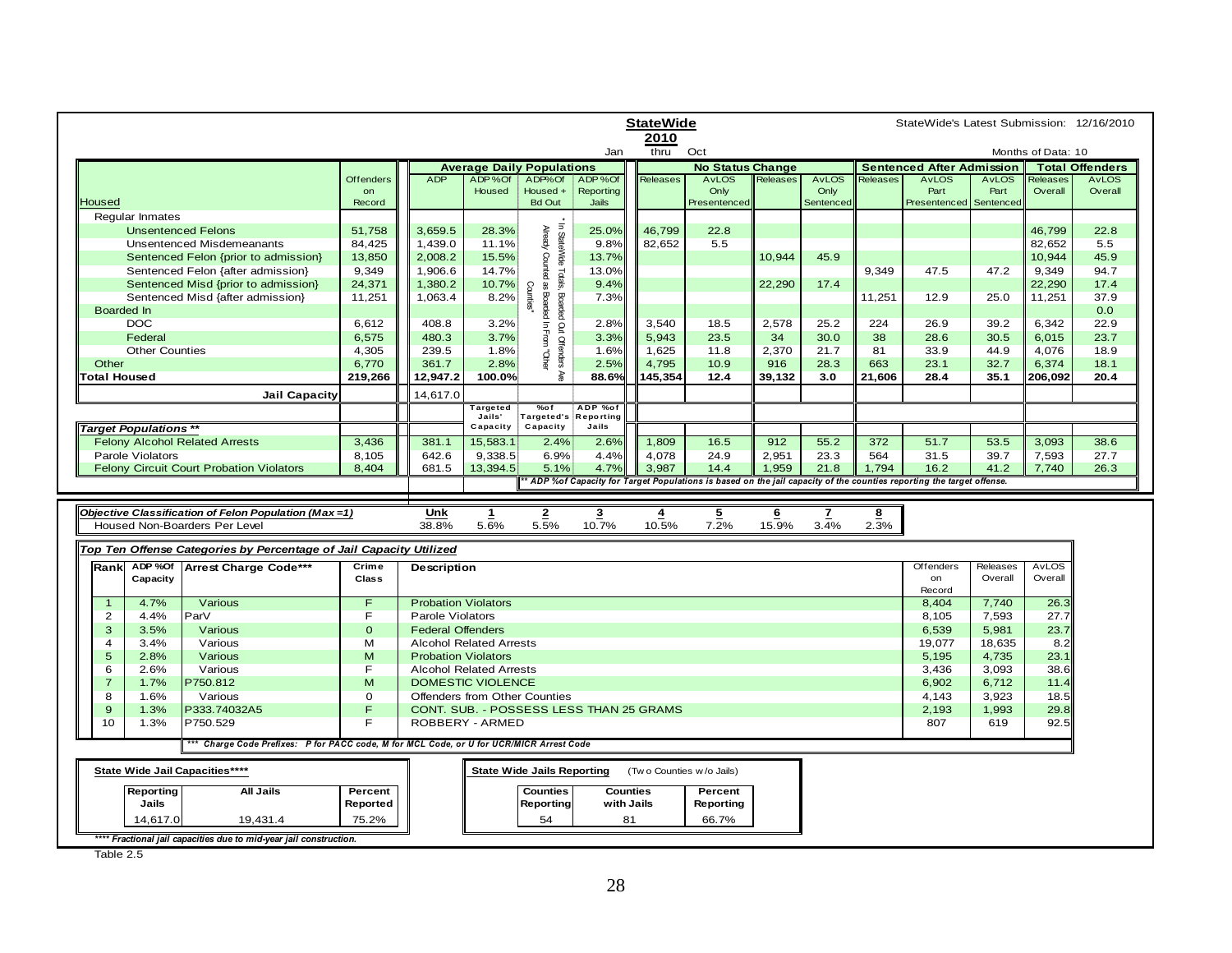# **PART 3**

# **PROGRAM UTILIZATION**

Community corrections programs are expected to contribute to local goals and objectives concerning prison commitments and/or jail utilization of their respective counties. Appropriate program policies and practices must be implemented for programs to serve as diversions from prison or jail, or as treatment programs that reduce the risk of recidivism.

To impact prison commitment and jail utilization rates, specific target populations have been identified due to the high number of these offenders being sentenced to prison or jail. It is not possible to individually identify offenders that would have been sentenced to prison or jail if alternative sanctions or treatment programs were not available. But as a group, evidence can be presented to support their designation as a target population.

National research<sup>1</sup> has shown that appropriately targeted and administered cognitive restructuring and substance abuse programs reduce recidivism. Community corrections funds have been used to fund these types of programs based upon these national studies.

Further, supporting information is available concerning the impact of community corrections sanctions and programs on jail utilization. It is possible to identify local sentencing policies that specify that jail time will be decreased based upon an offender's participation or completion of community corrections programs.

### **Enrolled Offenders and Outcomes**

-

The Department entered into a contractual agreement with Northpointe, Inc. to implement the COMPAS Case Manager System statewide – this new system merged CCIS data into a statewide centralized website. The data system has increased the department's efficiencies and enhanced the State's and local community corrections data reporting capabilities. The data below represents the first fiscal year of data using the new system.

This section presents information relative to offenders enrolled into community corrections programs during FY 2011. In the following tables, an offender can be represented in more than one category, since he or she may be enrolled in multiple programs. It should be noted that "successful outcomes" and "percent successful" is based on program terminations occurring during the report period. Information that can be determined through examination of the tables includes the following:

- Table 3.1, indicates that in FY 2011 a total of 54,950 offenders accounted for 83,458 enrollments in programs funded by community corrections – 71.94% of the program outcomes have been successful. Felony offenders accounted for the majority of reported enrollments – 66.19% of felony offender program outcomes have been successful.
- Table 3.2, indicates that in FY 2011 specific program successful outcomes were: Community Service 81.4%; Substance Abuse 85.9%, Group Programming (i.e. education, employment, life skills, cognitive, domestic violence, sex offender, substance abuse and other group services) 73.7% and Supervision Services (i.e. day reporting, intensive supervision, electronic monitoring and pretrial supervision) 83.1%.

<sup>&</sup>lt;sup>1</sup> Andrews, D. A. & Bonta, James (2003) The Psychology of Criminal Conduct Cincinnati, Ohio: Anderson Publishing Co.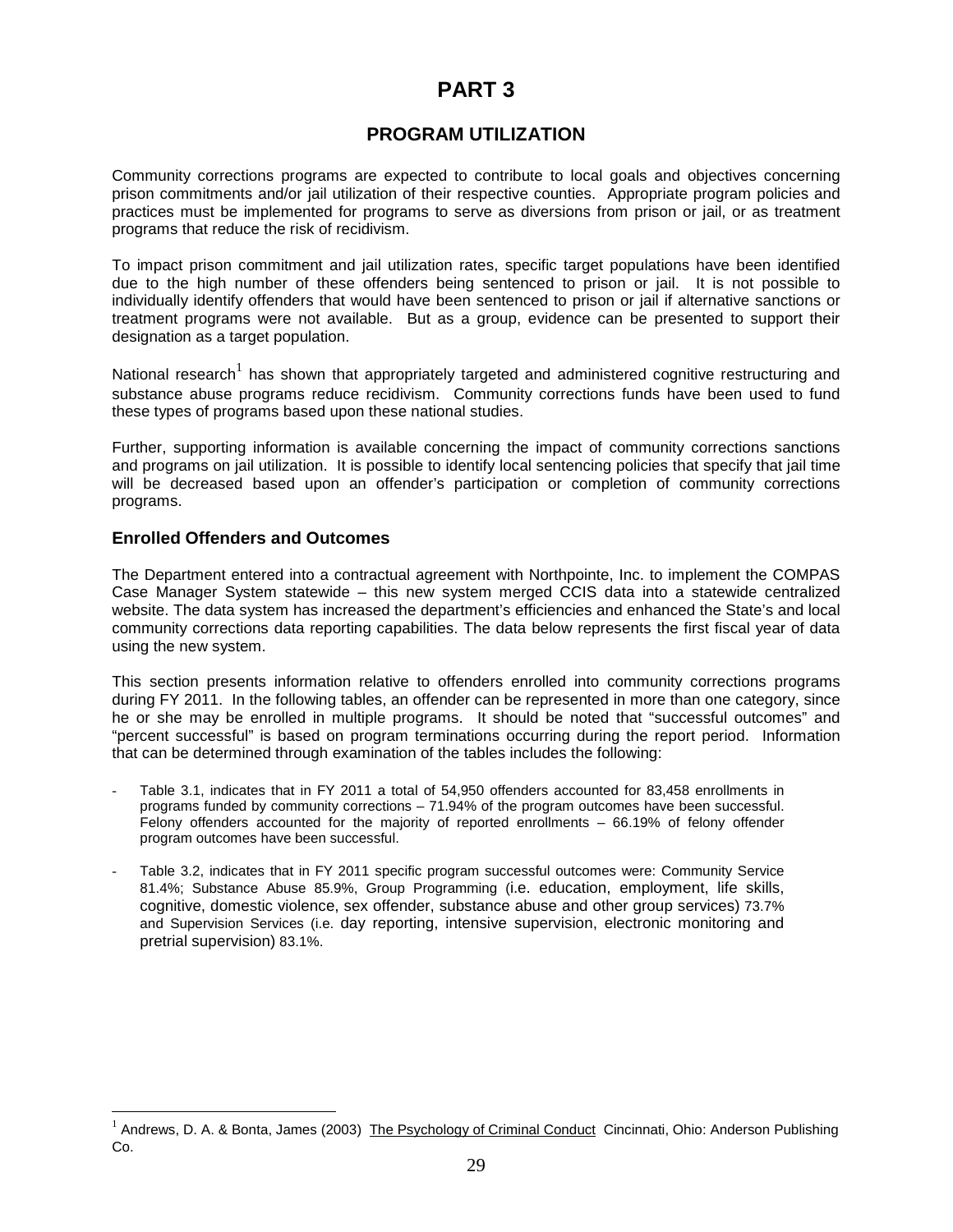# **State Summary of Program Participants** by Crime Class & Legal Status **With Percents of Successful Outcomes** P.A. 511 Funded Fiscal Year 2011

| <b>Number of Offenders in Programming</b> |                               |         | <b>Number of Program Enrollments and Outcomes</b> |                               |              |  |  |  |
|-------------------------------------------|-------------------------------|---------|---------------------------------------------------|-------------------------------|--------------|--|--|--|
|                                           | Number Of<br><b>Offenders</b> | %       | Program<br><b>Enrollments</b>                     | Successful<br><b>Outcomes</b> | % Successful |  |  |  |
| <b>Felons</b>                             |                               |         |                                                   |                               |              |  |  |  |
| Unsentenced:                              | 11457                         | 29,00%  | 24356                                             | 13569                         | 92.31%       |  |  |  |
| Sentenced:                                | 28051                         | 71.00%  | 38461                                             | 21937                         | 56.33%       |  |  |  |
| Total:                                    | 39508                         | 100,00% | 62817                                             | 35506                         | 66.19%       |  |  |  |
| <b>Misdemeanants</b>                      |                               |         |                                                   |                               |              |  |  |  |
| Unsentenced:                              | 5739                          | 37.16%  | 7277                                              | 6624                          | 93.39%       |  |  |  |
| Sentenced:                                | 9703                          | 62.84%  | 13364                                             | 11577                         | 84.08%       |  |  |  |
| Total:                                    | 15442                         | 100.00% | 20641                                             | 18201                         | 86.63%       |  |  |  |
| <b>Total</b>                              |                               |         |                                                   |                               |              |  |  |  |
| Unsentenced:                              | 17196                         | 31.29%  | 31633                                             | 20193                         | 37.60%       |  |  |  |
| Sentenced:                                | 37754                         | 68.71%  | 51825                                             | 33514                         | 62.40%       |  |  |  |
| Total:<br>54950<br>100.00%                |                               | 83458   | 53707                                             | 71.94%                        |              |  |  |  |

Table 3.2

# **State Summary of Program Enrollments** by Crime Class & Legal Status **With Percents of Successful Outcomes** P.A. 511 Funded **Fiscal Year 2011**

|                             |                    |             | <b>Number of Enrollments</b> |           |       |             |        | <b>Percent Successful</b> |        |                                    |
|-----------------------------|--------------------|-------------|------------------------------|-----------|-------|-------------|--------|---------------------------|--------|------------------------------------|
| <b>Type of</b>              | <b>New</b>         | Unsentenced |                              | Sentenced |       | Unsentenced |        | Sentenced                 |        | Overall                            |
| Program                     | <b>Enrollments</b> | Felony      | Misd                         | Felony    | Misd  | Felony      | Misd   | Felony                    | Misd   |                                    |
|                             |                    |             |                              |           |       |             |        |                           |        |                                    |
| <b>Case Management</b>      | 3793               | 178         | 85                           | 2417      | 1113  | 77.9%       | 71.8%  | 80.6%                     | 81.8%  | 80.7%                              |
| <b>Community Service</b>    | 10292              | 138         | 54                           | 5156      | 4944  | 75.2%       | 66.7%  | 84.7%                     | 78.9%  | 81.4%                              |
| Substance Abuse             | 6429               | 1593        | 486                          | 3203      | 1147  | 88.6%       | 92.0%  | 83.4%                     | 88.3%  | 85.9%                              |
| Other                       | 900                | 184         | 25                           | 442       | 249   | 87.5%       | 100.0% | 89.5%                     | 84.0%  | 88.0%                              |
| <b>DDJR</b>                 | 764                | 54          |                              | 702       |       | 100.0%      | 100.0% | 98.8%                     | 100.0% | 98.9%                              |
| <b>Group Programming</b>    | 12305              | 4418        | 145                          | 6149      | 1593  | 73.3%       | 69.4%  | 73.2%                     | 76.0%  | 73.7%                              |
| <b>Supervision Services</b> | 14404              | 7559        | 1390                         | 2886      | 2569  | 77.9%       | 80.0%  | 85.4%                     | 87.9%  | 83.1%                              |
| <b>Assessment Services</b>  | 34860              | 9788        | 5125                         | 17885     | 2062  | 98.2%       | 98.1%  | 26.4%                     | 98.7%  | 61.3%                              |
| Gatekeeper                  | 3504               | 622         | 50                           | 2038      | 794   | 95.9%       | 87.5%  | 91.0%                     | 62.9%  | 85.3%                              |
| Totals:                     | 87251              | 24534       | 7362                         | 40878     | 14477 |             |        |                           |        |                                    |
| Totals w/o Case Mngt:       | 83458              | 24356       | 7277                         | 38461     | 13364 |             |        |                           |        | 97.78% 96.60% 62.27% 91.36% 78.34% |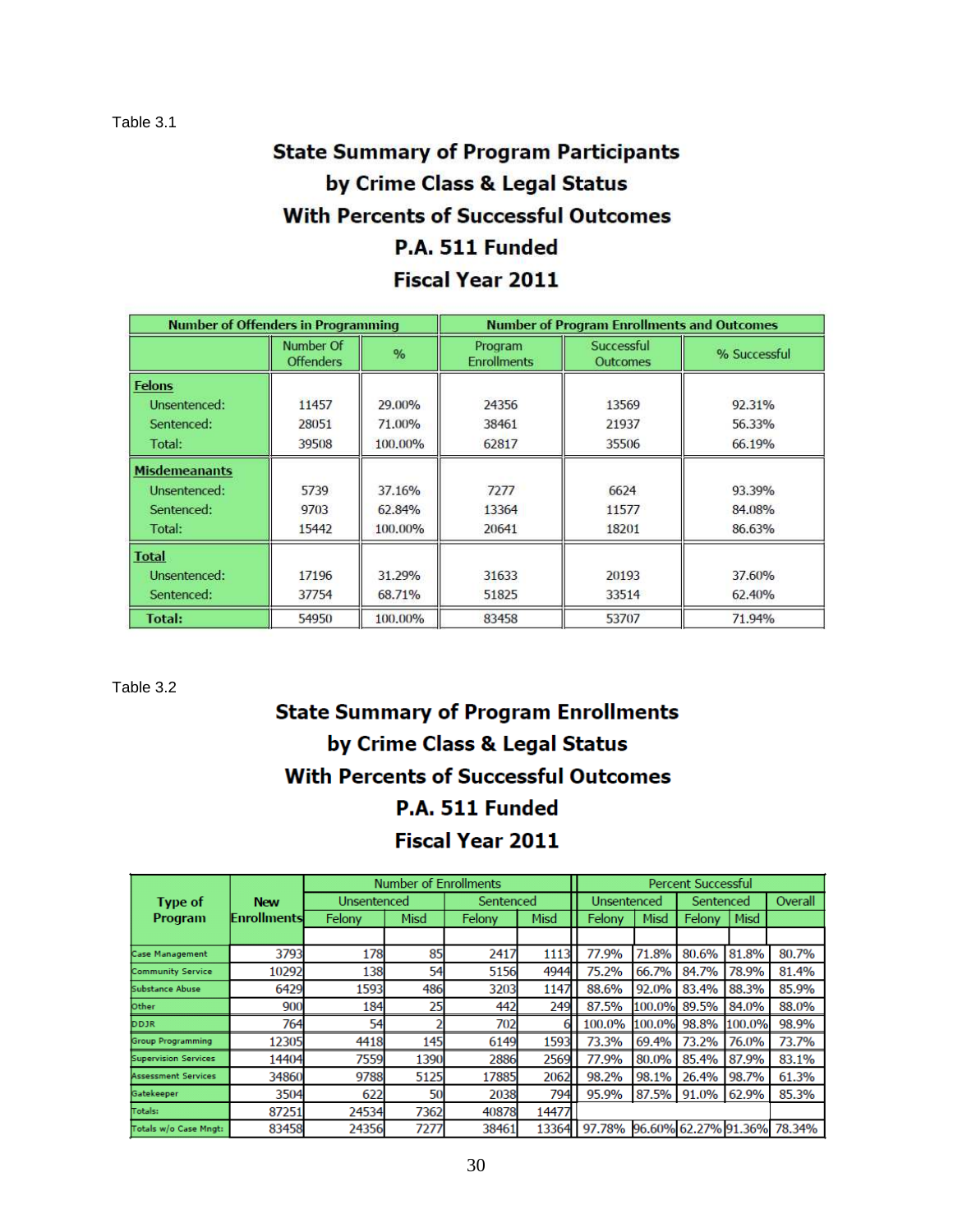# **PART 4**

# **FY 2012 AWARD OF FUNDS**

# **Community Corrections Comprehensive Plans and Applications**

In August 2011, the State Community Corrections Board reviewed 38 proposals which cover 41 counties for Community Corrections Funds for FY 2012. Fifteen CCABs representing 33 counties are under multiyear contracts and received a continuation budget for FY 2012. The State Board recommended and Director Daniel H. Heyns approved the award of \$33.5 million to support Community Corrections programs statewide. It should be noted that on September 29, 2011, the Mason County Board of Commissioners voted unanimously to eliminate the Mason County Community Corrections Office – funds originally approved by the State Community Corrections Board have not been awarded.

 The proposals are pursuant to the county comprehensive corrections' plans which provide a policy framework for community corrections' funded programs.

Forty-two counties have elected to participate through formulation of a single county Community Corrections Advisory Board; and, thirty-two counties through the formulation of multi-county Community Corrections Advisory Boards. The multi-county boards consist of the following:

- Arenac/Ogemaw
- Benzie/Manistee
- Central U.P. Alger, Schoolcraft
- Eastern U.P. Chippewa, Luce, Mackinac
- Northern Michigan Cheboygan, Crawford, Otsego, Presque Isle
- Sunrise Side Alcona, Alpena, Montmorency
- Thirteenth Judicial Circuit Antrim, Grand Traverse, Leelanau
- Thumb Region Lapeer, Tuscola
- Tri-County Baraga, Houghton, Keweenaw
- West Central U.P. Delta, Dickinson, Gogebic, Iron, Menominee, Ontonagon
- Wexford/Missaukee

The comprehensive plans and applications submitted by local jurisdictions addressed the objectives and priorities of P.A. 511 of 1988 and the Appropriations Act, as well as objectives and priorities adopted by the State Community Corrections Board and local jurisdictions.

The following table entitled "FY 2012 Recommended Award Amounts Summary," identifies the plan amount requested for Comprehensive Plans and Services and Drunk Driver Jail Reduction & Community Treatment Program funds from each jurisdiction and the awards of funds as recommended by the State Community Corrections Board and approved by the Director of the Department of Corrections.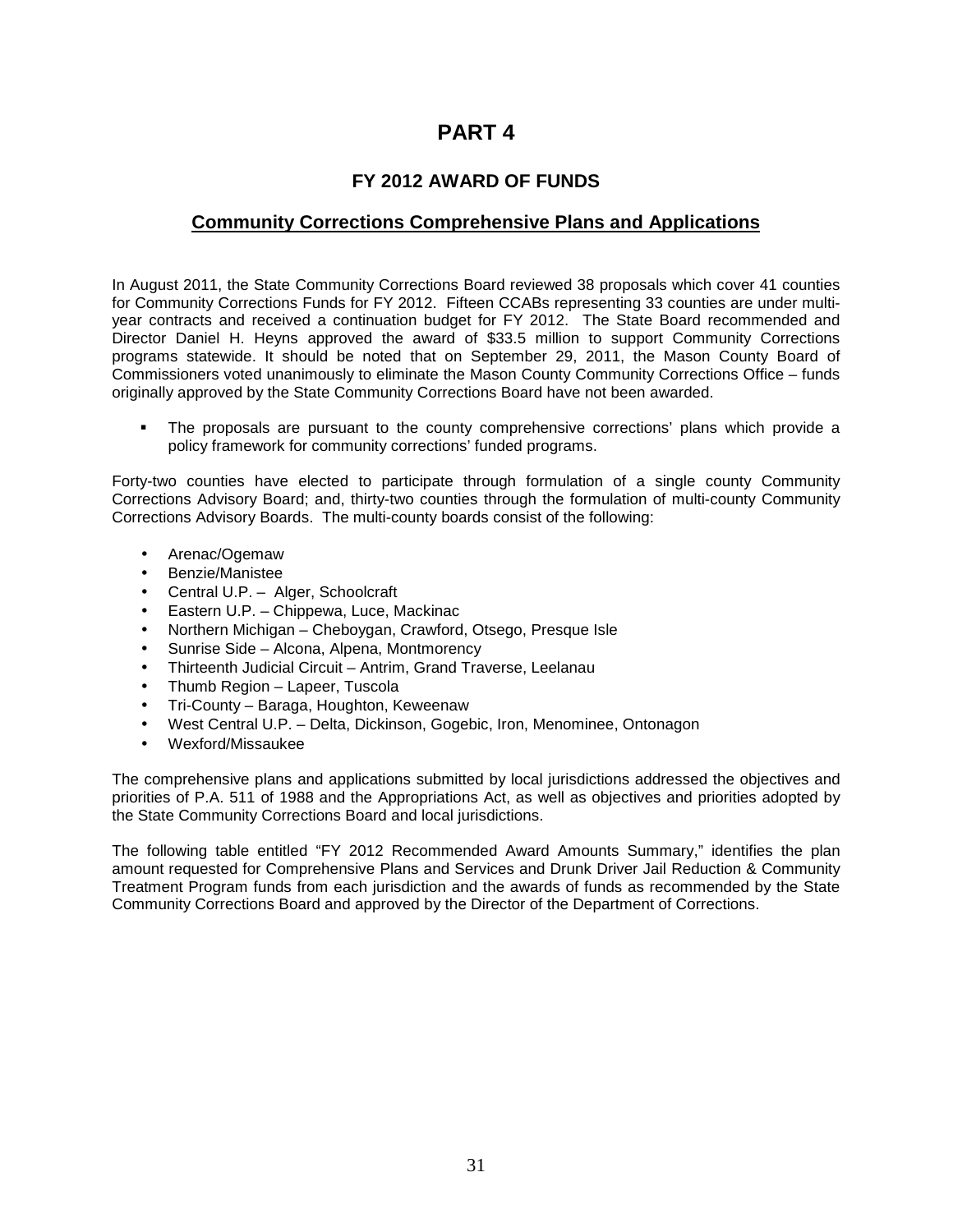|                        |            | <b>COMPREHENSIVE PLANS &amp; SERVICES</b> |                           | DDJR/CTP           |                                 |                                                                |              |                         |                    |
|------------------------|------------|-------------------------------------------|---------------------------|--------------------|---------------------------------|----------------------------------------------------------------|--------------|-------------------------|--------------------|
|                        |            | <b>ANNUAL CONTRACTS</b>                   |                           |                    |                                 |                                                                |              | <b>ANNUAL CONTRACTS</b> |                    |
| <b>CCAB</b>            | FY 2011    | FY 2012<br><b>Plan Amount</b>             | FY 2012<br>Recommendation | FY 2012<br>Reserve | FY 2012<br>Total<br>Recommended | FY 2012<br>FY 2012<br>FY 2011<br>Recommendation<br>Plan Amount |              |                         | FY 2012<br>Reserve |
| <b>BERRIEN</b>         | 194,035    | 224,035                                   | 194,035                   |                    | 194,035                         |                                                                |              |                         |                    |
| <b>MANISTEE/BENZIE</b> | 76,092     | 94,940                                    | 76,092                    | 0                  | 76,092                          | 1,902                                                          | 2,091        | 1,195                   | $\Omega$           |
| CALHOUN                | 227,894    | 229,893                                   | 227,893                   |                    | 227,893                         | 24,893                                                         | 23,033       | 13,252                  | 0                  |
| <b>CHARLEVOIX</b>      | 42,600     | 42,600                                    | 42,600                    | 0                  | 42,600                          | 9,450                                                          | $\Omega$     | 5,935                   | $\Omega$           |
| <b>EMMET</b>           | 55,001     | 94,053                                    | 55,001                    |                    | 55,001                          | 2,025                                                          | 2,175        | 1,720                   | $\Omega$           |
| <b>GENESEE</b>         | 475,508    | 475,508                                   | 475,508                   | $\overline{0}$     | 475,508                         | 94,831                                                         | 94,831       | 87,137                  | $\Omega$           |
| <b>INGHAM/LANSING</b>  | 292,036    | 285,437                                   | 285,437                   |                    | 285,437                         | 31,347                                                         | 31,347       | 21,169                  | 0                  |
| <b>JACKSON</b>         | 216,608    | 216,608                                   | 216,563                   | $\Omega$           | 216,563                         | 34,387                                                         | 34,328       | 25,384                  | $\Omega$           |
| <b>KALAMAZOO</b>       | 441,544    | 441,544                                   | 441,544                   |                    | 441,544                         | 10,795                                                         | 10,875       | 6,069                   | 0                  |
| <b>KALKASKA</b>        | 46,208     | 91,029                                    | 46,208                    | $\Omega$           | 46,208                          | 7,425                                                          | 3,713        | 4,663                   | $\Omega$           |
| <b>KENT</b>            | 872,566    | 924,823                                   | 872,566                   | ŋ                  | 872,566                         | 87,600                                                         | 87,600       | 86,145                  | 0                  |
| <b>LIVINGSTON</b>      | 197,735    | 197,735                                   | 197,735                   | 0                  | 197,735                         | 7,790                                                          | 7,790        | 7,790                   | $\mathbf{0}$       |
| <b>MACOMB</b>          | 942,025    | 942,025                                   | 942,025                   |                    | 942,025                         | 83,516                                                         | 83,516       | 83,515                  | $\Omega$           |
| <b>MONROE</b>          | 208,775    | 208,775                                   | 208,775                   | 0                  | 208,775                         |                                                                | $\mathbf{0}$ | $\overline{0}$          | $\mathbf{0}$       |
| <b>MUSKEGON</b>        | 209,305    | 209,305                                   | 209,305                   |                    | 209,305                         | 36,365                                                         | 36,421       | 33,820                  | 0                  |
| <b>OAKLAND</b>         | 1,551,986  | 1,551,986                                 | 1,551,986                 | $\overline{0}$     | 1,551,986                       | 608,603                                                        | 608,603      | 453,588                 | $\mathbf{0}$       |
| <b>OTTAWA</b>          | 241,041    | 241,046                                   | 241,041                   | ŋ                  | 241,041                         | 5,247                                                          | 11,525       | 4,974                   | 0                  |
| <b>ROSCOMMON</b>       |            | 62,800                                    | 62,800                    | $\overline{0}$     | 62,800                          | 5,017                                                          | $\mathbf{0}$ | 1,571                   | $\mathbf{0}$       |
| <b>SAGINAW</b>         | 330,446    | 355,977                                   | 330,446                   |                    | 330,446                         | 67,200                                                         | 63,138       | 67,197                  | $\mathbf 0$        |
| <b>ST. CLAIR</b>       | 261,005    | 261,005                                   | 261,005                   | 0                  | 261,005                         | 121,365                                                        | 121,365      | 117,274                 | $\mathbf{0}$       |
| WEXFORD/MISSAUKEE      | 111,644    | 111,644                                   | 111,644                   |                    | 111,644                         | 6,750                                                          | 6,750        | 6,390                   | $\Omega$           |
| <b>WASHTENAW</b>       | 390,801    | 390,801                                   | 390,801                   | $\overline{0}$     | 390,801                         | 37,069                                                         | 31,000       | 35,672                  | $\mathbf{0}$       |
| <b>WAYNE</b>           | 2,775,985  | 2,776,985                                 | 2,776,985                 | 0                  | 2,776,985                       | 137,399                                                        | 3,766,412    | 125,198                 | 0                  |
| <b>SUB - TOTALS</b>    | 10,160,840 | 10,430,554                                | 10,217,995                |                    | 10,217,995                      | 1,420,976                                                      | 5,026,512    | 1,189,658               |                    |

### **FY 2012 RECOMMENDED AWARD AMOUNTS SUMMARY**

|                     |           | <b>COMPREHENSIVE PLANS &amp; SERVICES</b><br><b>MULTI-YEAR CONTRACTS</b> |                           | <b>DDJR/CTP</b><br><b>MULTI-YEAR CONTRACTS</b> |                                 |                                                                       |          |          |                    |
|---------------------|-----------|--------------------------------------------------------------------------|---------------------------|------------------------------------------------|---------------------------------|-----------------------------------------------------------------------|----------|----------|--------------------|
| <b>CCAB</b>         | FY 2011   | FY 2012<br>Plan Amount                                                   | FY 2012<br>Recommendation | FY 2012<br>Reserve                             | FY 2012<br>Total<br>Recommended | FY 2012<br>FY 2012<br>FY 2011<br><b>Plan Amount</b><br>Recommendation |          |          | FY 2012<br>Reserve |
| <b>ALLEGAN</b>      | 103,845   | 103,044                                                                  | 103,845                   |                                                | 103,845                         |                                                                       | $\Omega$ | $\Omega$ |                    |
| <b>BARRY</b>        | 91,706    | 91,706                                                                   | 91,706                    | 0                                              | 91,706                          | 5,332                                                                 | 5,332    | 5,332    |                    |
| <b>BRANCH</b>       | 26,295    | 26,295                                                                   | 26,295                    |                                                | 26,295                          | 14,345                                                                | 14,345   | 4,492    |                    |
| <b>CASS</b>         | 91,048    | 91,048                                                                   | 91,048                    | 0                                              | 91,048                          | 8,508                                                                 | 8,508    | 8,508    |                    |
| <b>CENTRAL U.P.</b> | 84,655    | 84,655                                                                   | 84,655                    |                                                | 84,655                          | 435                                                                   | 435      | 136      |                    |
| <b>CLINTON</b>      | 77,200    | 77,200                                                                   | 77,200                    | $\mathbf{0}$                                   | 77,200                          | 4,413                                                                 | 4,413    | 1,382    |                    |
| <b>HURON</b>        | 47,025    | 47,025                                                                   | 47,025                    |                                                | 47,025                          |                                                                       | $\Omega$ | C        |                    |
| <b>IONIA</b>        | 90,938    | 107,946                                                                  | 90,938                    | $\mathbf{0}$                                   | 90,938                          | 11,764                                                                | 11,764   | 11,252   | $\overline{0}$     |
| <b>LENAWEE</b>      | 49,061    |                                                                          |                           |                                                |                                 | 1,250                                                                 |          | 1,164    |                    |
| <b>MARQUETTE</b>    | 86,556    | 92,456                                                                   | 86,556                    | $\overline{0}$                                 | 86,556                          | 2,228                                                                 | 2,228    | 1,606    | $\overline{0}$     |
| <b>MECOSTA</b>      | 71,545    | 71,545                                                                   | 71,545                    |                                                | 71,545                          |                                                                       | $\Omega$ | 0        |                    |
| <b>MONTCALM</b>     | 86,764    | 86,764                                                                   | 86,764                    |                                                | 86,764                          | 4,080                                                                 | 4,080    | 3,184    |                    |
| <b>SHIAWASSEE</b>   | 65,298    | 65,298                                                                   | 65,298                    |                                                | 65,298                          | 11,523                                                                | 11,523   | 4,377    |                    |
| <b>OSCEOLA</b>      | 56,535    | 77,388                                                                   | 56,535                    | $\Omega$                                       | 56,535                          |                                                                       | $\Omega$ | $\Omega$ | $\Omega$           |
| <b>SUB - TOTALS</b> | 1,028,471 | 1,022,370                                                                | 979,410                   |                                                | 979,410                         | 63,878                                                                | 62,628   | 41,433   |                    |

|                          | <b>COMPREHENSIVE PLANS &amp; SERVICES</b> |  |                                            |  |             |  |                                            |  | <b>DDJR/CTP</b>           |  |  |  |  |
|--------------------------|-------------------------------------------|--|--------------------------------------------|--|-------------|--|--------------------------------------------|--|---------------------------|--|--|--|--|
|                          |                                           |  | <b>MULTI-YEAR CONTRACTS - CONTINUATION</b> |  |             |  | <b>MULTI-YEAR CONTRACTS - CONTINUATION</b> |  |                           |  |  |  |  |
| <b>CCAB</b>              | FY 2011                                   |  |                                            |  | FY 12 Award |  | FY 2011                                    |  | FY 2012<br>Recommendation |  |  |  |  |
| ARENAC/OGEMAW            | 89,397                                    |  |                                            |  | 89,397      |  | 1101                                       |  | 346                       |  |  |  |  |
| <b>BAY</b>               | 154,820                                   |  |                                            |  | 154,820     |  | 18,247                                     |  | 14,729                    |  |  |  |  |
| <b>EASTERN U.P.</b>      | 139,147                                   |  |                                            |  | 139,147     |  | 2,085                                      |  | 653                       |  |  |  |  |
| <b>EATON</b>             | 178,924                                   |  |                                            |  | 178,924     |  | 22,014                                     |  | 18,551                    |  |  |  |  |
| <b>GRATIOT</b>           | 45,583                                    |  |                                            |  | 45,583      |  | 3,373                                      |  | 1,751                     |  |  |  |  |
| <b>ISABELLA</b>          | 113,255                                   |  |                                            |  | 113,255     |  | 4,275                                      |  | 4,275                     |  |  |  |  |
| <b>MIDLAND</b>           | 155,486                                   |  |                                            |  | 155,486     |  | 6,565                                      |  | 5,030                     |  |  |  |  |
| <b>NORTHERN</b>          | 212,889                                   |  |                                            |  | 212,889     |  | 12,850                                     |  | 9,852                     |  |  |  |  |
| ST. JOSEPH               | 114,056                                   |  |                                            |  | 114,056     |  |                                            |  |                           |  |  |  |  |
| <b>SUNRISE SIDE</b>      | 130,053                                   |  |                                            |  | 130,053     |  | 2,567                                      |  | 2,149                     |  |  |  |  |
| <b>THIRTEENTH</b>        | 197,993                                   |  |                                            |  | 197,993     |  | 61,988                                     |  | 37,257                    |  |  |  |  |
| <b>THUMB AREA</b>        | 213,979                                   |  |                                            |  | 213,979     |  | 94,683                                     |  | 94,683                    |  |  |  |  |
| <b>TRI-COUNTY</b>        | 134,853                                   |  |                                            |  | 134,853     |  |                                            |  |                           |  |  |  |  |
| <b>VAN BUREN</b>         | 119,730                                   |  |                                            |  | 119,730     |  | 4,655                                      |  | 1,458                     |  |  |  |  |
| <b>WEST CENTRAL U.P.</b> | 322,908                                   |  |                                            |  | 322,908     |  | $\overline{a}$                             |  | $\overline{\phantom{a}}$  |  |  |  |  |
| <b>SUB - TOTALS</b>      | 2,323,073                                 |  |                                            |  | 2,323,073   |  | 234,403                                    |  | 190,734                   |  |  |  |  |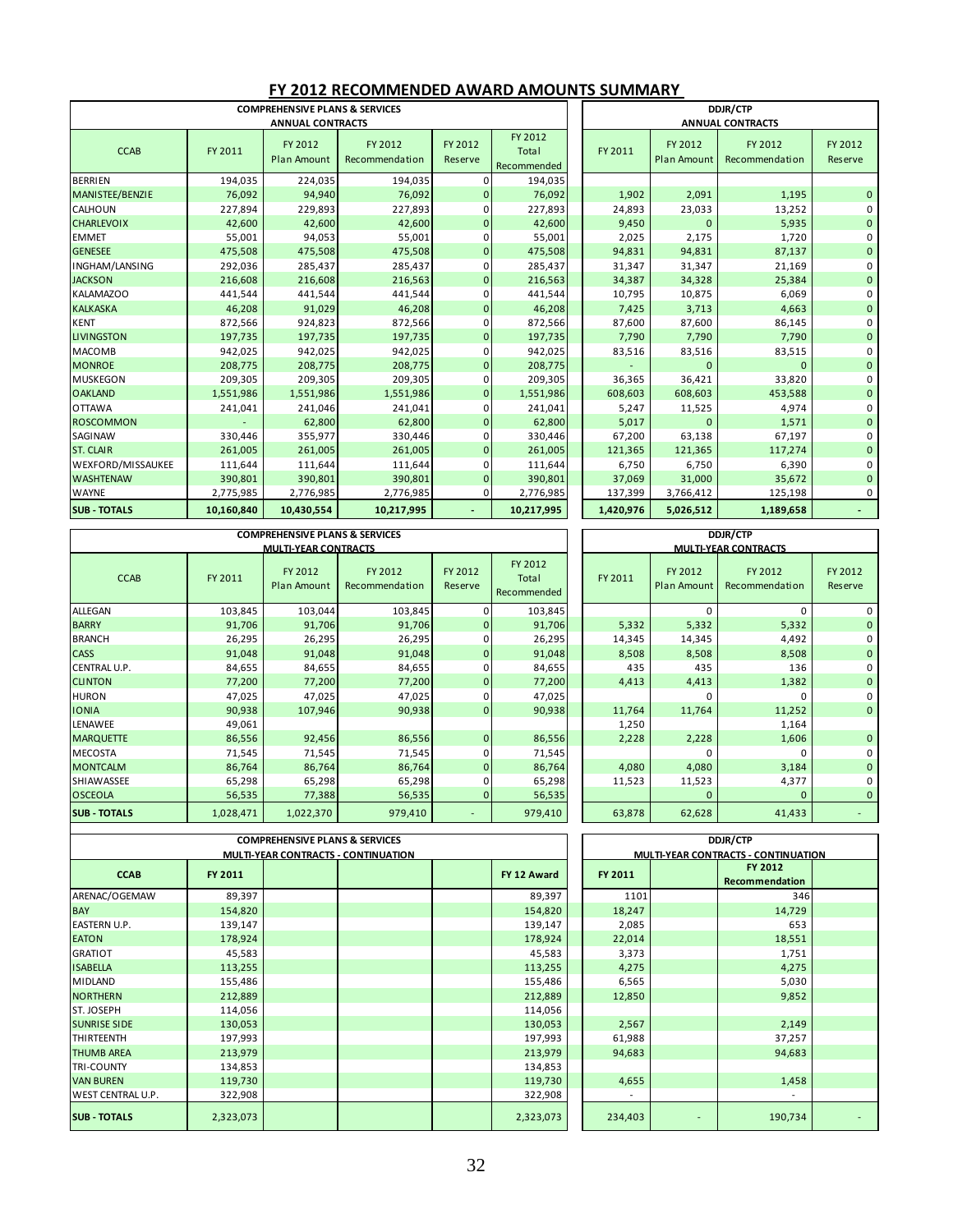# **COMMUNITY CORRECTIONS PLANS AND SERVICES**

| FY 2012 Appropriation  | \$13,958,000 |
|------------------------|--------------|
| FY 2012 Award of Funds | \$13,520,478 |

FY 2012 Community Corrections Plans and Services funds have been awarded to support communitybased programs in 73 counties (54 county, city-county, or multi-county CCABs). It should be noted that on September 29, 2011, the Mason County Board of Commissioners voted unanimously to eliminate the Mason County Community Corrections Office – funds originally approved by the State Community Corrections Board have not been awarded. Additional awards are expected to be made during the fiscal year to continue local programming – The State Community Corrections Board recommended that funds to be set-aside for several counties until they submit revised FY 2012 Comprehensive Community Corrections Plan and Application program descriptions that clearly outlines objectives and strategies to address local prison commitment rates, improve jail utilization and reduce recidivism that meets the approval of OCA.

The Plans and Services funds are utilized within local jurisdictions to support a wide range of programming options for eligible defendants and sentenced offenders. The distribution of funds among program categories is presented below.

#### **Resource Commitment by Program Category:**

| <b>Community Service</b>             | \$1,063,307 |
|--------------------------------------|-------------|
| <b>Group-Based Programs</b>          | \$3,656,684 |
| <b>Supervision Programs</b>          | \$2,012,917 |
| <b>Assessment Services</b>           | \$1,220,552 |
| Gatekeeper & Jail Population Monitor | \$1,118,836 |
| Case Management                      | \$1,199,407 |
| <b>Substance Abuse Testing</b>       | 192,571     |
| Other                                | \$211,226   |
| <b>CCAB Administration</b>           | \$2,844,978 |

The commitment of funds among program categories has been changing, and it is expected that this pattern will continue over time as increased efforts are made throughout the state to address recidivism reduction through improving treatment effectiveness. More specifically, it is expected there will be a continued shifting of resources to cognitive behavioral-based and other programming for high risk of recidivism offenders.

This shifting or reallocation of resources, which began during FY 1999 and continued through the FY 2012 proposal development and award of funds process, reflects the effort and commitment of local jurisdictions to improve treatment effectiveness and reduce recidivism through the development and implementation of new approaches to substance abuse treatment, education and employment programming, improved case planning, sanction and service matching, case management functions, and strengthened monitoring and evaluation capabilities.

### **Resource Commitment by Local Jurisdiction**

The sanctions and services for each jurisdiction, which are supported by FY 2012 Comprehensive Plans and Services funds, are identified on the attached table entitled, "Comprehensive Plans and Services: FY 2012 Summary of Program Budgets". The following chart entitled "Budget Summary Plans and Services Funds" provides the statewide amounts for each sanction and services funded.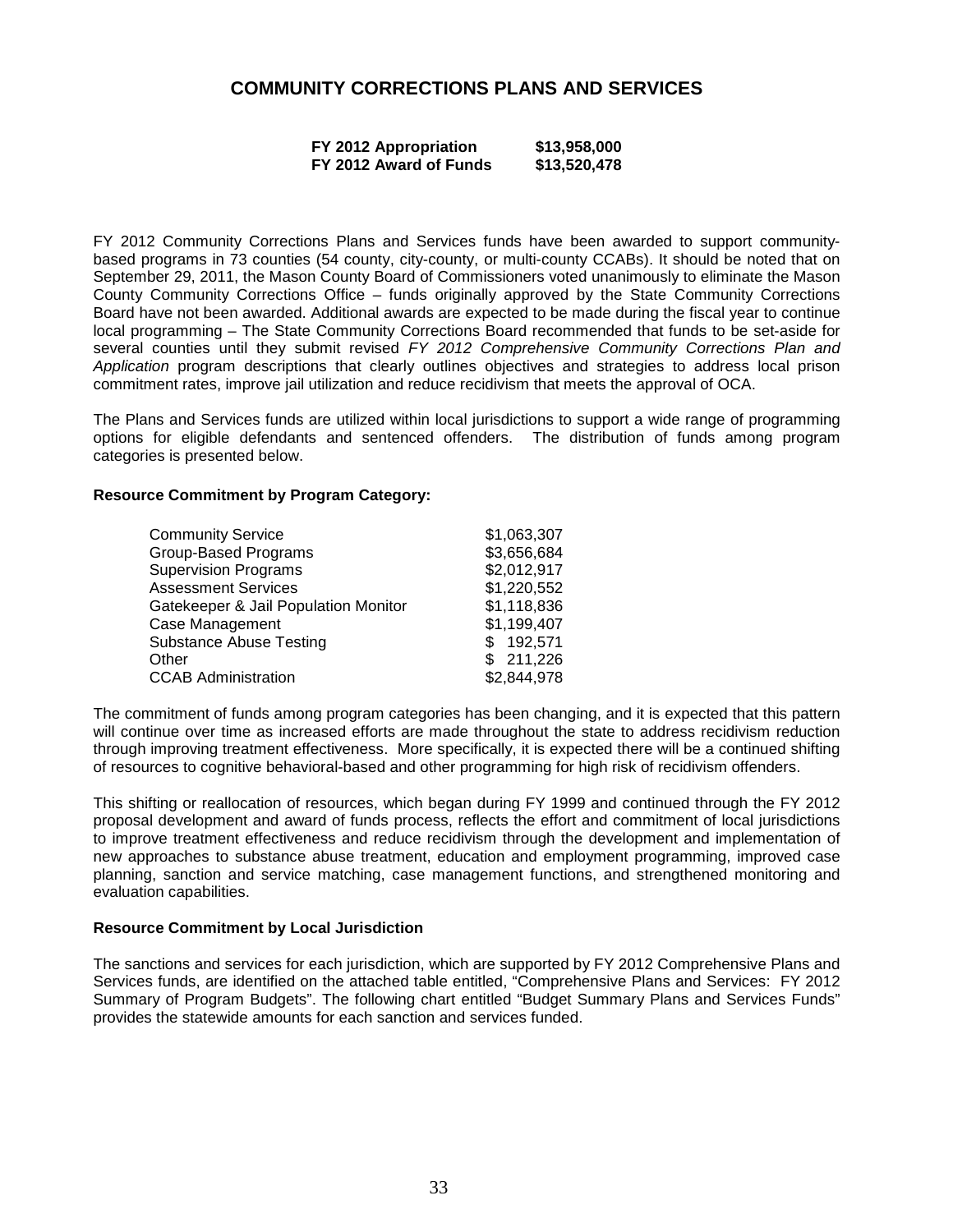### **OFFICE OF COMMUNITY ALTERNATIVES**

**COMPREHENSIVE PLANS AND SERVICE FUNDS**

SUMMARY OF PROGRAM BUDGETS - FY 2012

| <b>CCAB</b>            | <b>COMMUNITY</b><br><b>SERVICE</b> | <b>GROUP-BASED</b><br><b>PROGRAMS</b> | <b>SUPERVISION</b><br><b>PROGRAMS</b> | <b>ASSESSMENT</b><br><b>SERVICES</b> | <b>GATEKEEPER</b> | CASE<br><b>MANAGEMENT</b> | <b>SUBSTANCE</b><br><b>ABUSE TESTING</b> | <b>OTHER</b>             | <b>ADMINISTRATION</b> | <b>TOTALS</b> |
|------------------------|------------------------------------|---------------------------------------|---------------------------------------|--------------------------------------|-------------------|---------------------------|------------------------------------------|--------------------------|-----------------------|---------------|
| <b>ALLEGAN</b>         |                                    | 60,801                                | $\sim$                                |                                      | $\sim$            |                           | $\sim$                                   | $\sim$                   | 1,600                 | 103,845       |
| <b>BARRY</b>           | 41,444<br>2,500                    | 25,000                                | $\sim$                                | $\sim$                               | 13,641            | i.                        | 23,053                                   | $\overline{\phantom{a}}$ | 27,512                | 91,706        |
| BAY                    | $\sim$                             | 41,682                                | 27,880                                | 31,310                               | $\sim$            | $\sim$                    | 10,448                                   | $\overline{\phantom{a}}$ | 43,500                | 154,820       |
| <b>BENZIE/MANISTEE</b> | 4,000                              | 40,248                                | 8,500                                 | 10,000                               | $\sim$            |                           | ÷.                                       | $\sim$                   | 13,344                | 76,092        |
| <b>BERRIEN</b>         | $\overline{\phantom{a}}$           | 52,479                                | 50,603                                | $\overline{\phantom{a}}$             | 47,902            | $\overline{\phantom{a}}$  | $\overline{\phantom{a}}$                 | $\overline{\phantom{a}}$ | 43,051                | 194,035       |
| <b>BRANCH</b>          | $\sim$                             | 24,000                                |                                       |                                      | $\omega$          | $\overline{\phantom{a}}$  | $\sim$                                   | $\sim$                   | 2,295                 | 26,295        |
| CALHOUN                | $\overline{\phantom{a}}$           | 48,126                                | 82,574                                | $\overline{\phantom{a}}$             | 43,000            | $\overline{\phantom{a}}$  | $\overline{\phantom{a}}$                 | $\overline{\phantom{a}}$ | 54,193                | 227,893       |
| <b>CASS</b>            | 6,000                              | 44,903                                |                                       |                                      | 14,500            |                           | $\mathbf{r}$                             |                          | 25,645                | 91,048        |
| CENTRAL U.P.           | 58,322                             | 5,940                                 | 1,100                                 | $\sim$                               | $\sim$            | $\overline{\phantom{a}}$  | $\overline{\phantom{a}}$                 | $\overline{\phantom{a}}$ | 19,293                | 84,655        |
| <b>CHARLEVOIX</b>      | 9,000                              | 15,000                                | 5,200                                 |                                      | 1,900             | $\overline{\phantom{a}}$  | $\blacksquare$                           | $\sim$                   | 11,500                | 42,600        |
| <b>CLINTON</b>         | $\overline{\phantom{a}}$           | 18,000                                |                                       | 20,000                               | 16,000            | $\blacksquare$            | $\overline{\phantom{a}}$                 | $\overline{\phantom{a}}$ | 23,200                | 77,200        |
| EASTERN U.P.           | 58,905                             | $\omega_{\rm c}$                      | 41,951                                |                                      | $\sim$            |                           |                                          |                          | 38,291                | 139,147       |
| <b>EATON</b>           | 36,000                             | 29,800                                | $\sim$                                | $\sim$                               | 21,140            | 21,140                    | $\overline{\phantom{a}}$                 | 13,826                   | 57,018                | 178,924       |
| <b>EMMET</b>           | 3,704                              | 25,200                                | 6,000                                 | 1,835                                | 7,000             |                           | $\overline{\phantom{a}}$                 | $\sim$                   | 11,262                | 55,001        |
| <b>GENESEE</b>         | 15,000                             | 67,700                                | 60,000                                | 56,400                               | 59,000            | 62,208                    | 25,000                                   | $\sim$                   | 130,200               | 475,508       |
| <b>GRATIOT</b>         | 9,379                              | 11,896                                | 12,979                                |                                      | $\omega$          |                           | ä,                                       |                          | 11,329                | 45,583        |
| <b>HURON</b>           | 18,000                             | 13,725                                | $\sim$                                | $\sim$                               | 7,350             | $\sim$                    | $\sim$                                   | $\sim$                   | 7,950                 | 47,025        |
| <b>INGHAM/LANSING</b>  | $\blacksquare$                     | 152,587                               | 43,350                                |                                      | 12,500            |                           | $\overline{\phantom{a}}$                 | 15,000                   | 62,000                | 285,437       |
| <b>IONIA</b>           | $\sim$                             | 64,590                                | $\sim$                                | $\overline{\phantom{a}}$             | $\sim$            | $\overline{\phantom{a}}$  | $\sim$                                   |                          | 26,348                | 90,938        |
| <b>ISABELLA</b>        | $\sim$                             | 72,500                                | 15,301                                |                                      | 23,454            | 2,000                     | $\omega$                                 | $\blacksquare$           | $\sim$                | 113,255       |
| <b>JACKSON</b>         | 28,100                             | 90,000                                | 24,575                                | $\sim$                               | 13,200            | $\sim$                    | 7,850                                    | $\overline{\phantom{a}}$ | 52,838                | 216,563       |
| <b>KALAMAZOO</b>       | $\Box$                             | $\omega_{\rm c}$                      | 266,000                               | 6,000                                | $\omega$          |                           | 85,000                                   |                          | 84,544                | 441,544       |
| <b>KALKASKA</b>        | 4,000                              | 20,000                                | 5,000                                 | $\sim$                               | 3,633             | $\overline{\phantom{a}}$  | $\sim$                                   | $\sim$                   | 13,575                | 46,208        |
| KENT                   | 63,896                             | 350,333                               | 209,729                               | 36,150                               | 2,500             | ÷.                        | $\sim$                                   | $\sim$                   | 209,958               | 872,566       |
| <b>IVINGSTON</b>       | $\overline{\phantom{a}}$           | 92,660                                | 8,791                                 | 37,450                               | 14,540            | $\blacksquare$            | 2,400                                    | $\overline{\phantom{a}}$ | 41,894                | 197,735       |
| <b>MACOMB</b>          | 59,500                             | 149,000                               | ÷,                                    | 286,900                              | $\omega$          | 218,793                   | ÷,                                       | $\sim$                   | 227,832               | 942,025       |
| <b>MARQUETTE</b>       | 27,500                             | 33,400                                | 8,500                                 | $\sim$                               | $\sim$            | $\sim$                    | $\sim$                                   | $\sim$                   | 17,156                | 86,556        |
| <b>MECOSTA</b>         | 27,525                             | ä,                                    | 15,310                                | $\sim$                               | 21,020            | $\sim$                    | $\sim$                                   | $\sim$                   | 7,690                 | 71,545        |
| <b>MIDLAND</b>         | $\overline{\phantom{a}}$           | 106,066                               | $\overline{\phantom{a}}$              | 20,460                               | $\sim$            | $\overline{\phantom{a}}$  | $\overline{\phantom{a}}$                 | $\overline{\phantom{a}}$ | 28,960                | 155,486       |
| <b>MONROE</b>          | $\mathbb{Z}$                       | 134,620                               | 30,200                                |                                      | ÷.                |                           | ۰                                        |                          | 43,955                | 208,775       |
| <b>MONTCALM</b>        | 8,250                              | 49,810                                | $\sim$                                | 2,000                                | $\sim$            | $\overline{\phantom{a}}$  | 2,000                                    | $\blacksquare$           | 24,704                | 86,764        |
| <b>MUSKEGON</b>        | 17,472                             | 45,000                                | $\overline{\phantom{a}}$              | 24,758                               | 91,318            | $\overline{\phantom{a}}$  | $\omega$                                 | $\sim$                   | 30,757                | 209,305       |
| <b>NEMCOG</b>          | 32,000                             | 48,819                                | 30,000                                | 20,000                               | 39,100            | $\sim$                    | $\sim$                                   | $\overline{\phantom{a}}$ | 42,970                | 212,889       |
| <b>OAKLAND</b>         | $\mathbb{Z}^2$                     | 336,446                               | 199,198                               | 463,529                              | 96,716            | 350,062                   | ä,                                       | $\sim$                   | 106,035               | 1,551,986     |
| OGEMAW/ARENAC          | 27,100                             | 38,797                                | 1,000                                 | 2,500                                | 3,000             | $\overline{\phantom{a}}$  | $\overline{\phantom{a}}$                 | $\overline{\phantom{a}}$ | 17,000                | 89,397        |
| <b>OSCEOLA</b>         | 32,701                             | 12,302                                | 3,519                                 |                                      | $\omega$          |                           | $\blacksquare$                           | $\overline{\phantom{a}}$ | 8,013                 | 56,535        |
| <b>OTTAWA</b>          | 56,516                             | 27,500                                | 77,000                                | 25,025                               | $\sim$            | $\sim$                    | $\sim$                                   | $\sim$                   | 55,000                | 241,041       |
| <b>ROSCOMMON</b>       | 12,100                             | 31,600                                | $\omega$                              |                                      | 2,600             |                           |                                          |                          | 16,500                | 62,800        |
| SAGINAW                | $\sim$                             | 103,818                               | 94,616                                | 39,480                               | 41,304            | $\blacksquare$            | $\overline{\phantom{a}}$                 | $\sim$                   | 51,228                | 330,446       |
| <b>ST. CLAIR</b>       | $\overline{\phantom{a}}$           | 199,005                               | 32,000                                |                                      | $\sim$            | $\overline{\phantom{a}}$  | $\overline{\phantom{a}}$                 | $\overline{\phantom{a}}$ | 30,000                | 261,005       |
| ST. JOSEPH             | $\sim$                             | 31,940                                | 47,900                                | $\sim$                               | $\sim$            | $\sim$                    | $\sim$                                   | $\sim$                   | 34,216                | 114,056       |
| <b>SHIAWASSEE</b>      | $\sim$                             | 26,083                                | 22,415                                |                                      | $\sim$            | ÷,                        | $\omega$                                 | $\blacksquare$           | 16,800                | 65,298        |
| <b>SUNRISE SIDE</b>    | 24,200                             | 36,000                                | $\sim$                                | 15,500                               | 22,353            | $\sim$                    | $\overline{\phantom{a}}$                 | $\overline{\phantom{a}}$ | 32,000                | 130,053       |
| <b>13TH CIRCUIT</b>    | $\mathbb{Z}$                       | 27,283                                | 70,206                                |                                      | $\omega$          | 61,204                    |                                          |                          | 39,300                | 197,993       |
| THUMB REGIONAL         | 33,500                             | 99,679                                | 24,000                                | 22,800                               | $\sim$            | $\sim$                    | $\sim$                                   | $\sim$                   | 34,000                | 213,979       |
| TRI CO REGIONAL        | 71,240                             | 23,400                                | $\sim$                                |                                      | $\sim$            | ÷.                        | ÷.                                       | $\sim$                   | 40,213                | 134,853       |
| VAN BUREN              | 33,670                             | $\sim$                                | 27,633                                | $\sim$                               | 29,378            | $\blacksquare$            | $\overline{\phantom{a}}$                 | $\overline{\phantom{a}}$ | 29,049                | 119,730       |
| <b>WASHTENAW</b>       | $\omega$                           | 142,261                               | 124,757                               | 95,455                               | 17,637            |                           | $\blacksquare$                           |                          | 10,691                | 390,801       |
| WAYNE                  | 30,000                             | 562,335                               | 275,180                               | $\sim$                               | 423,150           | 484,000                   | 36,820                                   | 182,400                  | 783,100               | 2,776,985     |
| <b>WCUP</b>            | 211,783                            | 10,850                                | 25,950                                |                                      | $\omega$          | ÷,                        | $\omega$                                 | $\sim$                   | 74,325                | 322,908       |
| <b>WEXFORD</b>         |                                    | 13,500                                | 34,000                                | 3,000                                | 30,000            |                           | $\overline{\phantom{a}}$                 |                          | 31,144                | 111,644       |
| <b>TOTALS</b>          | 1,063,307                          | 3,656,684                             | 2,012,917                             | 1,220,552                            | 1,118,836         | 1,199,407                 | 192,571                                  | 211,226                  | 2,844,978             | 13,520,478    |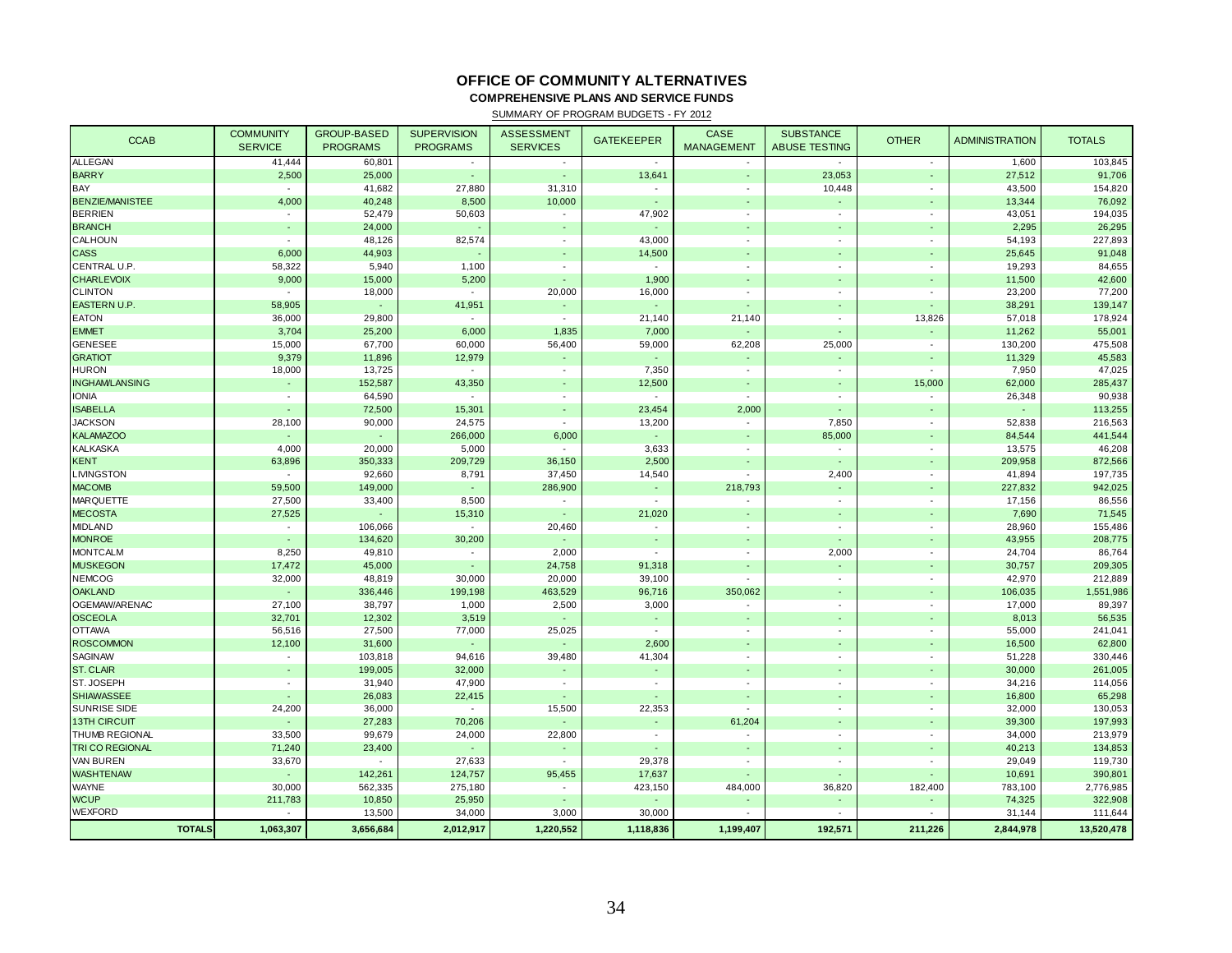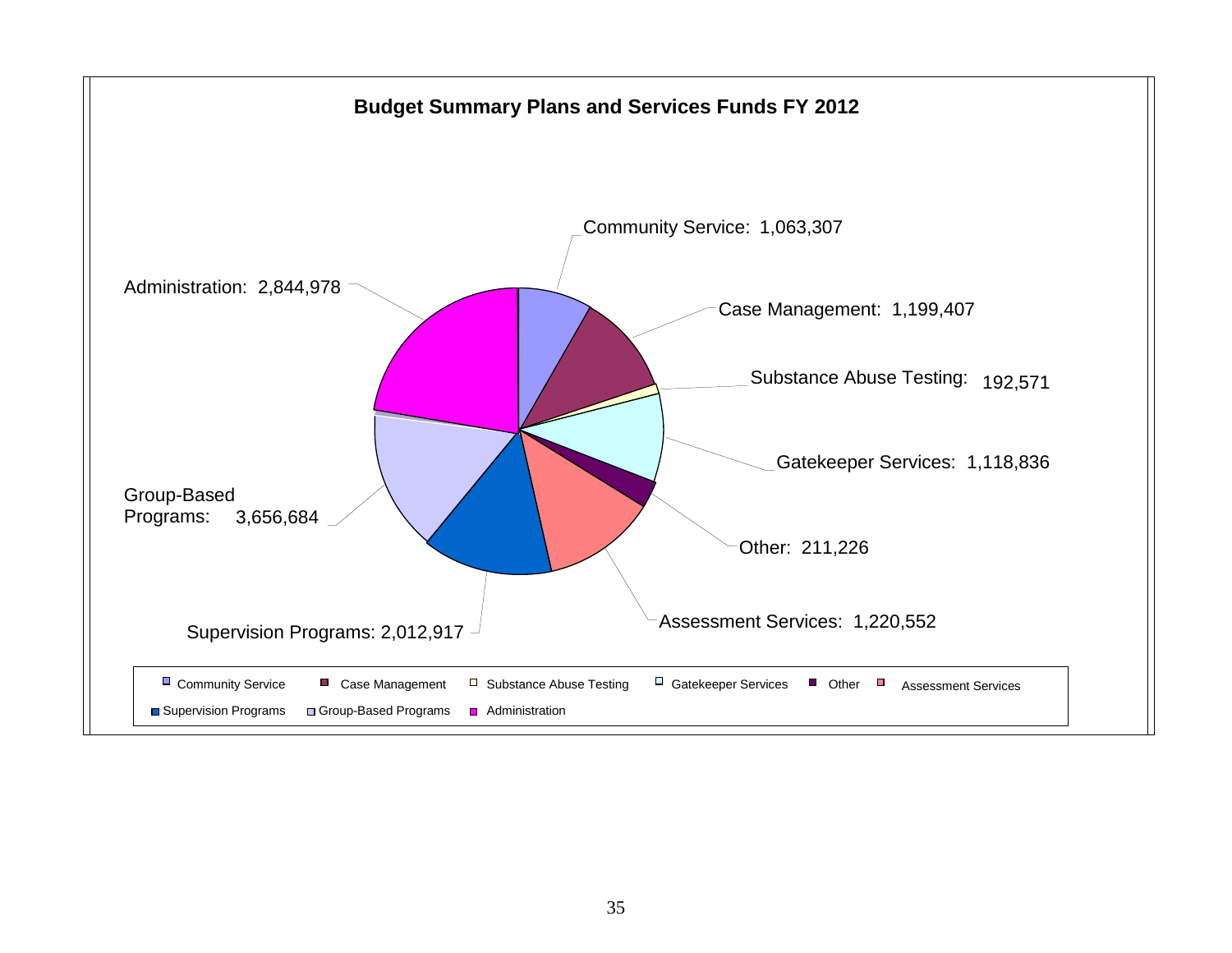# **DRUNK DRIVER JAIL REDUCTION & COMMUNITY TREATMENT PROGRAM**

### **FY 2012 Appropriation \$1,440,100 FY 2012 Award of Funds \$1,421,825**

The FY 2012 Drunk Driver Jail Reduction and Community Treatment Program (DDJR&CTP) funds are awarded to support treatment options to reduce drunk driving and drunk driving-related deaths by addressing the alcohol addiction pursuant to 36 local comprehensive corrections' plans developed under P.A. 511. It should be noted that on September 29, 2011, the Mason County Board of Commissioners voted unanimously to eliminate the Mason County Community Corrections Office – funds originally approved by the State Community Corrections Board have not been awarded.

The Annual Appropriations Act stipulates that the funds are appropriated and may be expended for any of the following purposes:

(a) To increase availability of treatment options to reduce drunk driving and drunk driving-related deaths by addressing the alcohol addiction of felony drunk drivers who otherwise likely would be sentenced to jail or a combination of jail and other sanctions.

(b) To divert from jail sentences or to reduce the length of jail sentences for felony drunk drivers who otherwise would have been sentenced to jail and whose recommended minimum sentence ranges under sentencing guidelines have upper limits of 18 months or less or the lower limit of the sentencing range is 1 year or less and the upper limit of the range is more than 18 months and the prior record variable is less than 35 points, through funding programs that may be used in lieu of incarceration and that increase the likelihood of rehabilitation.

(c) To provide a policy and funding framework to make additional jail space available for housing convicted felons whose recommended minimum sentence ranges under sentencing guidelines have lower limits of 12 months or less and who likely otherwise would be sentenced to prison, with the aim of enabling counties to meet or exceed amounts received through the county jail reimbursement program during Fiscal Year 2002- 2003 and reducing the numbers of felons sentenced to prison.

The number of OUIL 3<sup>rd</sup> "intermediate" offenders identified in community corrections programs on a monthly average has increased (151.5%) from 285 in January 2004 to 715 in December 2005. Based on the Jail Population Information System data it appears that these programs are impacting jails – offenders occupying jail beds statewide on felony alcohol related offenses decreased from 3.2% in CY 2003 to 2.6% in CY 2010. OMNI data shows that the number of OUIL 3rd "intermediate" dispositions with a jail term decreased from 2,298 in CY 2003 to 1,637 FY 2011. While it is very promising to see a steady increase of drunk drivers in programs and decease in the number of drunk drivers in jail, additional data is needed to determine the actual impact these programs are having versus other factors such as the State Police efforts in reducing drunk driving in the State.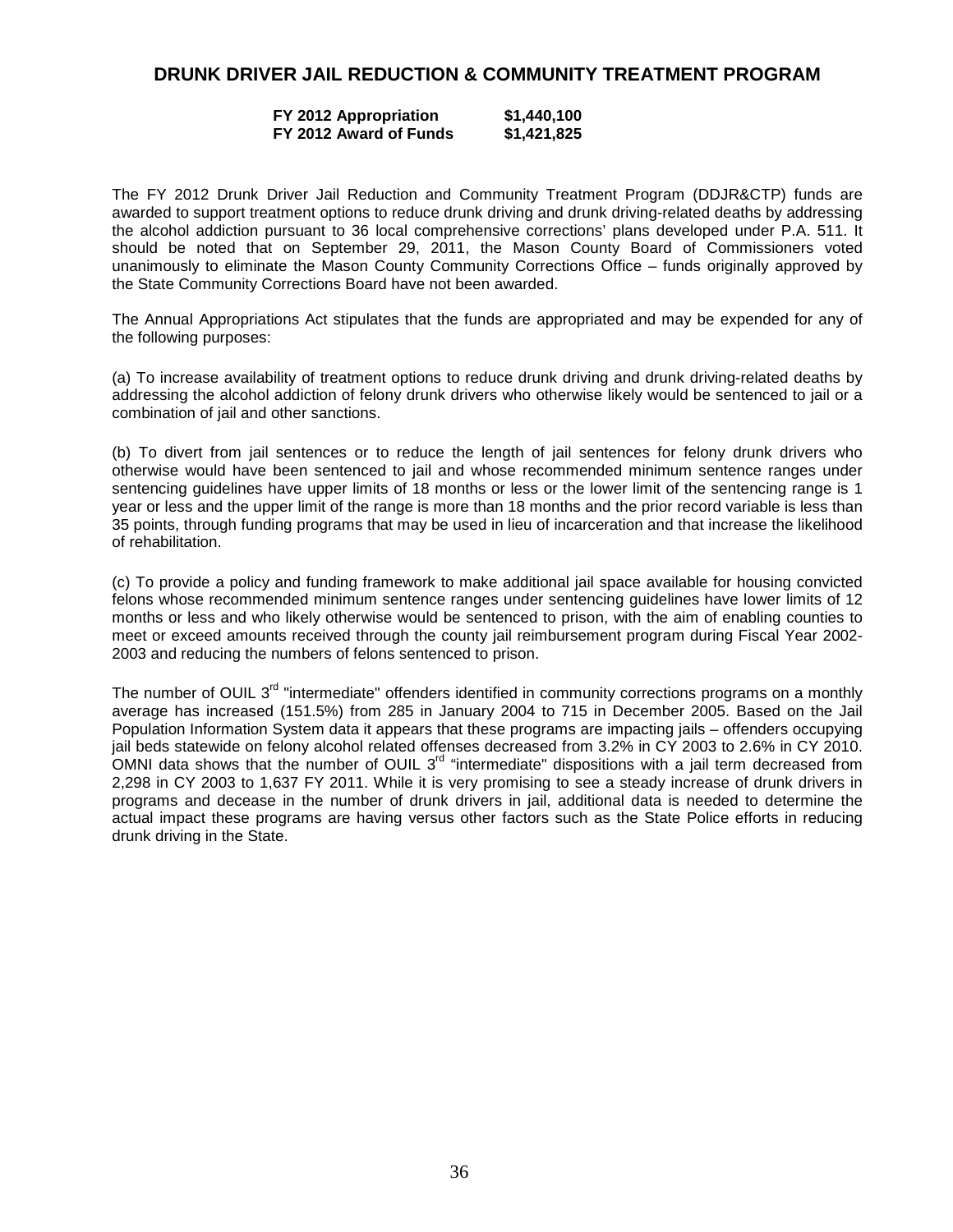| <b>MICHIGAN DEPARTMENT OF CORRECTIONS</b> |                                  |              |  |  |  |  |  |  |  |  |
|-------------------------------------------|----------------------------------|--------------|--|--|--|--|--|--|--|--|
|                                           | OFFICE OF COMMUNITY ALTERNATIVES |              |  |  |  |  |  |  |  |  |
|                                           | DDJR FUNDING SUMMARY - FY 2012   |              |  |  |  |  |  |  |  |  |
|                                           |                                  |              |  |  |  |  |  |  |  |  |
|                                           | <b>CCAB</b>                      | AWARD AMOUNT |  |  |  |  |  |  |  |  |
| <b>ALLEGAN</b>                            |                                  | $\mathbf{0}$ |  |  |  |  |  |  |  |  |
| ARENAC/OGEMAW                             |                                  | 346          |  |  |  |  |  |  |  |  |
| <b>BARRY</b>                              |                                  | 5,332        |  |  |  |  |  |  |  |  |
| BAY                                       |                                  | 14,729       |  |  |  |  |  |  |  |  |
| <b>BERRIEN</b>                            |                                  | 0            |  |  |  |  |  |  |  |  |
| <b>BRANCH</b>                             |                                  | 4,492        |  |  |  |  |  |  |  |  |
| <b>CALHOUN</b>                            |                                  | 13,252       |  |  |  |  |  |  |  |  |
| CASS                                      |                                  | 8,508        |  |  |  |  |  |  |  |  |
| <b>CENTRAL U.P.</b>                       |                                  | 136          |  |  |  |  |  |  |  |  |
| <b>CHARLEVOIX</b>                         |                                  | 5,935        |  |  |  |  |  |  |  |  |
| <b>CLINTON</b>                            |                                  | 1,382        |  |  |  |  |  |  |  |  |
| EASTERN U.P.                              |                                  | 653          |  |  |  |  |  |  |  |  |
| <b>EATON</b>                              |                                  | 18,551       |  |  |  |  |  |  |  |  |
| <b>EMMET</b>                              |                                  | 1,720        |  |  |  |  |  |  |  |  |
| <b>GENESEE</b>                            |                                  | 87,137       |  |  |  |  |  |  |  |  |
| <b>GRATIOT</b>                            |                                  | 1,751        |  |  |  |  |  |  |  |  |
| <b>HURON</b>                              |                                  | $\mathbf 0$  |  |  |  |  |  |  |  |  |
| <b>INGHAM/LANSING</b>                     |                                  | 21,169       |  |  |  |  |  |  |  |  |
| <b>IONIA</b>                              |                                  | 11,252       |  |  |  |  |  |  |  |  |
| <b>ISABELLA</b>                           |                                  | 4,275        |  |  |  |  |  |  |  |  |
| <b>JACKSON</b>                            |                                  | 25,384       |  |  |  |  |  |  |  |  |
| KALAMAZOO                                 |                                  | 6,069        |  |  |  |  |  |  |  |  |
| <b>KALKASKA</b>                           |                                  | 4,663        |  |  |  |  |  |  |  |  |
| <b>KENT</b>                               |                                  | 86,145       |  |  |  |  |  |  |  |  |
| <b>LENAWEE</b>                            |                                  | 1,164        |  |  |  |  |  |  |  |  |
| <b>LIVINGSTON</b>                         |                                  | 7,790        |  |  |  |  |  |  |  |  |
| <b>MACOMB</b>                             |                                  | 83,515       |  |  |  |  |  |  |  |  |
| MANISTEE/BENZIE                           |                                  | 1,195        |  |  |  |  |  |  |  |  |
| <b>MARQUETTE</b>                          |                                  | 1,606        |  |  |  |  |  |  |  |  |
| <b>MECOSTA</b>                            |                                  |              |  |  |  |  |  |  |  |  |
| <b>MIDLAND</b>                            |                                  | 5,030        |  |  |  |  |  |  |  |  |
| <b>MONROE</b>                             |                                  | 0            |  |  |  |  |  |  |  |  |
| <b>MONTCALM</b>                           |                                  | 3,184        |  |  |  |  |  |  |  |  |
| <b>MUSKEGON</b>                           |                                  | 33,820       |  |  |  |  |  |  |  |  |
| <b>NORTHERN</b>                           |                                  | 9,852        |  |  |  |  |  |  |  |  |
| <b>OAKLAND</b>                            |                                  | 453,588      |  |  |  |  |  |  |  |  |
| <b>OSCEOLA</b>                            |                                  | 0            |  |  |  |  |  |  |  |  |
| <b>OTTAWA</b>                             |                                  | 4,974        |  |  |  |  |  |  |  |  |
| <b>ROSCOMMON</b>                          |                                  | 1,571        |  |  |  |  |  |  |  |  |
|                                           |                                  |              |  |  |  |  |  |  |  |  |
| SAGINAW                                   |                                  | 67,197       |  |  |  |  |  |  |  |  |
| SHIAWASSEE                                |                                  | 4,377        |  |  |  |  |  |  |  |  |
| ST. CLAIR                                 |                                  | 117,274      |  |  |  |  |  |  |  |  |
| <b>ST. JOSEPH</b>                         |                                  |              |  |  |  |  |  |  |  |  |
| <b>SUNRISE SIDE</b>                       |                                  | 2,149        |  |  |  |  |  |  |  |  |
| <b>THIRTEENTH</b>                         |                                  | 37,257       |  |  |  |  |  |  |  |  |
| <b>THUMB AREA</b>                         |                                  | 94,683       |  |  |  |  |  |  |  |  |
| <b>TRI-COUNTY</b>                         |                                  |              |  |  |  |  |  |  |  |  |
| <b>VAN BUREN</b>                          |                                  | 1,458        |  |  |  |  |  |  |  |  |
| <b>WASHTENAW</b>                          |                                  | 35,672       |  |  |  |  |  |  |  |  |
| <b>WAYNE</b>                              |                                  | 125,198      |  |  |  |  |  |  |  |  |
| <b>WEST CENTRAL U.P.</b>                  |                                  | 0            |  |  |  |  |  |  |  |  |
| WEXFORD/MISSAUKEE                         |                                  | 6,390        |  |  |  |  |  |  |  |  |
|                                           | <b>TOTALS</b>                    | 1,421,825    |  |  |  |  |  |  |  |  |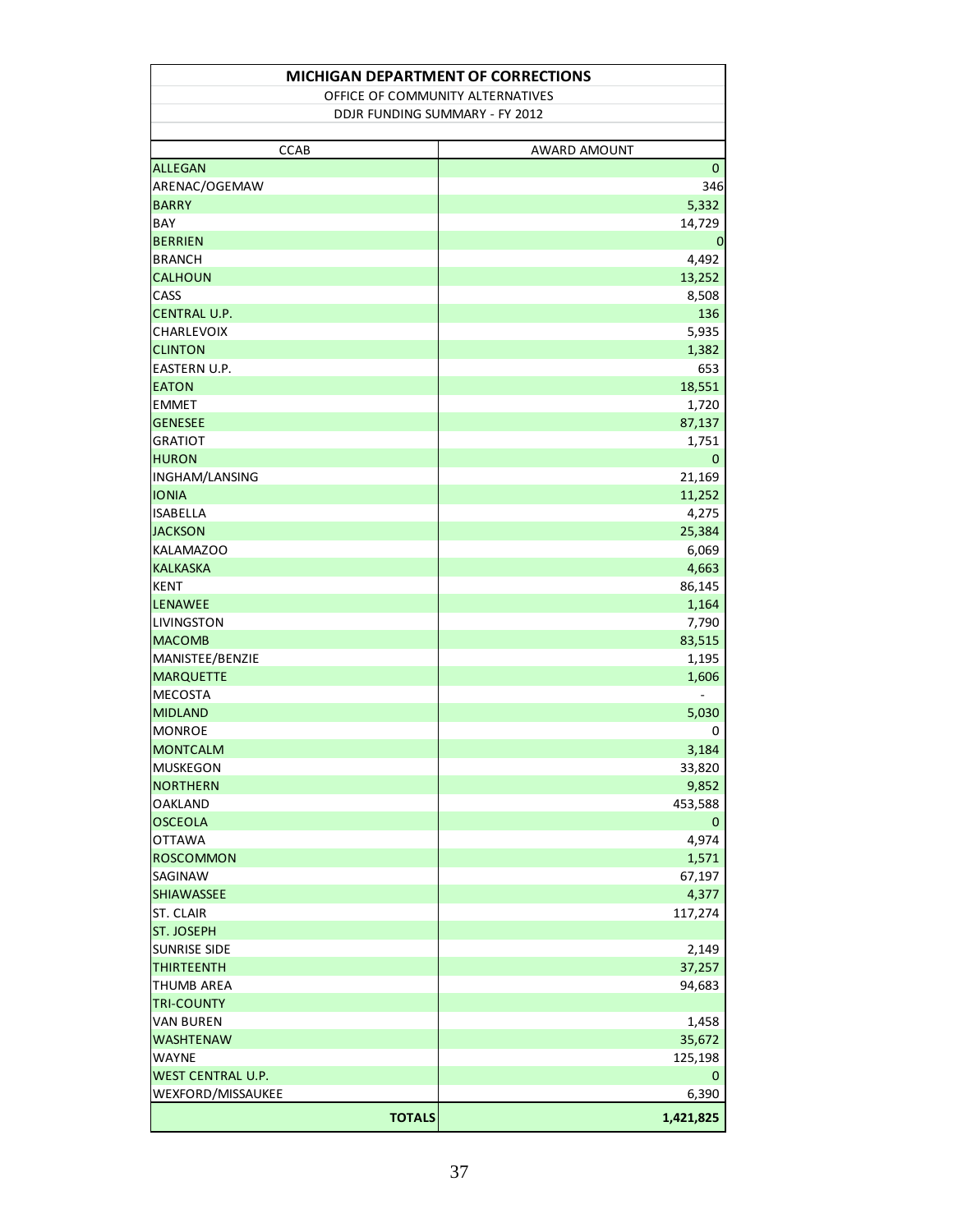# **RESIDENTIAL SERVICES**

| FY 2012 Appropriation   | \$18,075,500 |
|-------------------------|--------------|
| FY 2012 Allocated Funds | \$18,075,500 |

Since 1991, the State has lapsed over \$13 million in Residential Services funds. In 2007, due to continued lapse funding, the State Community Corrections Board approved the Office of Community Alternatives to change the process for contracting Residential Services statewide. The intended goals of the changes were to reduce annual lapsed funds, increase Residential Services availability to counties, and implement a more efficient administrative process.

In FY 2008, the Department of Corrections began contracting directly with Residential Service providers in an effort to reduce lapsed funds and ensure Residential Services were available as an alternative sanction and service to local jurisdictions. The Office of Community Alternatives, Substance Abuse Services (SAS) Section administers the contracts. Centralizing these services has reduced lapsed funds and increased the efficiency of these operations – administrative costs were reduced by allowing the provider to have one contract with the State rather than individual contracts with each CCAB. Counties also experienced increased flexibility to access programs that were not traditionally part of their residential provider network.

In 2010, the State Community Corrections Board approved the Office of Community Alternatives to discontinue allocating a specific number of beds per CCAB and disseminate a statewide Residential Service Directory to local jurisdictions providing greater access to services which would likely further reduce lapsed funding. FY 2012 funds were allocated to support Residential Services pursuant to 51 local comprehensive corrections' plans. The bed allocation plan responds to program utilization patterns between local jurisdictions and creates greater capabilities for local jurisdictions to access Residential Services for eligible felony offenders from a wider range of service providers.

The OCA is cognizant that each jurisdiction developed an offender referral process that provided for effective program placement. Therefore, the current local referral process remained the same to ensure offenders are placed into programs expeditiously and not utilize jail beds awaiting placement. The State provides the CCABs with monthly program utilization reports to ensure local oversight of utilization trends is maintained.

During FY 2012, emphases continues to be on utilizing residential services as part of a continuum of sanctions and services (e.g., short-term residential substance abuse treatment services followed by outpatient treatment as appropriate, residential services followed by day reporting), reducing the length of stay in residential, increasing the utilization of short-term residential services for probation violators.

The FY 2012 appropriation supports an average daily population (ADP) of 1,039 with a maximum per diem of \$47.50 – programs that have been accredited by the American Correctional Association have a maximum per diem of \$48.50.

In FY 2012, an over-utilization of residential services may be experienced and the actual ADP may be greater than 1,039. The increased utilization could be impacted by several factors:

- Macomb, Oakland and Wayne County Jail bed reduction and other administrative changes and program referral processes are likely to have a greater impact on program utilization rates of residential services.
- A greater emphasis on offenders that are convicted of less assaultive offenses (Larceny, Fraud, Forgery/Embezzlement, Motor Vehicle Theft, Malicious Destruction of Property, Drugs, OUIL  $3<sup>rd</sup>$  and Other Non-Assaultive crimes) which are perceived as more appropriate to target for P.A. 511 programming.
- Attention will continue to be focused on the utilization of residential services in response to parole and probation violations.

The following provides information regarding the bed allocation for each Residential Service provider.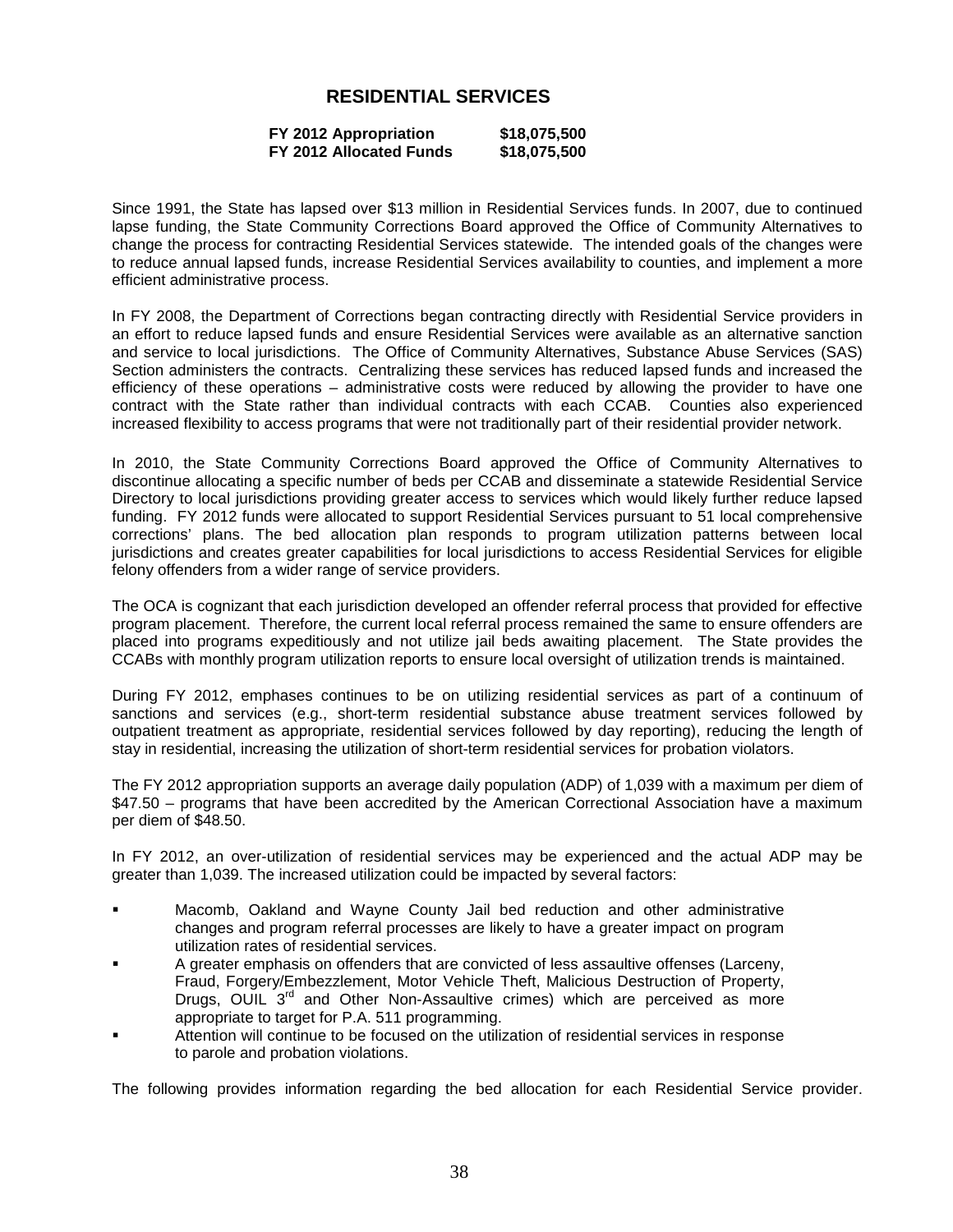# **Residential Services Bed Allocation - FY 2012**

| <b>PROVIDER</b>                            | <b>AUTHORIZED ADP</b> | <b>CONTRACT AMOUNT</b> |
|--------------------------------------------|-----------------------|------------------------|
| <b>Addiction Treatment Services</b>        | 12                    | 204,000                |
| <b>Alternative Directions</b>              | 54                    | 944,662                |
| CEI - House of Commons                     | 12                    | 208,000                |
| Community Program Inc                      | 131                   | 2,273,987              |
| <b>Detroit Rescue Mission Ministries</b>   | 25                    | 434,000                |
| <b>DOT Caring</b>                          | $\overline{7}$        | 112,700                |
| Elmhurst Home, Inc.                        | 75                    | 1,300,000              |
| <b>Get Back Up</b>                         | 20                    | 347,000                |
| <b>Great Lakes Recovery</b>                | 7                     | 121,400                |
| <b>Harbor Hall</b>                         | 18                    | 304,000                |
| Heartline (LSS)                            | 6                     | 104,000                |
| Home of New Vision                         | 12                    | 202,800                |
| Huron House                                | 14                    | 239,475                |
| <b>KPEP</b>                                | 144                   | 2,556,335              |
| National Council on Alcoholism             | 4                     | 75,000                 |
| <b>New Paths</b>                           | 64                    | 1,117,062              |
| Operation Get Down                         | 45                    | 780,000                |
| <b>Phoenix House</b>                       | 3                     | 55,000                 |
| Pine Rest                                  | 37                    | 637,162                |
| Proaction                                  | 25                    | 434,000                |
| Salvation Army Harbor Light                | 45                    | 780,312                |
| Sequia Recovery                            | 18                    | 312,500                |
| <b>SHAR Macomb</b>                         | 6                     | 104,025                |
| <b>SMB TRI - CAP</b>                       | 55                    | 945,975                |
| Sobriety House                             | 24                    | 416,000                |
| Solutions to Recovery                      | 56                    | 962,500                |
| Sunrise Center                             | 9                     | 155,000                |
| Tw in County Community Corrections Program | 38                    | 658,650                |
| West Michigan Therapy                      | 10                    | 179,025                |
| <b>Sub Total</b>                           | 975                   | 16,964,570             |

#### **CIRCUIT COURT PROBATION**

### **Level III Parole Violators**

| <b>Provider</b>        | <b>Current Auth ADP</b> | <b>Current Award</b> |  |  |
|------------------------|-------------------------|----------------------|--|--|
| Alternative Directions |                         | 17,338               |  |  |
| <b>CPI</b>             | 3                       | 52,013               |  |  |
| Huron House            | 6                       | 104,025              |  |  |
| <b>KPEP</b>            | 15                      | 258,543              |  |  |
| New Paths              | 21                      | 366,938              |  |  |
| <b>Pine Rest</b>       |                         | 17,338               |  |  |
| <b>Salvation Army</b>  | 5                       | 86,688               |  |  |
| <b>TCCPC</b>           | 4                       | 69,350               |  |  |
| Tri-Cap                | 6                       | 104,025              |  |  |
| West Mi Therapy        |                         | 34,675               |  |  |
| Sub Total              | 64                      | 1,110,930            |  |  |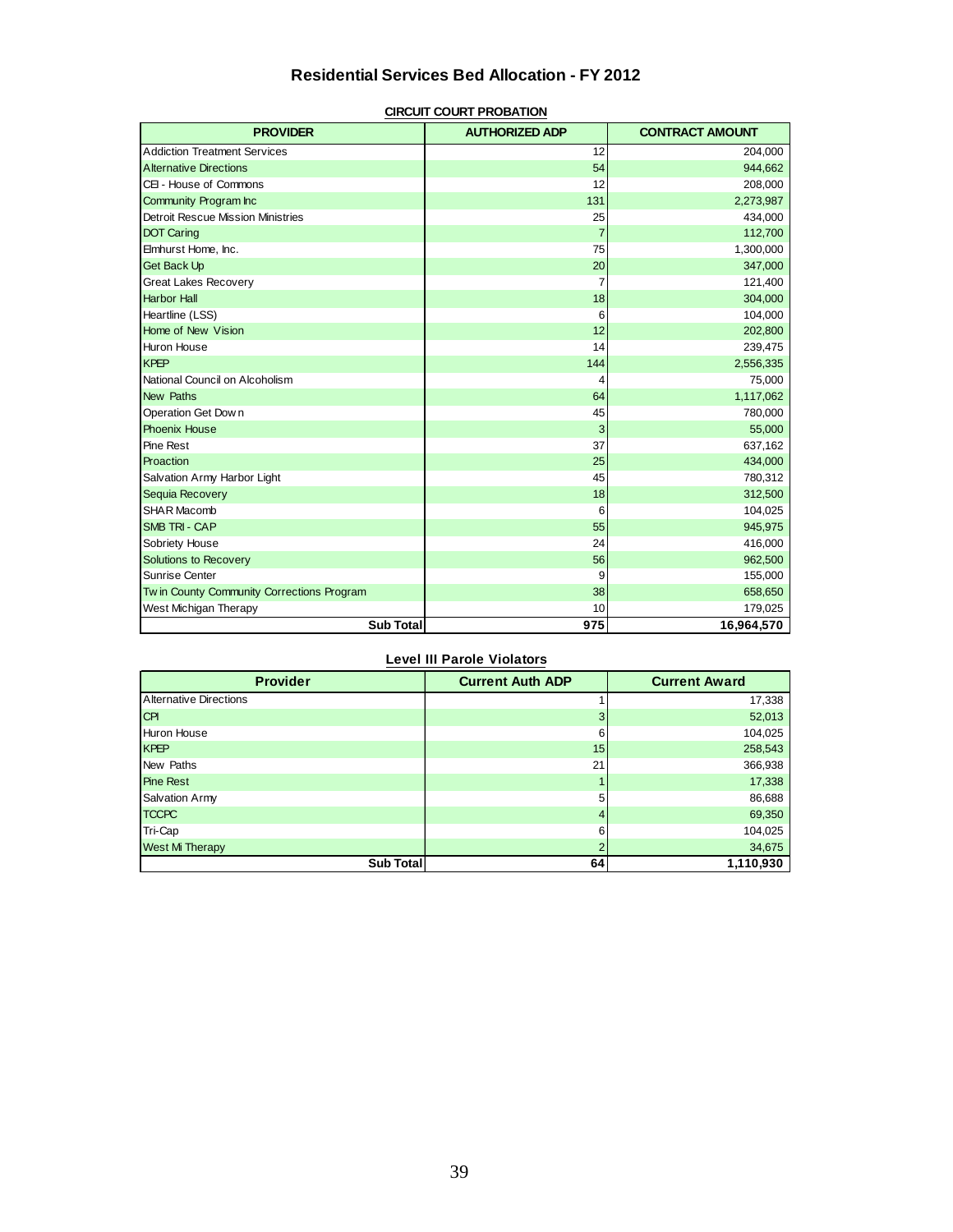# **OFFICE OF COMMUNITY ALTERNATIVES**

RESIDENTIAL SERVICES ADP SUMMARY - FY 2012

| <b>PROVIDER</b>                     | <b>CCAB</b>                     | ORIGINAL AUTH. | <b>CURRENT AUTH</b> | <b>REPORTED ADP</b> | OCT.          | NOV.          | DEC.          | <b>UTILIZATION</b> |
|-------------------------------------|---------------------------------|----------------|---------------------|---------------------|---------------|---------------|---------------|--------------------|
|                                     |                                 | <b>ADP</b>     | <b>ADP</b>          |                     |               |               |               | <b>RATE</b>        |
| <b>Addiction Treatment Services</b> | <b>THIRTEENTH</b>               |                |                     | 4.15                | 4.42          | 4.97          | 3.10          |                    |
|                                     | <b>Sub Total</b>                | 10.03          | 10.03               | 4.15                | 4.42          | 4.97          | 3.10          | 41.41%             |
|                                     |                                 |                |                     |                     |               |               |               |                    |
|                                     |                                 | ORIGINAL AUTH. | <b>CURRENT AUTH</b> |                     |               |               |               | <b>UTILIZATION</b> |
| <b>PROVIDER</b>                     | <b>CCAB</b>                     | <b>ADP</b>     | <b>ADP</b>          | <b>REPORTED ADP</b> | OCT.          | NOV.          | DEC.          | <b>RATE</b>        |
| <b>Alternative Directions</b>       |                                 |                |                     |                     |               |               |               |                    |
|                                     | ALLEGAN                         |                |                     | 1.01                | 2.00          | 0.93          | 0.10          |                    |
|                                     | KENT                            |                |                     | 51.30               | 48.45         | 51.43         | 54.03         |                    |
|                                     | <b>MECOSTA</b>                  |                |                     | 1.32                | 0.61          | 1.47          | 1.87          |                    |
|                                     | <b>MONTCALM</b>                 |                |                     | 1.18                | 1.00          | 1.00          | 1.55          |                    |
|                                     | <b>OTTAWA</b>                   |                |                     | 3.95                | 4.68          | 4.07          | 3.10          |                    |
|                                     | <b>THIRTEENTH</b>               |                |                     | 1.00                | 1.00          | 1.00          | 1.00          |                    |
|                                     | <b>Sub Total</b>                | 54.36          | 54.36               | 59.76               | 57.74         | 59.90         | 61.65         | 109.94%            |
|                                     |                                 |                |                     |                     |               |               |               |                    |
| <b>PROVIDER</b>                     | <b>CCAB</b>                     | ORIGINAL AUTH. | <b>CURRENT AUTH</b> | <b>REPORTED ADP</b> | OCT.          | NOV.          | DEC.          | <b>UTILIZATION</b> |
|                                     |                                 | <b>ADP</b>     | <b>ADP</b>          |                     |               |               |               | <b>RATE</b>        |
| CB                                  |                                 |                |                     |                     |               |               |               |                    |
|                                     | <b>EATON</b>                    |                |                     | 0.96                | 0.45          | 1.00          | 1.42          |                    |
|                                     | <b>INGHAM</b>                   |                |                     | 6.27                | 1.77          | 7.10          | 9.97          |                    |
|                                     | <b>JACKSON</b>                  |                |                     | 0.66                |               | 1.00          | 1.00          |                    |
|                                     | <b>LIVINGSTON</b>               |                |                     | 0.87                | 0.94          | 1.00          | 0.68          |                    |
|                                     | <b>Sub Total</b>                | 11.72          | 11.72               | 8.76                | 3.16          | 10.10         | 13.06         | 74.77%             |
|                                     |                                 | ORIGINAL AUTH. | <b>CURRENT AUTH</b> |                     |               |               |               | <b>UTILIZATION</b> |
| <b>PROVIDER</b>                     | <b>CCAB</b>                     | <b>ADP</b>     | <b>ADP</b>          | <b>REPORTED ADP</b> | OCT.          | NOV.          | DEC.          | <b>RATE</b>        |
| <b>Christian Guidance</b>           |                                 |                |                     |                     |               |               |               |                    |
|                                     | WAYNE                           |                |                     | 33.96               | 32.16         | 29.67         | 39.90         |                    |
|                                     | <b>Sub Total</b>                | 24.45          | 24.45               | 33.96               | 32.16         | 29.67         | 39.90         | 138.89%            |
|                                     |                                 |                |                     |                     |               |               |               |                    |
| <b>PROVIDER</b>                     | <b>CCAB</b>                     | ORIGINAL AUTH. | <b>CURRENT AUTH</b> | <b>REPORTED ADP</b> | OCT.          | NOV.          | DEC.          | <b>UTILIZATION</b> |
|                                     |                                 | <b>ADP</b>     | <b>ADP</b>          |                     |               |               |               | <b>RATE</b>        |
| <b>CPI</b>                          |                                 |                |                     |                     |               |               |               |                    |
|                                     | CALHOUN                         |                |                     | 2.03                | 1.35          | 2.27          | 2.48          |                    |
|                                     | <b>CLINTON</b>                  |                |                     | 0.72                | 1.03          | 1.13          | 0.00          |                    |
|                                     | <b>EATON</b>                    |                |                     | 11.72               | 13.42         | 13.37         | 8.42          |                    |
|                                     | <b>GENESEE</b>                  |                |                     | 19.33               | 21.13         | 17.13         | 19.65         |                    |
|                                     | <b>INGHAM</b>                   |                |                     | 8.20                | 10.65         | 7.90          | 6.03          |                    |
|                                     | <b>JACKSON</b>                  |                |                     | 6.50                | 6.03          | 6.03          | 7.42          |                    |
|                                     | <b>LIVINGSTON</b>               |                |                     | 0.68                | 1.00          | 1.00          | 0.06          |                    |
|                                     | <b>MACOMB</b>                   |                |                     | 25.77               | 23.03         | 24.10         | 30.13         |                    |
|                                     | <b>OAKLAND</b>                  |                |                     | 21.58               | 22.68         | 21.07         | 20.97         |                    |
|                                     | ST. CLAIR                       |                |                     | 0.20                | 0.58          | 0.00          | 0.00          |                    |
|                                     | <b>THUMB</b>                    |                |                     | 1.88                | 1.00          | 1.93          | 2.71          |                    |
|                                     | <b>WASHTENAW</b>                |                |                     | 2.04                | 1.13          | 1.93          | 3.06          |                    |
|                                     | WAYNE<br><b>Sub Total</b>       |                |                     | 1.58                | 1.03          | 1.50          | 2.19          |                    |
|                                     |                                 | 115.60         | 115.60              | 102.22              | 104.06        | 99.37         | 103.13        | 88.42%             |
|                                     |                                 | ORIGINAL AUTH. | <b>CURRENT AUTH</b> |                     |               |               |               | <b>UTILIZATION</b> |
| <b>PROVIDER</b>                     | <b>CCAB</b>                     | <b>ADP</b>     | <b>ADP</b>          | <b>REPORTED ADP</b> | OCT.          | NOV.          | DEC.          | <b>RATE</b>        |
| <b>Dot Caring</b>                   |                                 |                |                     |                     |               |               |               |                    |
|                                     | BAY                             |                |                     | 3.00                | 3.16          | 3.10          | 2.74          |                    |
|                                     | SAGINAW                         |                |                     | 2.43                | 3.55          | 2.50          | 1.26          |                    |
|                                     | Sub Total                       | 5.86           | 5.86                | 5.43                | 6.71          | 5.60          | 4.00          | 92.74%             |
|                                     |                                 |                |                     |                     |               |               |               |                    |
| <b>PROVIDER</b>                     | <b>CCAB</b>                     | ORIGINAL AUTH. | <b>CURRENT AUTH</b> | <b>REPORTED ADP</b> | OCT.          | NOV.          | DEC.          | <b>UTILIZATION</b> |
|                                     |                                 | ADP            | <b>ADP</b>          |                     |               |               |               | <b>RATE</b>        |
| <b>Elmhurst</b>                     |                                 |                |                     |                     |               |               |               |                    |
|                                     | WAYNE                           |                |                     | 50.88               | 51.32         | 54.23         | 47.19         |                    |
|                                     | <b>Sub Total</b>                | 73.24          | 73.24               | 50.88               | 51.32         | 54.23         | 47.19         | 69.48%             |
|                                     |                                 | ORIGINAL AUTH. | <b>CURRENT AUTH</b> |                     |               |               |               | <b>UTILIZATION</b> |
| <b>PROVIDER</b>                     | <b>CCAB</b>                     | ADP            | ADP                 | <b>REPORTED ADP</b> | OCT.          | NOV.          | DEC.          | <b>RATE</b>        |
| <b>Get Back Up</b>                  |                                 |                |                     |                     |               |               |               |                    |
| Get Back Up                         | <b>WAYNE</b>                    |                |                     | 22.63               | 28.94         | 22.77         | 16.19         |                    |
|                                     | <b>Sub Total</b>                | 19.55          | 19.55               | 22.63               | 28.94         | 22.77         | 16.19         | 115.77%            |
|                                     |                                 |                |                     |                     |               |               |               |                    |
|                                     | <b>CCAB</b>                     | ORIGINAL AUTH. | <b>CURRENT AUTH</b> | <b>REPORTED ADP</b> |               |               |               | <b>UTILIZATION</b> |
| <b>PROVIDER</b>                     |                                 | <b>ADP</b>     | <b>ADP</b>          |                     | OCT.          | NOV.          | DEC.          | <b>RATE</b>        |
| <b>Great Lakes Recovery</b>         |                                 |                |                     |                     |               |               |               |                    |
|                                     | <b>EMMET</b>                    |                |                     | 0.29                | 0.87          | 0.00          | 0.00          |                    |
|                                     | <b>KALKASKA</b>                 |                |                     | 0.78                | 0.55          | 0.80          | 1.00          |                    |
|                                     | <b>LIVINGSTON</b>               |                |                     | 1.51                | 0.77          | 1.90          | 1.87          |                    |
|                                     | MANISTEE/BENZIE                 |                |                     | 0.16                | 0.48          | 0.00          | 0.00          |                    |
|                                     | <b>MARQUETTE</b>                |                |                     | 2.57                | 3.39          | 2.97          | 1.35          |                    |
|                                     | <b>MONTMORENCY</b>              |                |                     | 0.63                | 0.90          | 1.00          | 0.00          |                    |
|                                     | <b>NORTHERN</b>                 |                |                     | 0.77                | 0.45          | 0.00          | 1.84          |                    |
|                                     | <b>OTTAWA</b>                   |                |                     | 0.84                | 1.52          | 1.00          | 0.00          |                    |
|                                     | SUNRISE SIDE                    |                |                     | 1.68                | 3.52          | 1.37          | 0.16          |                    |
|                                     | <b>THIRTEENTH</b>               |                |                     | 1.24                |               | 2.00          | 1.74          |                    |
|                                     |                                 |                |                     |                     |               |               |               |                    |
|                                     | <b>WCUP</b><br><b>Sub Total</b> | 6.84           | 6.84                | 2.38<br>13.22       | 1.90<br>14.35 | 2.93<br>14.03 | 2.32<br>11.29 | 193.26%            |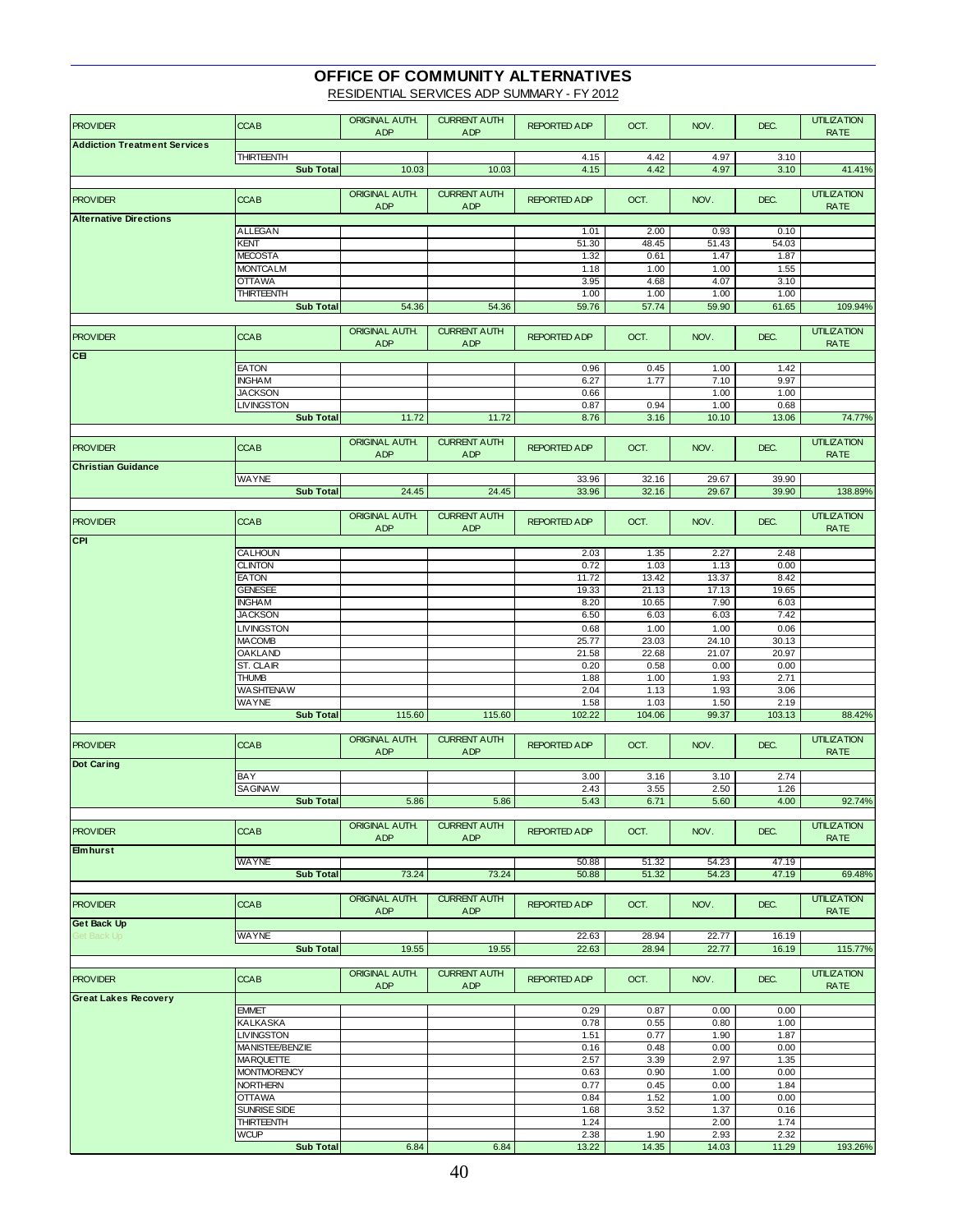| <b>PROVIDER</b>           | <b>CCAB</b>                           | ORIGINAL AUTH.<br><b>ADP</b> | <b>CURRENT AUTH</b><br>ADP        | <b>REPORTED ADP</b> | OCT.           | NOV.           | DEC.           | <b>UTILIZATION</b><br><b>RATE</b> |
|---------------------------|---------------------------------------|------------------------------|-----------------------------------|---------------------|----------------|----------------|----------------|-----------------------------------|
| <b>Harbor Hall</b>        |                                       |                              |                                   |                     |                |                |                |                                   |
|                           | EUP<br><b>JACKSON</b>                 |                              |                                   | 0.59<br>2.75        | 2.00           | 0.77<br>3.50   | 1.00<br>2.77   |                                   |
|                           | <b>SUNRISE SIDE</b>                   |                              |                                   | 1.34                | 1.77           | 1.23           | 1.00           |                                   |
|                           | <b>THIRTEENTH</b>                     |                              |                                   | 0.00                | 0.00           | 0.00           | 0.00           |                                   |
|                           | <b>Sub Total</b>                      | 15.15                        | 15.15                             | 5.17                | 3.77           | 6.00           | 5.77           | 34.14%                            |
| <b>PROVIDER</b>           | <b>CCAB</b>                           | <b>ORIGINAL AUTH.</b>        | <b>CURRENT AUTH</b>               | <b>REPORTED ADP</b> | OCT.           | NOV.           | DEC.           | <b>UTILIZATION</b>                |
| <b>Heartline</b>          |                                       | <b>ADP</b>                   | <b>ADP</b>                        |                     |                |                |                | <b>RATE</b>                       |
|                           | <b>WAYNE</b>                          |                              |                                   | 0.55                | 0.00           | 0.03           | 1.61           |                                   |
|                           | <b>Sub Total</b>                      | 5.86                         | 5.86                              | 0.55                | 0.00           | 0.03           | 1.61           | 9.46%                             |
| <b>PROVIDER</b>           | <b>CCAB</b>                           | ORIGINAL AUTH.               | <b>CURRENT AUTH</b>               | <b>REPORTED ADP</b> | OCT.           | NOV.           | DEC.           | <b>UTILIZATION</b>                |
| <b>Home of New Vision</b> |                                       | <b>ADP</b>                   | <b>ADP</b>                        |                     |                |                |                | <b>RATE</b>                       |
|                           | <b>LENAWEE</b>                        |                              |                                   | 1.25                | 0.03           | 1.33           | 2.39           |                                   |
|                           | <b>LIVINGSTON</b><br><b>WASHTENAW</b> |                              |                                   | 3.14<br>3.16        | 3.52<br>3.10   | 3.53<br>3.40   | 2.39<br>3.00   |                                   |
|                           | <b>Sub Total</b>                      | 11.42                        | 11.42                             | 7.55                | 6.65           | 8.27           | 7.77           | 66.12%                            |
|                           |                                       | <b>ORIGINAL AUTH.</b>        | <b>CURRENT AUTH</b>               |                     |                |                |                | <b>UTILIZATION</b>                |
| <b>PROVIDER</b>           | <b>CCAB</b>                           | <b>ADP</b>                   | ADP                               | <b>REPORTED ADP</b> | OCT.           | NOV.           | DEC.           | <b>RATE</b>                       |
| <b>Huron House</b>        |                                       |                              |                                   |                     |                |                |                |                                   |
|                           | ST. CLAIR<br><b>Sub Total</b>         | 19.76                        | 19.76                             | 18.91<br>18.91      | 20.90<br>20.90 | 19.43<br>19.43 | 16.42<br>16.42 | 95.72%                            |
|                           |                                       | ORIGINAL AUTH.               |                                   |                     |                |                |                |                                   |
| <b>PROVIDER</b>           | <b>CCAB</b>                           | <b>ADP</b>                   | <b>CURRENT AUTH</b><br><b>ADP</b> | <b>REPORTED ADP</b> | OCT.           | NOV.           | DEC.           | <b>UTILIZATION</b><br><b>RATE</b> |
| KPEP                      |                                       |                              |                                   |                     |                |                |                |                                   |
|                           | <b>ALLEGAN</b><br><b>BARRY</b>        |                              |                                   | 2.64<br>1.08        | 4.26<br>1.87   | 1.77<br>0.33   | 1.87<br>1.00   |                                   |
|                           | <b>BERRIEN</b>                        |                              |                                   | 21.33               | 24.97          | 19.07          | 19.87          |                                   |
|                           | CALHOUN<br>CASS                       |                              |                                   | 12.03<br>0.65       | 11.71<br>1.00  | 12.33<br>0.63  | 12.06<br>0.32  |                                   |
|                           | <b>INGHAM</b>                         |                              |                                   | 7.99                | 6.52           | 8.13           | 9.32           |                                   |
|                           | <b>IONIA</b><br><b>JACKSON</b>        |                              |                                   | 0.38<br>6.79        | 1.00<br>5.74   | 0.13<br>6.97   | 0.00<br>7.68   |                                   |
|                           | <b>KALAMAZOO</b>                      |                              |                                   | 32.62               | 33.52          | 30.30          | 33.97          |                                   |
|                           | KENT                                  |                              |                                   | 2.45                | 1.00           | 1.87           | 4.45           |                                   |
|                           | <b>LIVINGSTON</b><br><b>MECOSTA</b>   |                              |                                   | 5.83<br>1.87        | 4.29<br>1.87   | 5.50<br>2.00   | 7.68<br>1.74   |                                   |
|                           | <b>MUSKEGON</b>                       |                              |                                   | 37.14               | 42.29          | 36.40          | 32.71          |                                   |
|                           | <b>OTTAWA</b><br><b>SAGINAW</b>       |                              |                                   | 0.76<br>0.55        | 1.90           | 0.37<br>0.67   | 0.00<br>1.00   |                                   |
|                           | <b>VAN BUREN</b>                      |                              |                                   | 1.83                | 1.68           | 1.73           | 2.06           |                                   |
|                           | <b>Sub Total</b>                      | 159.15                       | 159.15                            | 136.11              | 143.61         | 128.20         | 136.26         | 85.52%                            |
| <b>PROVIDER</b>           | <b>CCAB</b>                           | ORIGINAL AUTH.               | <b>CURRENT AUTH</b>               | <b>REPORTED ADP</b> | OCT.           | NOV.           | DEC.           | <b>UTILIZATION</b>                |
| <b>NCA</b>                |                                       | <b>ADP</b>                   | <b>ADP</b>                        |                     |                |                |                | <b>RATE</b>                       |
|                           | <b>ALLEGAN</b>                        |                              |                                   | 0.71                | 0.13           | 1.00           | 1.00           |                                   |
|                           | <b>EATON</b><br><b>INGHAM</b>         |                              |                                   | 0.75<br>1.29        | 1.00<br>1.00   | 1.00<br>0.87   | 0.26<br>2.00   |                                   |
|                           | <b>IONIA</b>                          |                              |                                   | 0.73                | 1.00           | 1.00           | 0.19           |                                   |
|                           | <b>Sub Total</b>                      | 4.23                         | 4.23                              | 3.80                | 3.13           | 3.87           | 4.42           | 90.04%                            |
| <b>PROVIDER</b>           | <b>CCAB</b>                           | ORIGINAL AUTH.               | <b>CURRENT AUTH</b>               | <b>REPORTED ADP</b> | OCT.           | NOV.           | DEC.           | <b>UTILIZATION</b><br><b>RATE</b> |
| <b>New Paths</b>          |                                       | ADP                          | ADP                               |                     |                |                |                |                                   |
|                           | <b>EATON</b><br><b>GENESEE</b>        |                              |                                   | 0.86<br>51.00       | 49.39          | 0.77<br>51.50  | 1.81<br>52.13  |                                   |
|                           | <b>THUMB</b>                          |                              |                                   | 6.80                | 5.29           | 6.90           | 8.23           |                                   |
|                           | <b>WASHTENAW</b>                      |                              |                                   | 0.76                | 0.77           | 0.07           | 1.42           |                                   |
|                           | <b>Sub Total</b>                      | 82.77                        | 82.77                             | 59.42               | 55.45          | 59.23          | 63.58          | 71.79%                            |
| <b>PROVIDER</b>           | <b>CCAB</b>                           | ORIGINAL AUTH.<br><b>ADP</b> | <b>CURRENT AUTH</b><br><b>ADP</b> | <b>REPORTED ADP</b> | OCT.           | NOV.           | DEC.           | <b>UTILIZATION</b><br><b>RATE</b> |
| <b>Operation Get Down</b> | <b>WAYNE</b>                          |                              |                                   | 40.95               | 48.90          | 44.40          | 29.65          |                                   |
|                           | <b>Sub Total</b>                      | 43.94                        | 43.94                             | 40.95               | 48.90          | 44.40          | 29.65          | 93.18%                            |
|                           |                                       | ORIGINAL AUTH.               | <b>CURRENT AUTH</b>               |                     |                |                |                | <b>UTILIZATION</b>                |
| <b>PROVIDER</b>           | <b>CCAB</b>                           | ADP                          | ADP                               | <b>REPORTED ADP</b> | OCT.           | NOV.           | DEC.           | <b>RATE</b>                       |
| <b>Phoenix House</b>      | <b>LIVINGSTON</b>                     |                              |                                   | 1.29                |                | 1.47           | 2.42           |                                   |
|                           | <b>WCUP</b>                           |                              |                                   | 0.93                | 2.10           | 0.07           | 0.61           |                                   |
|                           | <b>Sub Total</b>                      | 3.10                         | 3.10                              | 2.23                | 2.10           | 1.53           | 3.03           | 71.92%                            |
| <b>PROVIDER</b>           | <b>CCAB</b>                           | ORIGINAL AUTH.<br>ADP        | <b>CURRENT AUTH</b><br>ADP        | <b>REPORTED ADP</b> | OCT.           | NOV.           | DEC.           | <b>UTILIZATION</b><br><b>RATE</b> |
| <b>Pine Rest</b>          | <b>INGHAM</b>                         |                              |                                   | 0.51                | 0.58           | 0.00           | 0.94           |                                   |
|                           | <b>IONIA</b>                          |                              |                                   | 3.05                | 3.00           | 2.60           | 3.55           |                                   |
|                           | KENT<br><b>LIVINGSTON</b>             |                              |                                   | 19.10               | 19.87          | 21.30          | 16.19          |                                   |
|                           | <b>MONTCALM</b>                       |                              |                                   | 2.15<br>0.73        | 0.90<br>0.45   | 2.00<br>0.73   | 3.55<br>1.00   |                                   |
|                           | <b>OTTAWA</b>                         |                              |                                   | 1.52                | 2.23           | 1.00           | 1.32           |                                   |
|                           | <b>Sub Total</b>                      | 35.66                        | 35.66                             | 27.25               | 27.03          | 27.63          | 27.10          | 76.42%                            |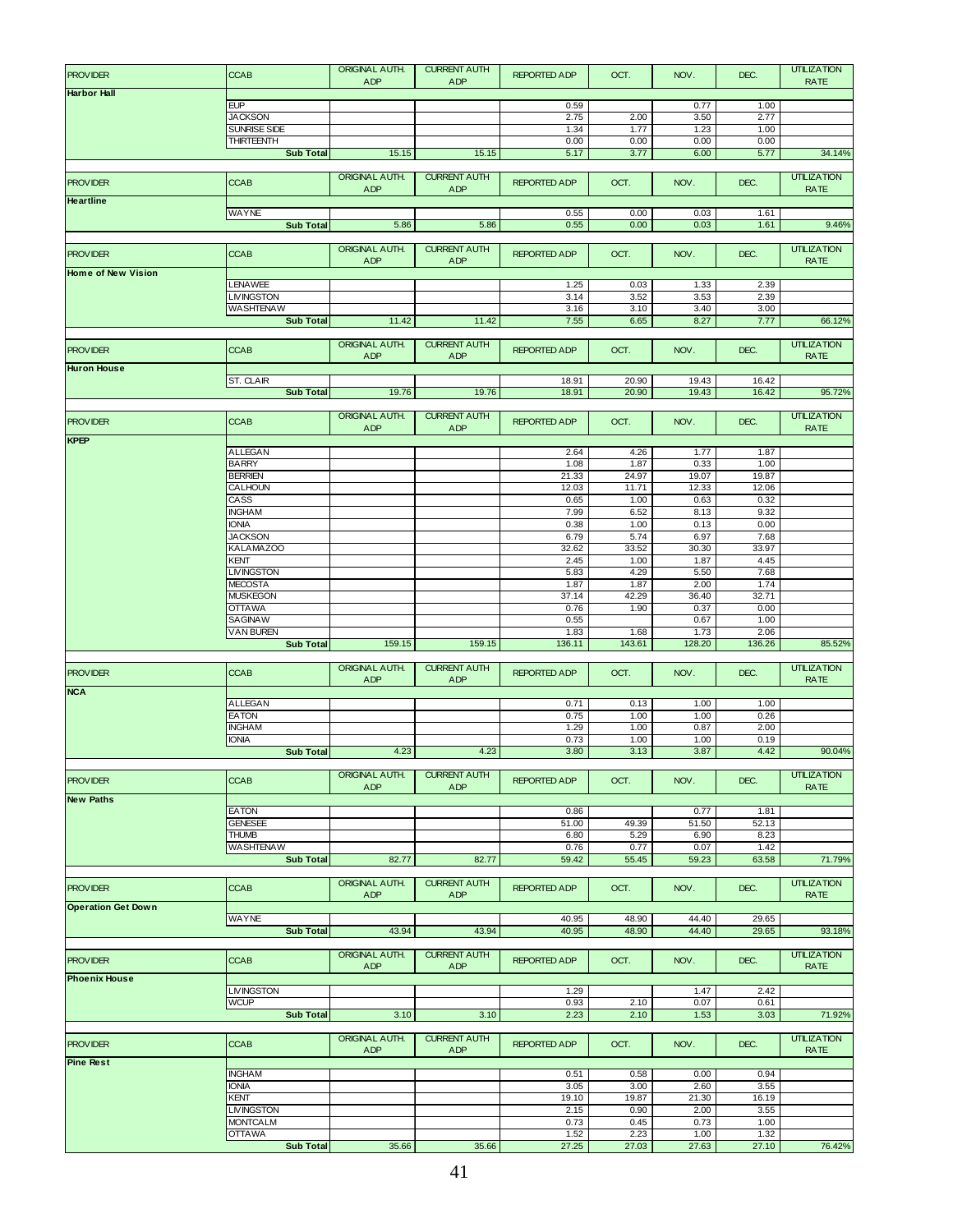| <b>PROVIDER</b>              | <b>CCAB</b>                           | ORIGINAL AUTH.                      | <b>CURRENT AUTH</b>                | <b>REPORTED ADP</b>               | OCT.          | NOV.                            | DEC.          | <b>UTILIZATION</b>                |
|------------------------------|---------------------------------------|-------------------------------------|------------------------------------|-----------------------------------|---------------|---------------------------------|---------------|-----------------------------------|
| <b>Salvation Army</b>        |                                       | <b>ADP</b>                          | ADP                                |                                   |               |                                 |               | <b>RATE</b>                       |
|                              | <b>MACOMB</b>                         |                                     |                                    | 23.41                             | 19.87         | 28.83                           | 21.71         |                                   |
|                              | <b>MONROE</b>                         |                                     |                                    | 20.22                             | 20.48         | 19.23                           | 20.90         |                                   |
|                              | <b>Sub Total</b>                      | 48.84                               | 48.84                              | 43.63                             | 40.35         | 48.07                           | 42.61         | 89.33%                            |
|                              |                                       | <b>ORIGINAL AUTH.</b>               | <b>CURRENT AUTH</b>                |                                   |               |                                 |               | <b>UTILIZATION</b>                |
| <b>PROVIDER</b>              | <b>CCAB</b>                           | ADP                                 | ADP                                | <b>REPORTED ADP</b>               | OCT.          | NOV.                            | DEC.          | <b>RATE</b>                       |
| Sequoia                      |                                       |                                     |                                    |                                   |               |                                 |               |                                   |
|                              | <b>IONIA</b>                          |                                     |                                    | 0.15                              | 0.45          | 0.00                            | 0.00          |                                   |
|                              | <b>LIVINGSTON</b><br><b>MONTCALM</b>  |                                     |                                    | 0.55<br>0.58                      | 0.39          | 0.87<br>0.73                    | 0.42<br>1.00  |                                   |
|                              | <b>OAKLAND</b>                        |                                     |                                    | 12.86                             | 16.35         | 12.00                           | 10.19         |                                   |
|                              | Sub Total                             | 16.62                               | 16.62                              | 14.14                             | 17.19         | 13.60                           | 11.61         | 85.09%                            |
|                              |                                       |                                     |                                    |                                   |               |                                 |               |                                   |
| <b>PROVIDER</b>              | <b>CCAB</b>                           | <b>ORIGINAL AUTH.</b>               | <b>CURRENT AUTH</b>                | <b>REPORTED ADP</b>               | OCT.          | NOV.                            | DEC.          | <b>UTILIZATION</b>                |
| <b>SHAR</b>                  |                                       | ADP                                 | <b>ADP</b>                         |                                   |               |                                 |               | <b>RATE</b>                       |
|                              | <b>MACOMB</b>                         |                                     |                                    | 4.61                              | 2.81          | 5.23                            | 5.81          |                                   |
|                              | <b>Sub Total</b>                      | 5.86                                | 5.86                               | 4.96                              | 2.81          | 5.23                            | 6.84          | 84.58%                            |
|                              |                                       |                                     |                                    |                                   |               |                                 |               |                                   |
| <b>PROVIDER</b>              | <b>CCAB</b>                           | <b>ORIGINAL AUTH.</b><br><b>ADP</b> | <b>CURRENT AUTH</b><br>ADP         | REPORTED ADP                      | OCT.          | NOV.                            | DEC.          | <b>UTILIZATION</b><br><b>RATE</b> |
| <b>Sobriety House</b>        |                                       |                                     |                                    |                                   |               |                                 |               |                                   |
|                              | <b>WAYNE</b>                          |                                     |                                    | 17.03                             | 18.10         | 17.40                           | 15.61         |                                   |
|                              | <b>Sub Total</b>                      | 23.44                               | 23.44                              | 17.03                             | 18.10         | 17.40                           | 15.61         | 72.68%                            |
|                              |                                       |                                     |                                    |                                   |               |                                 |               | <b>UTILIZATION</b>                |
| <b>PROVIDER</b>              | <b>CCAB</b>                           | <b>ORIGINAL AUTH.</b><br>ADP        | <b>CURRENT AUTH</b><br>ADP         | <b>REPORTED ADP</b>               | OCT.          | NOV.                            | DEC.          | <b>RATE</b>                       |
| <b>Solutions to Recovery</b> |                                       |                                     |                                    |                                   |               |                                 |               |                                   |
|                              | <b>LIVINGSTON</b>                     |                                     |                                    | 1.05                              | 1.13          | 1.73                            | 0.32          |                                   |
|                              | <b>OAKLAND</b>                        |                                     |                                    | 44.84                             | 44.94         | 46.53                           | 43.10         |                                   |
|                              | <b>WASHTENAW</b><br><b>Sub Total</b>  | 51.37                               | 51.37                              | 7.00<br>52.89                     | 8.58<br>54.65 | 6.83<br>55.10                   | 5.58<br>49.00 | 102.97%                           |
|                              |                                       |                                     |                                    |                                   |               |                                 |               |                                   |
| <b>PROVIDER</b>              | <b>CCAB</b>                           | ORIGINAL AUTH.                      | <b>CURRENT AUTH</b>                | <b>REPORTED ADP</b>               | OCT.          | NOV.                            | DEC.          | <b>UTILIZATION</b>                |
|                              |                                       | ADP                                 | ADP                                |                                   |               |                                 |               | <b>RATE</b>                       |
| <b>Sunrise Centre</b>        |                                       |                                     |                                    |                                   |               |                                 |               |                                   |
|                              | <b>EATON</b><br><b>EMMET</b>          |                                     |                                    | 2.92<br>0.79                      | 1.00<br>1.00  | 3.53<br>1.00                    | 4.26<br>0.39  |                                   |
|                              | <b>LIVINGSTON</b>                     |                                     |                                    | 0.78                              | 1.29          | 1.00                            | 0.06          |                                   |
|                              | <b>NORTHERN</b>                       |                                     |                                    | 0.82                              | 1.00          | 1.00                            | 0.45          |                                   |
|                              | OGEMAW/ARENAC                         |                                     |                                    | 0.60                              |               | 0.80                            | 1.00          |                                   |
|                              | <b>SUNRISE SIDE</b>                   |                                     |                                    | 0.16                              | 0.06          | 0.00                            | 0.42          |                                   |
|                              | WEXFORD/MISSAUKEE<br><b>Sub Total</b> | 8.51                                | 8.51                               | 2.60<br>9.18                      | 3.00<br>7.35  | 3.23<br>10.57                   | 1.58<br>9.68  | 107.97%                           |
|                              |                                       |                                     |                                    |                                   |               |                                 |               |                                   |
|                              |                                       |                                     |                                    |                                   |               |                                 |               |                                   |
| <b>PROVIDER</b>              | <b>CCAB</b>                           | ORIGINAL AUTH.                      | <b>CURRENT AUTH</b>                | <b>REPORTED ADP</b>               | OCT.          | NOV.                            | DEC.          | <b>UTILIZATION</b>                |
| <b>TCCPC</b>                 |                                       | ADP                                 | ADP                                |                                   |               |                                 |               | <b>RATE</b>                       |
|                              | <b>BRANCH</b>                         |                                     |                                    | 2.05                              | 2.23          | 1.57                            | 2.35          |                                   |
|                              | CASS                                  |                                     |                                    | 4.36                              | 6.29          | 3.70                            | 3.06          |                                   |
|                              | <b>LENAWEE</b>                        |                                     |                                    | 3.04                              | 1.81          | 3.73                            | 3.61          |                                   |
|                              | ST. JOSEPH<br><b>VAN BUREN</b>        |                                     |                                    | 17.99                             | 20.26         | 17.87                           | 15.84         |                                   |
|                              | <b>Sub Total</b>                      | 41.88                               | 41.88                              | 0.60<br>28.04                     | 1.13<br>31.71 | 0.67<br>27.53                   | 0.00<br>24.87 | 66.97%                            |
|                              |                                       |                                     |                                    |                                   |               |                                 |               |                                   |
| <b>PROVIDER</b>              | <b>CCAB</b>                           | ORIGINAL AUTH.                      | <b>CURRENT AUTH</b>                | REPORTED ADP                      | OCT.          | NOV.                            | DEC.          | <b>UTILIZATION</b>                |
| <b>Tri-Cap</b>               |                                       | ADP                                 | ADP                                |                                   |               |                                 |               | <b>RATE</b>                       |
|                              | BAY                                   |                                     |                                    | 2.34                              | 2.94          | 1.97                            | 2.10          |                                   |
|                              | <b>GRATIOT</b>                        |                                     |                                    | 0.35                              | 1.00          | 0.03                            | 0.00          |                                   |
|                              | <b>ISABELLA</b>                       |                                     |                                    | 2.02                              | 1.03          | 2.00                            | 3.03          |                                   |
|                              | <b>MIDLAND</b><br><b>MONTCALM</b>     |                                     |                                    | 9.72                              | 9.32          | 10.17                           | 9.68          |                                   |
|                              | OGEMAW                                |                                     |                                    | 3.12<br>1.72                      | 2.16<br>2.00  | 4.20<br>1.37                    | 3.03<br>1.77  |                                   |
|                              | <b>ROSCOMMON</b>                      |                                     |                                    | 0.74                              | 0.23          | 1.00                            | 1.00          |                                   |
|                              | <b>SAGINAW</b>                        |                                     |                                    | 29.41                             | 30.74         | 30.33                           | 27.19         |                                   |
|                              | <b>THUMB</b>                          |                                     |                                    | 1.89                              | 1.00          | 1.13                            | 3.52          |                                   |
|                              | <b>WAYNE</b><br><b>Sub Total</b>      | 58.84                               | 58.84                              | 0.65<br>52.51                     | 1.00<br>51.42 | 0.97<br>53.17                   | 0.00<br>52.97 | 89.24%                            |
|                              |                                       |                                     |                                    |                                   |               |                                 |               |                                   |
| <b>PROVIDER</b>              | <b>CCAB</b>                           | ORIGINAL AUTH.<br><b>ADP</b>        | <b>CURRENT AUTH</b><br><b>ADP</b>  | <b>REPORTED ADP</b>               | OCT.          | NOV.                            | DEC.          | <b>UTILIZATION</b><br><b>RATE</b> |
| <b>West Mi Therapy</b>       |                                       |                                     |                                    |                                   |               |                                 |               |                                   |
|                              | <b>MUSKEGON</b><br><b>Sub Total</b>   | 11.75                               | 10.06                              | 6.80<br>6.80                      | 5.55<br>5.55  | 6.97<br>6.97                    | 7.90<br>7.90  | 67.67%                            |
|                              |                                       |                                     |                                    |                                   |               |                                 |               |                                   |
|                              |                                       |                                     | <b>CURRENT AUTH.</b><br><b>ADP</b> | <b>YTD REPORTED</b><br><b>ADP</b> | OCT.          | NOV.                            | DEC.          | <b>UTILIZATION</b><br><b>RATE</b> |
|                              | <b>TOTALS</b>                         | 969.77                              | 968.08                             | 832.16                            | 843.55        | 836.87                          | 816.23        |                                   |
|                              | UTILIZATION RATE                      |                                     |                                    | <b>MONTHLY UTILIZATION RATE</b>   | 87.14%        | 86.45%                          | 84.31%        | 86%                               |
|                              |                                       |                                     | <b>YTD UTIL. RATE</b>              | 85.96%                            |               | <b>1ST QTR UTILIZATION RATE</b> |               |                                   |
|                              |                                       |                                     |                                    |                                   | 85.97%        |                                 |               |                                   |

Note: Includes sixty-two residential beds were set-aside for level three technical parole violators in lieu of a return to prison.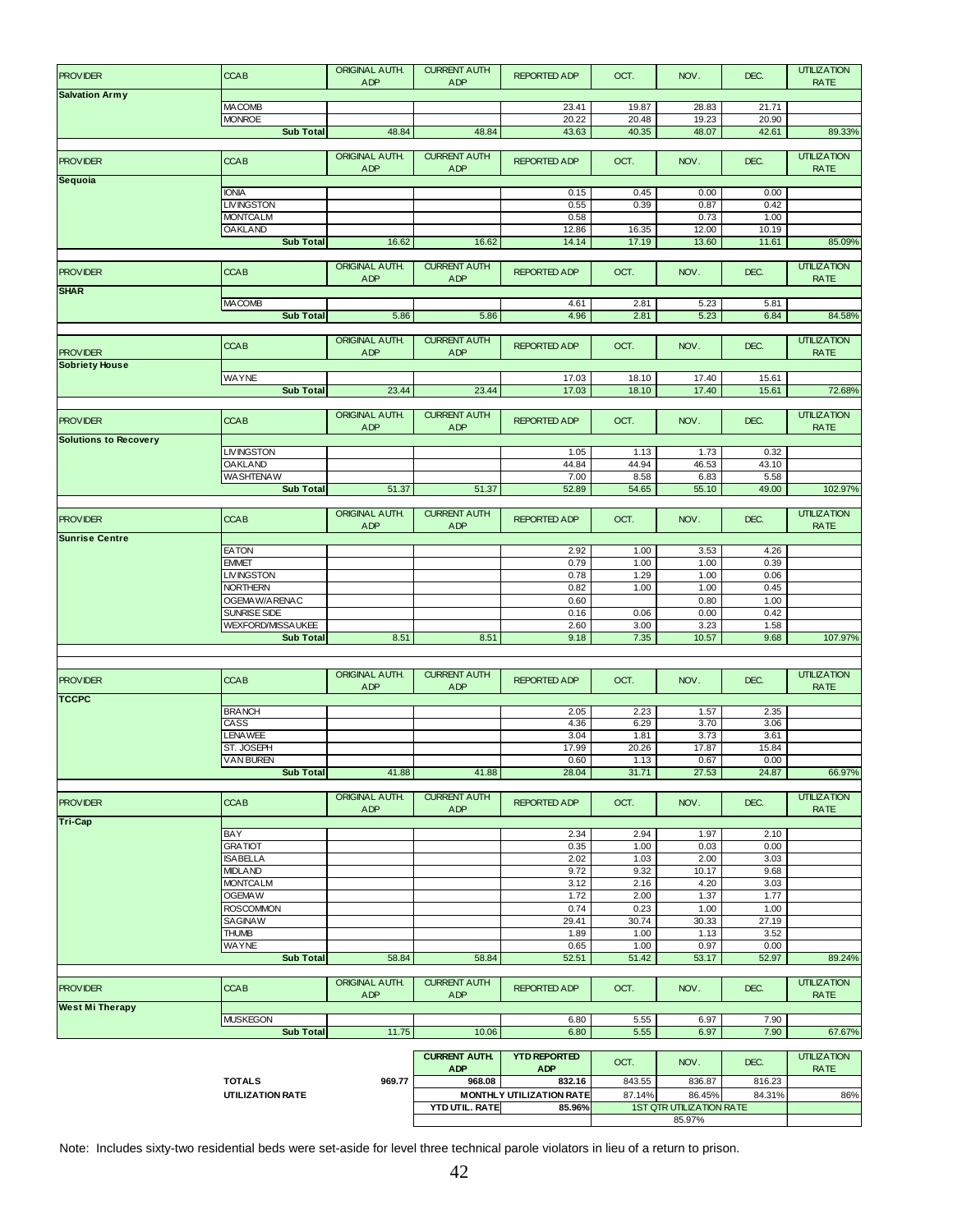# **PART 5**

# **DATA SYSTEMS OVERVIEW AND STATUS**

The Automated Data Services Section (ADSS) within the MDOC/Office of Research and Planning is responsible for the oversight of two community corrections information systems: the Jail Population Information System (JPIS) and the Community Corrections Information System (CCIS). This report summarizes the status of each system. The Department has entered into a contractual agreement with Northpointe, Inc. to implement the COMPAS Case Manager System statewide – this new system merged both the JPIS and CCIS data into one data system which is expected to increase departmental efficiencies and enhance the State's and local community corrections data reporting capabilities.

# **Jail Population Information System (JPIS)**

### **Overview**

The Michigan Jail Population Information System was originally developed as a means to gather standardized information on jail utilization and demographics from county jails throughout the State. JPIS is the product of a cooperative effort among the Michigan Department of Corrections, Office of Community Alternatives, County Jail Services Section and the Michigan Sheriff's Association, with assistance from Michigan State University and the National Institute of Corrections. While it was never intended that JPIS would have all the information contained at each individual reporting site, specifications called for the capture of data on individual demographics, primary offense, known criminal history and information related to arrest, conviction, sentencing, and release.

### **Mission and Concept**

The primary purpose of the statewide Jail Population Information System is to provide the ability to monitor and evaluate jail population characteristics for use in policy planning. As a statewide database, it is sufficiently flexible to enable the system to be compatible with existing jail management and MIS systems in each county. Originally developed as a mainframe process, the JPIS system was later rewritten to run in MDOC's client/server environment gathering monthly files and returning error summaries and analytical reports. The COMPAS Case Manager System will provide a statewide internet based data system which will increase departmental efficiencies and enhance the State's and local jails reporting capabilities.

JPIS is a means to gather a subset of the information which already resides on individual jail management systems, with each county running a monthly extract process to generate a standard file. The primary approach has always been to promote the adoption, enhancement and proper use of local data systems. In turn, the local system provides the foundation to extract the optimum of usable data for the JPIS extract, which should be viewed as a logical by-product of local data capture.

### **History and Impact**

The locally-centered approach taken for JPIS development has had a substantial impact on the utilization of local jail management systems throughout the State. When JPIS requirements were first implemented, over half the counties in Michigan did not have functional automated jail management systems, and objective inmate risk classification was in its infancy. Now, all the counties have automated systems, with nearly every county having transmitted electronic data files to the central JPIS system. Similarly, the JPIS requirement for standardized classification of offenders has been a major factor in the adoption of objective offender classification processes and procedures throughout the State.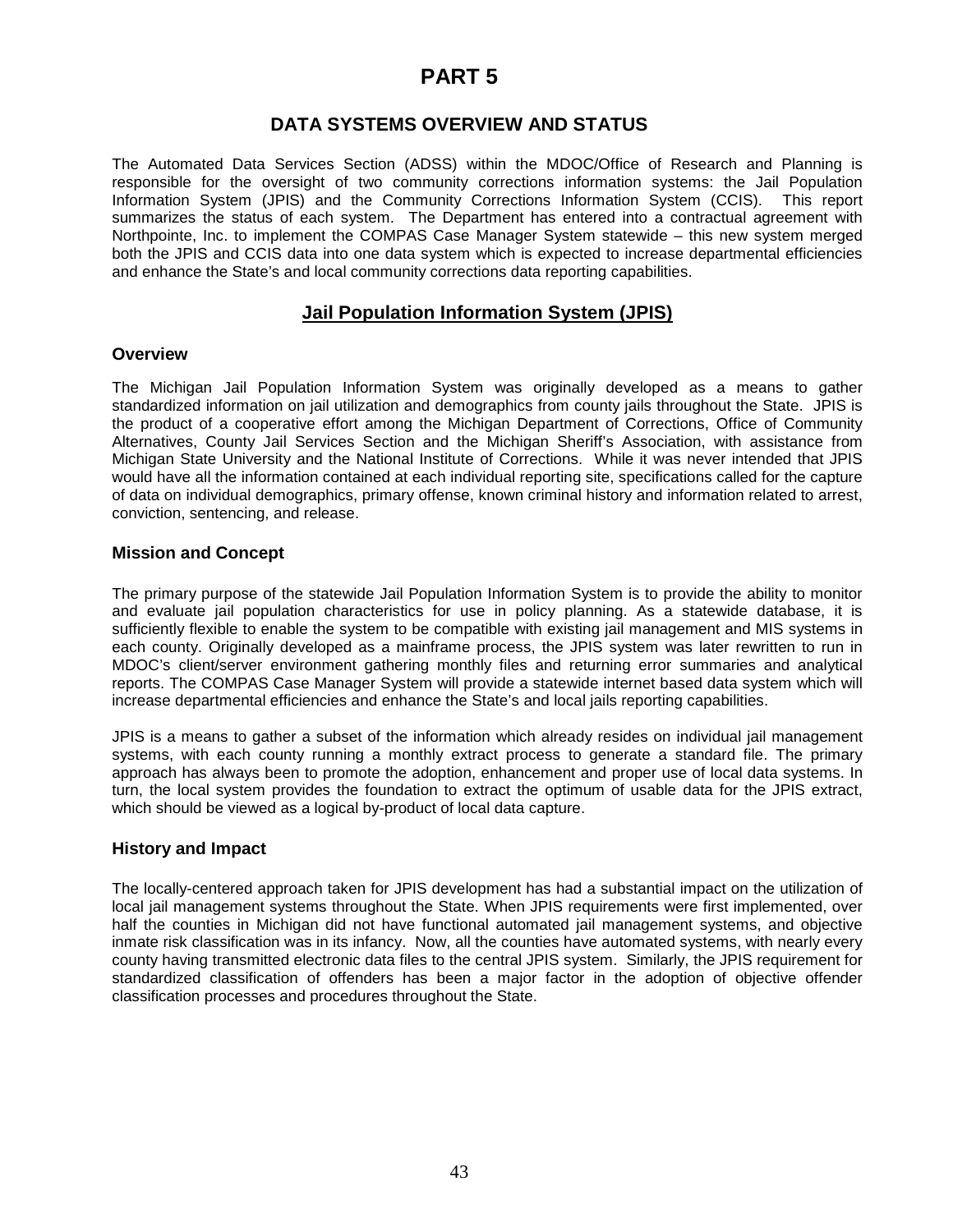### **Use of JPIS Data**

Edit error reports generated by COMPAS Case Manager are available to the counties, based upon individual incoming files, include summaries of admissions, releases and a snapshot of inmates still unreleased at month-end. In addition, counts are given for the ten most commonly occurring arrest and conviction charges. These reports enhance capabilities to review each monthly submission for accuracy.

Since 1998, detailed reports based upon accumulated JPIS master data have been transmitted to each Sheriff's department and CCAB. The reports cover cumulative data for the current calendar year, as well as full-year data for the preceding year. The associated tables include such categories as average daily population for the jail, releases and lengths of stay for offenders. In addition, there is summary data on security classification, most frequently occurring arrest charges and on target populations for community corrections programs. Local officials are given the opportunity to provide feedback on the accuracy and completeness of their data submissions, as reflected in the reports. The reports provide a primary means for review of JPIS statistics with the counties to isolate and correct data problems not readily identified by routine file editing. As additional data problems are identified and resolved, the quality and confidence in the reports increase.

The new COMPAS Case Manager System data reporting system will automate this reporting process.

### **Local Data Systems and JPIS**

Michigan counties employ a wide variety of electronic jail management packages which vary in nature based upon jail size and local requirements for data collection. These applications include both custom-written systems and packages purchased from outside vendors. On a statewide basis, it is a very dynamic environment, with regular hardware and software upgrades at individual sites - and not infrequently switches to entirely different jail management packages. This evolving vendor landscape presents some unique data-gathering challenges, as even the most conscientious counties periodically deal with jail management software issues that disrupt both local operations and JPIS data submissions.

### **JPIS Data Reporting Status**

Even though several counties do not have active Community Corrections Advisory Boards and do not receive community corrections funding, the counties submitting JPIS data to OCA have accounted for over 92% of statewide jail beds during CY 2004 and CY 2005. However, due to local vendor problems, the data only accounted for 75.2% of the jail beds in 2010. At any given time, a number of counties will be working to resolve local data system issues which may also affect their capability to submit JPIS data. Technical assistance is provided by ADSS where appropriate, and every attempt is made to recover any missed monthly data once problems are resolved. ADSS will continue to provide technical support to maximize the collection and aggregation of local jail data on a statewide basis.

During the transition period of implementing the new COMPAS Case Manager System, county jails have continued to submit monthly data which has been stored on the server for future data reporting. The system has been implemented although various data reporting problems have been identified and complete data is not available for reporting purposes at this time – it is expected to be available for the next biannual report